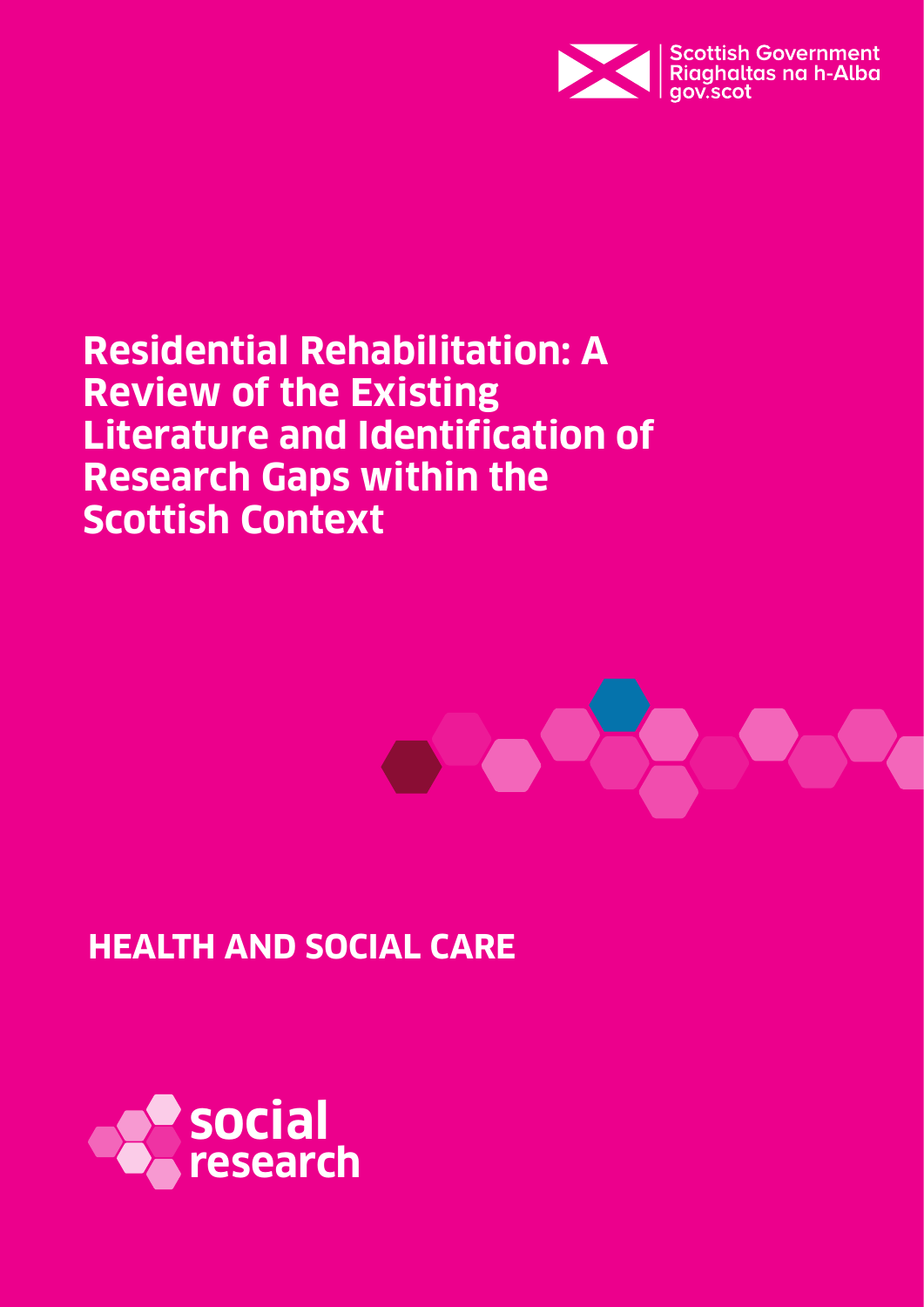## **List of acronyms**

| AA               | <b>Alcoholics Anonymous</b>                        |
|------------------|----------------------------------------------------|
| <b>ACE</b>       | <b>Adverse Childhood Experiences</b>               |
| <b>ADP</b>       | <b>Alcohol and Drug Partnership</b>                |
| ASI/ASI-X/ASI-MV | <b>Addiction Severity Index</b>                    |
| <b>ATOS</b>      | <b>Australian Treatment Outcomes Study</b>         |
| <b>CA</b>        | <b>Cocaine Anonymous</b>                           |
| <b>CBT</b>       | <b>Cognitive Behavioural Therapy</b>               |
| <b>DORIS</b>     | Drug Outcome Research in Scotland                  |
| <b>DRD</b>       | <b>Drug-Related Death</b>                          |
| <b>DTTO</b>      | <b>Drug Treatment and Testing Order</b>            |
| <b>DDTF</b>      | <b>Drug Deaths Taskforce</b>                       |
| <b>EMCDDA</b>    | European Monitoring Centre for Drugs and Drug      |
| Addiction        |                                                    |
| <b>IFDAS</b>     | Independence from Drugs and Alcohol Scotland       |
| <b>MAT</b>       | <b>Medication Assisted Treatment</b>               |
| <b>MATES</b>     | <b>Methamphetamines Treatment Evaluation Study</b> |
| МT               | Milieu Therapy                                     |
| <b>NA</b>        | <b>Narcotics Anonymous</b>                         |
| <b>NHS</b>       | <b>National Health Service</b>                     |
| <b>NTORS</b>     | <b>National Treatment Outcome Research Study</b>   |
| <b>OST</b>       | <b>Opioid Substitution Therapy</b>                 |
| <b>PDA</b>       | Percentage of Days Abstinent                       |
| <b>PTSD</b>      | <b>Post-Traumatic Stress Disorder</b>              |
| QOL              | <b>Quality of Life</b>                             |
| <b>RCT</b>       | <b>Randomised Control Trial</b>                    |
| <b>RRWG</b>      | <b>Residential Rehabilitation Working Group</b>    |
| <b>SEEQ</b>      | Social Identity Mapping in Addiction Recovery      |
| <b>SOC</b>       | <b>Sense of Coherence Test</b>                     |
| S/R              | Spiritual and Religious Treatment Intervention     |
| <b>SUD</b>       | <b>Substance Use Disorders</b>                     |
| <b>TC</b>        | <b>Therapeutic Community</b>                       |
| <b>WAI-S</b>     | Weschler Adult Intelligence Scale                  |
| <b>WTE</b>       | <b>Working Time Equivalent</b>                     |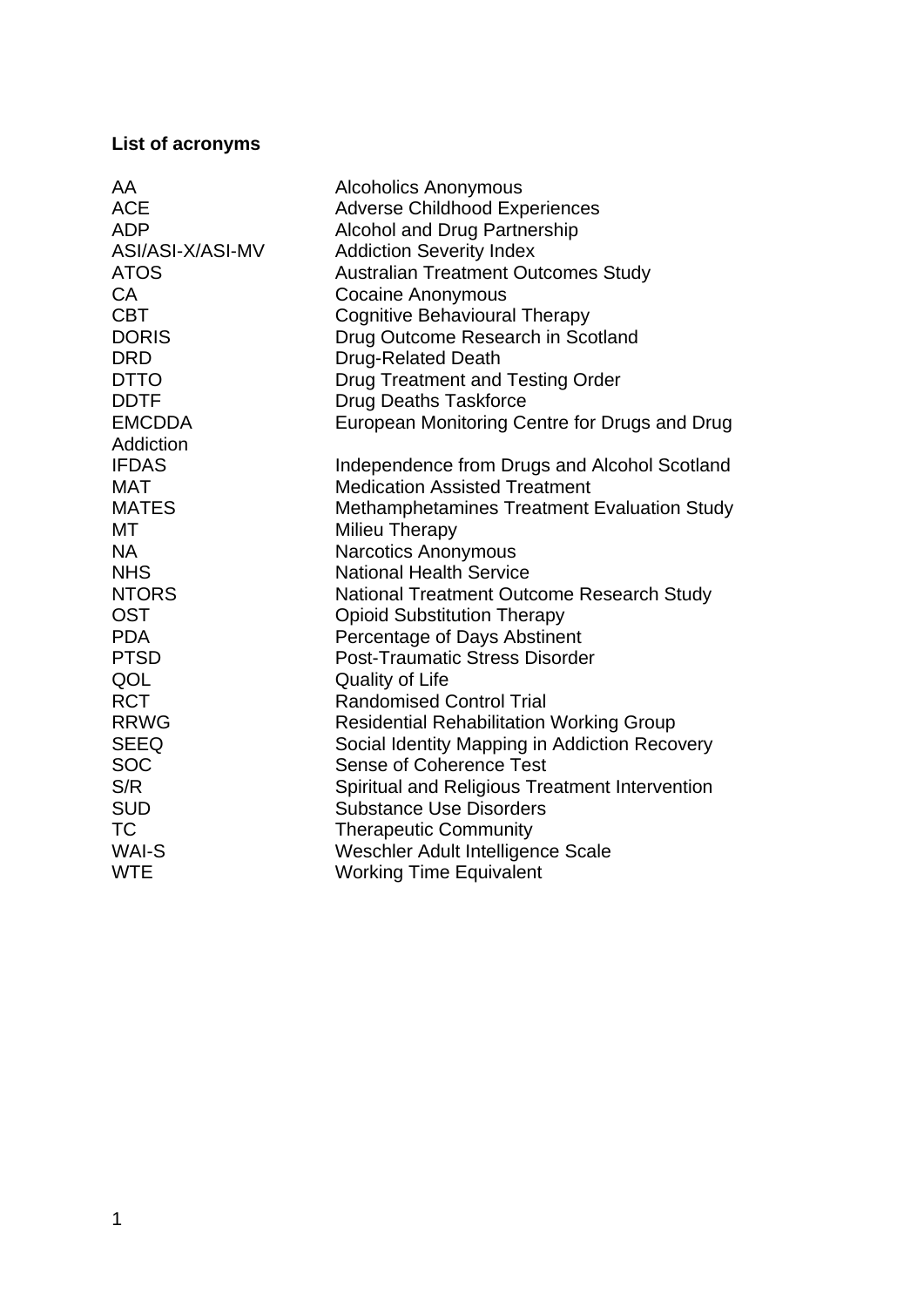# **Key Findings**

# *Summary*

- Previous research has explored a number of aspects of residential rehabilitation, including its overall effectiveness in producing positive outcomes; mechanisms that impact on outcomes; the effectiveness of different treatment models; and cost effectiveness.
- A relatively robust body of evidence suggests that residential rehabilitation is associated with improvements across a variety of outcomes relating to substance use, health and quality of life.
- There are a number of areas that remain under-researched, particularly within the Scottish context, and which require further exploration.

#### *Overview of effectiveness of residential rehabilitation*

- Demonstrating the association between residential rehabilitation and specific outcomes is complicated by the widely varied nature of provision in terms of programme length, treatment philosophy, the provision of throughcare (including preparatory work and aftercare) and quality. Further, with residential rehabilitation typically forming one of multiple interactions with alcohol and/or drugs treatment services, delineating which of these treatments has produced specific outcomes in the short, medium and longer-term is challenging.
- There is relatively robust evidence that residential rehabilitation is associated with improved substance use outcomes, although there is considerable variation in the quality of this evidence.
- Some evidence suggests that residential rehabilitation can improve mental health outcomes, particularly when programmes integrate treatment for substance use and mental health.
- While relatively few studies have explored social outcomes in the context of residential rehabilitation, results broadly suggest that residential rehabilitation is associated with improvements across domains such as offending, social engagement, and employment.
- While there has been limited robust research on mortality outcomes, there may be some indication that residential rehabilitation carries increased risk in comparison with other treatment models. However, mortality rates are affected by a number of confounding factors which are difficult to control for. Further, there is evidence to suggest that people accessing this form of treatment often have higher problem severity, which may lead to increased risk.
- There is scant research that considers the perspectives and experiences of people who have accessed rehabilitation, or which explores and measures outcomes important to them.

#### *Factors associated with improved outcomes*

• A relatively large body of literature explores factors associated with improved outcomes, with these factors including pre-treatment preparation; treatment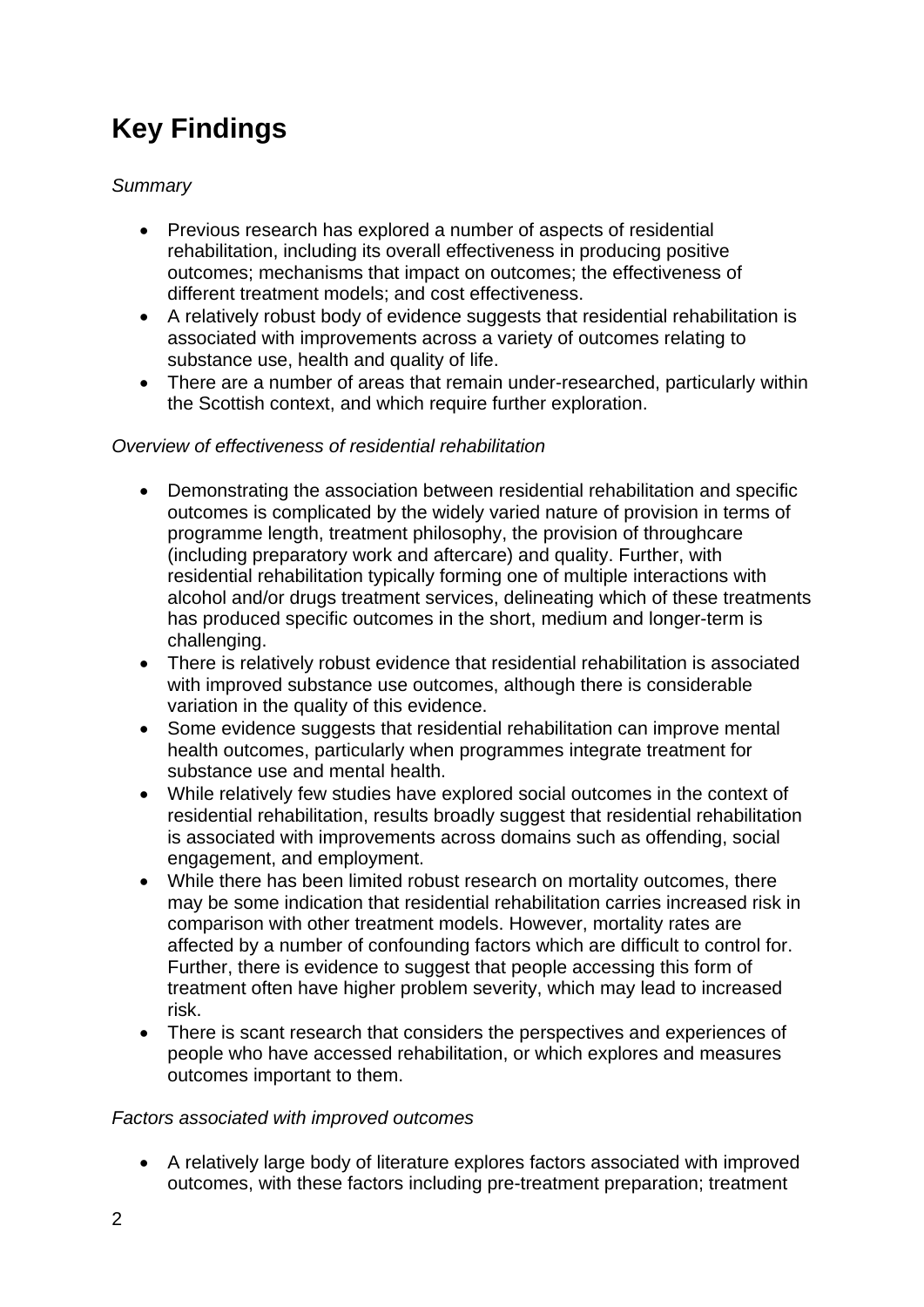characteristics, such as programme length; treatment retention/completion rate; characteristics of the individual accessing residential rehabilitation; and aftercare.

• Relating to aftercare, there is a strong evidence base around the importance of ongoing support following placements, as well as the attainment of employment and a stable housing situation, as predictors of positive outcomes following residential rehabilitation.

#### *Effectiveness of therapeutic communities and 12-Step approaches*

- There is a relatively robust evidence-base for the effectiveness of the therapeutic community (TC) approach to residential rehabilitation, which suggests they can be highly effective in reducing substance use and criminal activity. However, there is variation in the quality of this evidence.
- Most research relating to 12-Step programmes concerns the efficacy of 12- Step on leaving residential rehabilitation, or as an intervention undertaken concurrently with residential treatment. However, some studies, largely USbased, show that 12-Step can impact positively on a variety of substance use, mental health and social outcomes.
- Very few studies have directly compared the effectiveness of different models of residential treatment programmes. Such comparisons are challenging as facilities often employ a blend of multiple treatment models.

#### *Comparisons of residential rehabilitation with other treatment models*

- Relatively little research explores the effectiveness of residential rehabilitation in comparison with other forms of treatment, such as outpatient or communitybased treatment and Medication Assisted Treatment (MAT). The majority of the small existing evidence base suggests that residential rehabilitation produces more positive outcomes in relation to substance use than other treatment modalities, although conflicting evidence exists in some cases.
- It is also worth noting that comparative analysis of residential rehabilitation and community interventions is challenged by the aforementioned factors.

#### *Cost effectiveness*

• While residential rehabilitation is typically a more expensive treatment option than other forms of treatment, a limited evidence base exists which demonstrates its long-term economic benefit in comparison with other treatment modalities. However, such comparison is complex given the different models of residential treatment, the wide array of potential outcomes, and – given that residential rehabilitation typically forms one of multiple service encounters for the individual – challenges in terms of associating outcomes to a single episode of treatment.

#### *Workforce*

• There is limited research that focuses on issues in relation to the workforce within residential rehabilitation, both in Scotland and internationally.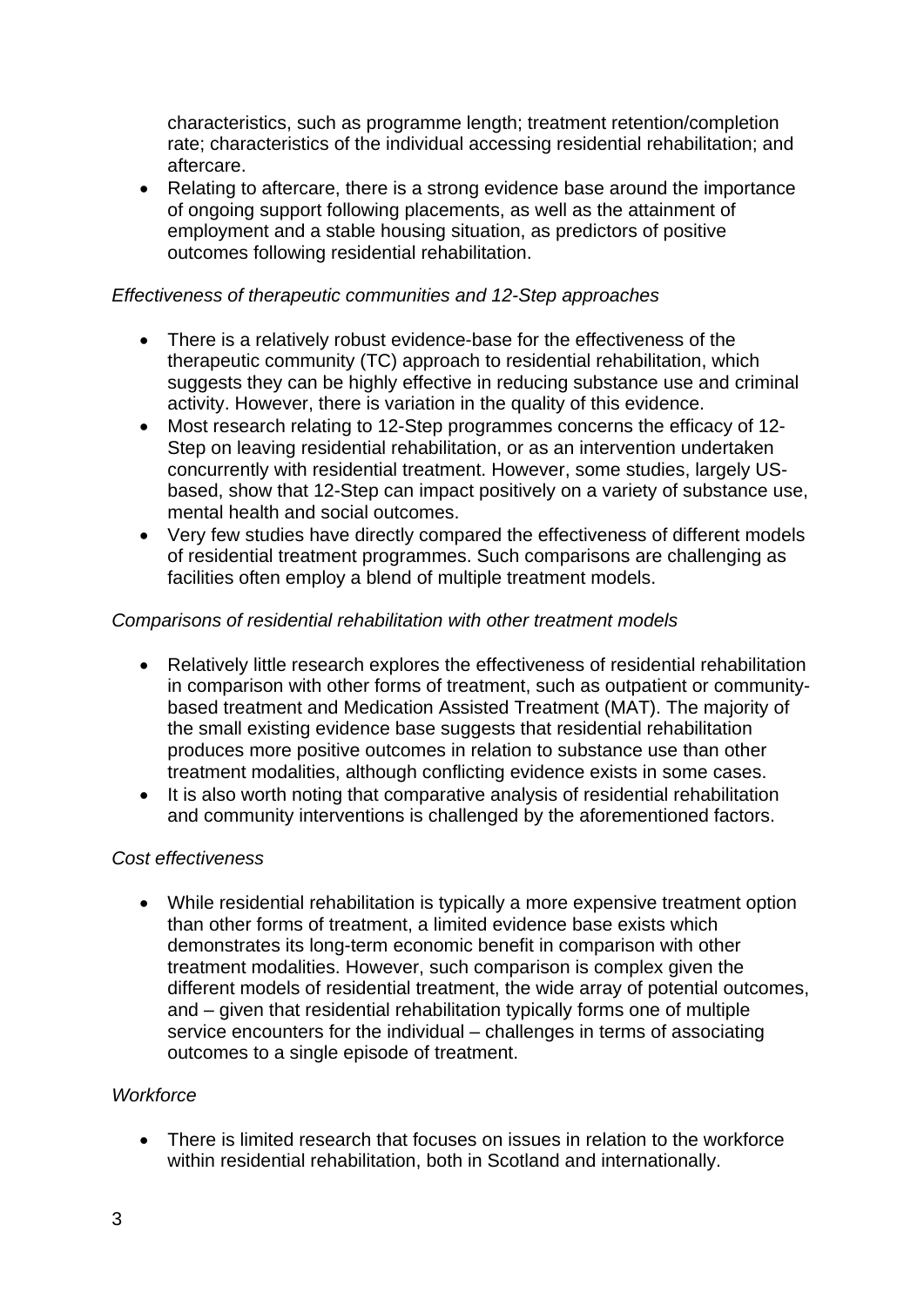• There is recent survey evidence of 20 residential rehabilitation providers across Scotland that explores the composition of the Scottish workforce across the sector.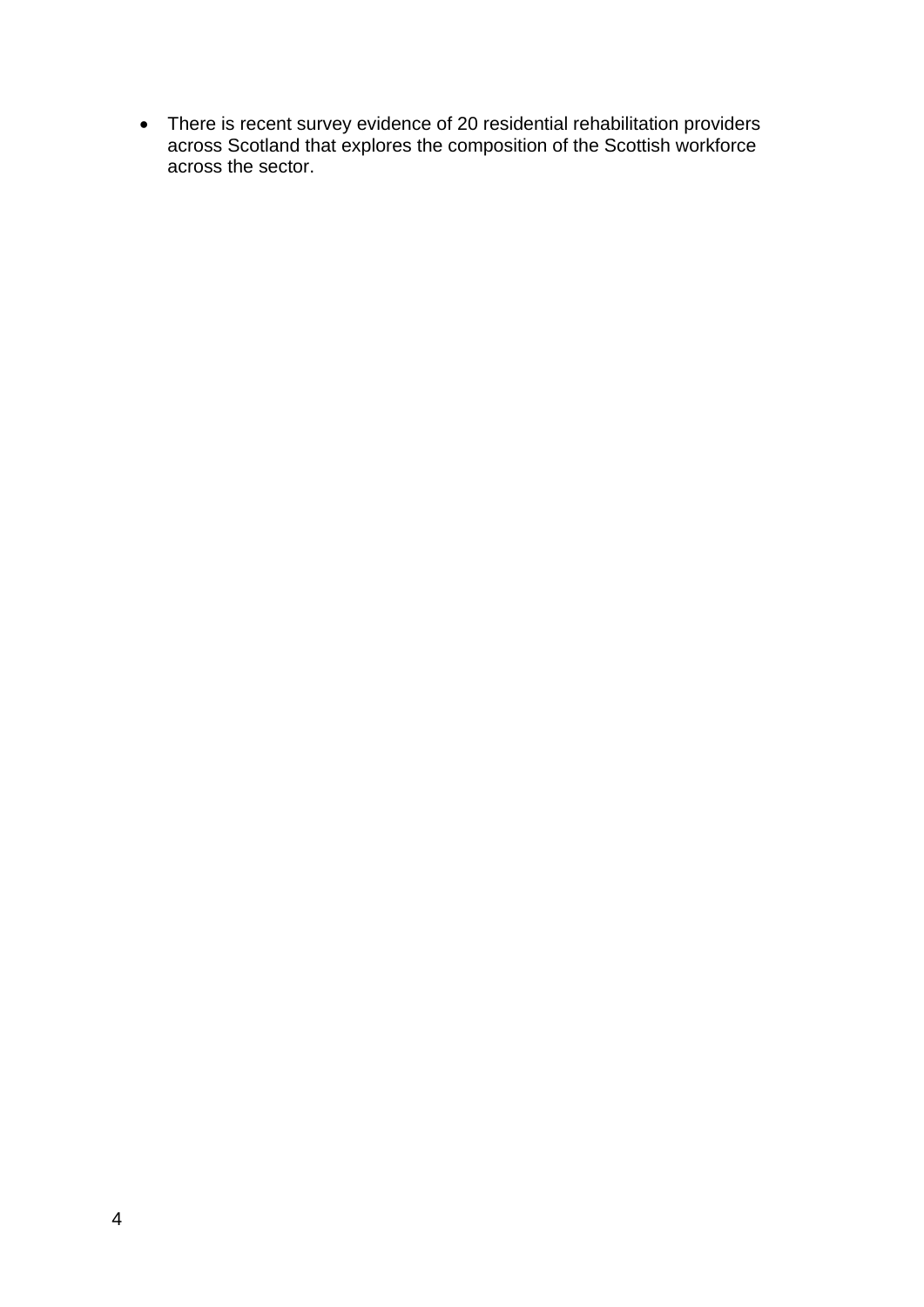# **1. Background**

The level of harms from alcohol and drugs in Scotland are high in comparison to the rest of the UK and Europe, and cause avoidable damage to people's lives, families and communities. Tackling the high level of drug related deaths in Scotland is a priority for the Scottish Government. On 20th January 2021, [the First Minister made](https://www.gov.scot/publications/update-drugs-policy/)  [a statement to Parliament](https://www.gov.scot/publications/update-drugs-policy/) which set out a National Mission to reduce drug deaths through improvements to treatment, recovery and other support services. One of the five priorities was increasing capacity and improving access to residential rehabilitation. This accompanied a commitment of £250 million investment in drug treatment services over the next five years, including £100 million for residential rehabilitation.

This paper forms part of a wider suite of research exploring residential rehabilitation across Scotland, and reviews the existing evidence from the Scottish, wider UK and international literatures pertaining to various aspects of residential rehabilitation. In doing so, it responds to the [recommendation by the Residential Rehabilitation](https://www.gov.scot/publications/residential-rehabilitation-working-group-preliminary-recommendations-drug-alcohol-residential-treatment-services/)  [Working Group](https://www.gov.scot/publications/residential-rehabilitation-working-group-preliminary-recommendations-drug-alcohol-residential-treatment-services/) to better understand "the variety of treatment models available and…their components (medical, psychological and social approaches) and…the evidence base underpinning these" (Recommendation 7a). This paper will also feed into addressing the recommendations around "best value" (Recommendation 3b) and "standardisation" (Recommendation 4a) (Scottish Government 2020).

The literature review also identifies areas where there is a need for future research to inform our understanding of, and the ongoing development of, residential rehabilitation in Scotland. The need for a more strategic, systematic approach to developing the residential rehabilitation evidence base in Scotland has been noted previously (Best et al. 2010). The review seeks to identify overarching themes based on identified gaps in the existing literature, specifically those pertaining directly to the Scottish context, but likely with wider international relevance.

# **2. Methodology**

A review of literature regarding residential rehabilitation was undertaken. Literature which fulfilled the following criteria was searched for:

- research with a date of publication between 2001 and 2021;
- publications in English;
- systematic reviews, evidence reviews, literature reviews and journal articles; grey literature such as theses, government reports and guidance documents;
- research which placed focus on;
	- o effectiveness of residential rehabilitation in improving outcomes across substance use and other life domains;
	- o evidence and outcomes relating to a range of residential programmes such as residential facilities, stabilisation services, day programmes and therapeutic communities;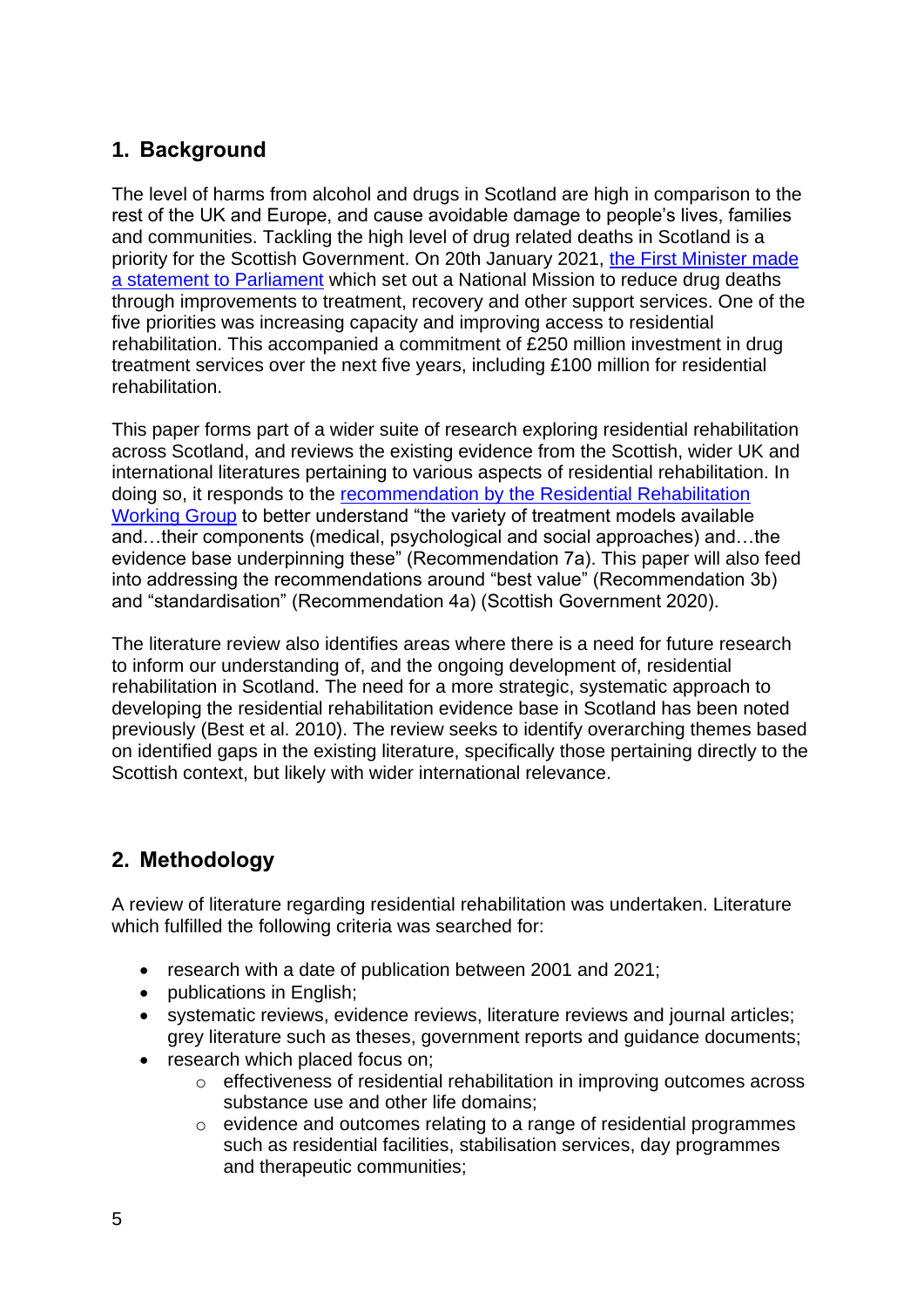- $\circ$  comparisons of residential rehabilitation outcomes with other treatment modalities;
- o best practice for aspects of residential rehabilitation relating to candidate selection, assessment, detoxification, programme length and structure, approaches to abstinence, and continuity of care;
- o cost effectiveness of residential rehabilitation;
- o and experiences and perspectives of people who have accessed residential rehabilitation.

Initial search was undertaken through Google Scholar. A number of keywords were used, which included, but were not limited to "residential rehabilitation" "residential rehab" "rehab" "Therapeutic Communit(y/ies)" "12-Step"; "preparatory care"; "continuing care"; "aftercare". From the literature which was found through this initial approach, including systematic reviews, were then used to identify further literature. Academics published in the field were also contacted in order to identify relevant literature. A meta-analytical approach was undertaken alongside a thorough literature search. As well as a thorough search of the primary literature, this involved drawing out pertinent themes from previous literature reviews, including systematic reviews.

The focus of the review was in determining what is known in the Scottish and international contexts, and what remains to be better understood through research within the Scottish context. Due to the non-systematic nature of this review, it is acknowledged that some relevant literature may be missing; particularly from across the international literature. In identifying and reviewing a wide evidence base, inclusivity was prioritised, with randomised, non-randomised and qualitative studies included. It is therefore acknowledged that the quality of studies varies, which has been noted where applicable. Further, it must be noted that an in-depth review of the literature and evidence base pertaining to specific components of residential rehabilitation programmes (including aspects such as cognitive behavioural therapy (CBT), motivational interviewing, and individual and group therapy) or of aftercare (including aspects such as involvement in Lived Experience Recovery Organisations) are outwith the scope of this review. Services specialising in detoxification or stabilisation are similarly beyond the scope of the review. It must also be noted that the different contexts surrounding residential rehabilitation internationally will affect pathways into, through and out of rehab, the socioeconomic and demographic make-up of those attending rehab, and outcomes across a broad range of domains.

# **3. Overview of Residential Rehabilitation in Scotland and Internationally**

'Residential rehabilitation' for the treatment of Substance Use Disorders (SUD) or problematic use of alcohol and/or drugs encompasses a large number of programmes and models of care in residential settings, and is widely recognised as an important treatment option. Residential rehabilitation facilities offer programmes which aim to support individuals to attain an alcohol or drug-free lifestyle, and which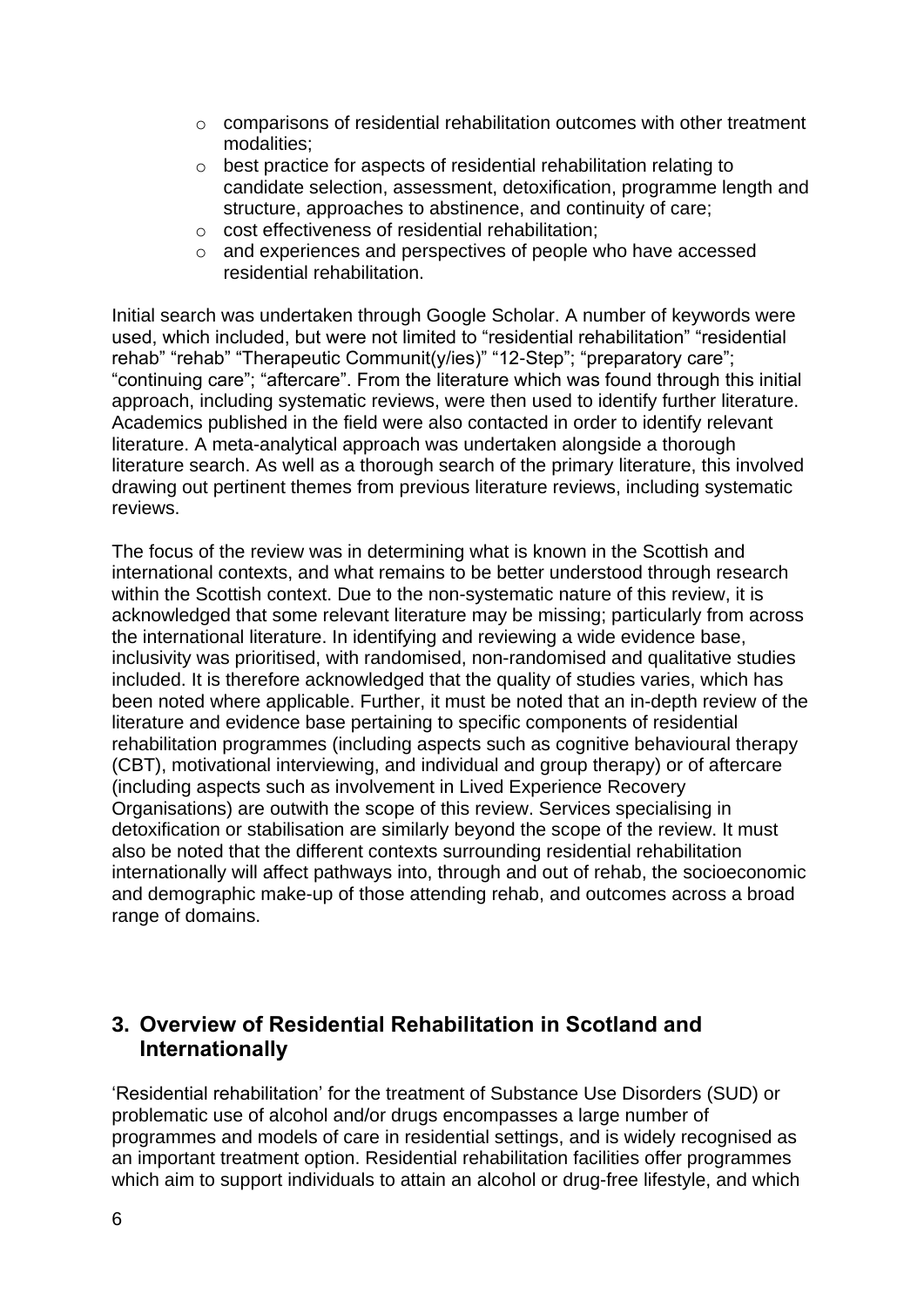provide intensive psychosocial support and a structured programme of daily activities that residents are required to attend over a fixed period of time. Research into residential rehabilitation is challenged by extensive variation in models of practices, including, for example, processes of candidate selection and preparation; philosophies of recovery; programme length, content and structure; and involvement in different types of aftercare programmes.

Significant disparities exist in the level of provision across and within different countries. According to a report on residential rehabilitation across Europe by the European Monitoring Centre for Drugs and Drug Addiction (EMCDDA 2014), six countries accounted for two-thirds of the 2,500 reported residential facilities in Europe in 2011<sup>1</sup>. These were Italy (708 facilities); Germany (320 facilities); Sweden (311 facilities); Spain (207 facilities); the UK (138 facilities) and Ireland (108 facilities)<sup>2</sup>. Data on capacity across Scotland comes from a 2021 pathways survey by the Scottish Government (2021) of 20 residential rehabilitation facilities identified by a previous (2020) Scottish Government mapping exercise. Two of these 20 facilities are statutory, three are run by private providers and 15 are third-sector. The survey found 425 beds across these facilities, with an average of 15 beds per facility. Providers reported a total of 1,601 individual placements across these facilities in 2019/20, and 1,164 in 2020/21<sup>3</sup>.

The EMCDDA report identified three main therapeutic approaches to residential treatment in Europe, including:

- Therapeutic Community (TC) principles, emphasising self-help, mutual selfhelp, peer mentorship and often co-residence of staff and residents.
- 12-Step, emphasising 12-Step programmes, group sessions and understandings of substance dependency as a chronic illness or disease.
- Psychotherapy, drawing on cognitive-behavioural therapy (CBT) or other psychotherapeutic models, and emphasising group sessions/learning coping skills.

As demonstrated in the Scottish context by the Scottish Government's pathways survey, the report notes that facilities often use a combination of the above, and may tailor interventions to the needs of the individual. Most approaches continue to be abstinence-based, though there is a growing recognition that there may be benefits of continuing medication-assisted treatment (MAT) in residential settings (Galanter et al. 2016). However, studies of continued methadone maintenance and other MAT in residential settings are few and this remains a significant gap in the literature (Schuman-Olivier et al. 2014; Global and Public Health 2017).

<sup>1</sup>  $1$  Residential rehabilitation facilities were categorised into two broad groups: 'hospital-based,' where treatment occurs in hospital settings and 'community-based,' where facilities are located in the community.

 $2$  It should be noted that data was not available for Turkey or for hospital-based facilities in Finland, and that data for other countries are approximate estimates due to limitations and differences in data collection.

<sup>&</sup>lt;sup>3</sup> Data on the number of placements was provided by 18 facilities for 2019/20 and 17 facilities for 2020/21.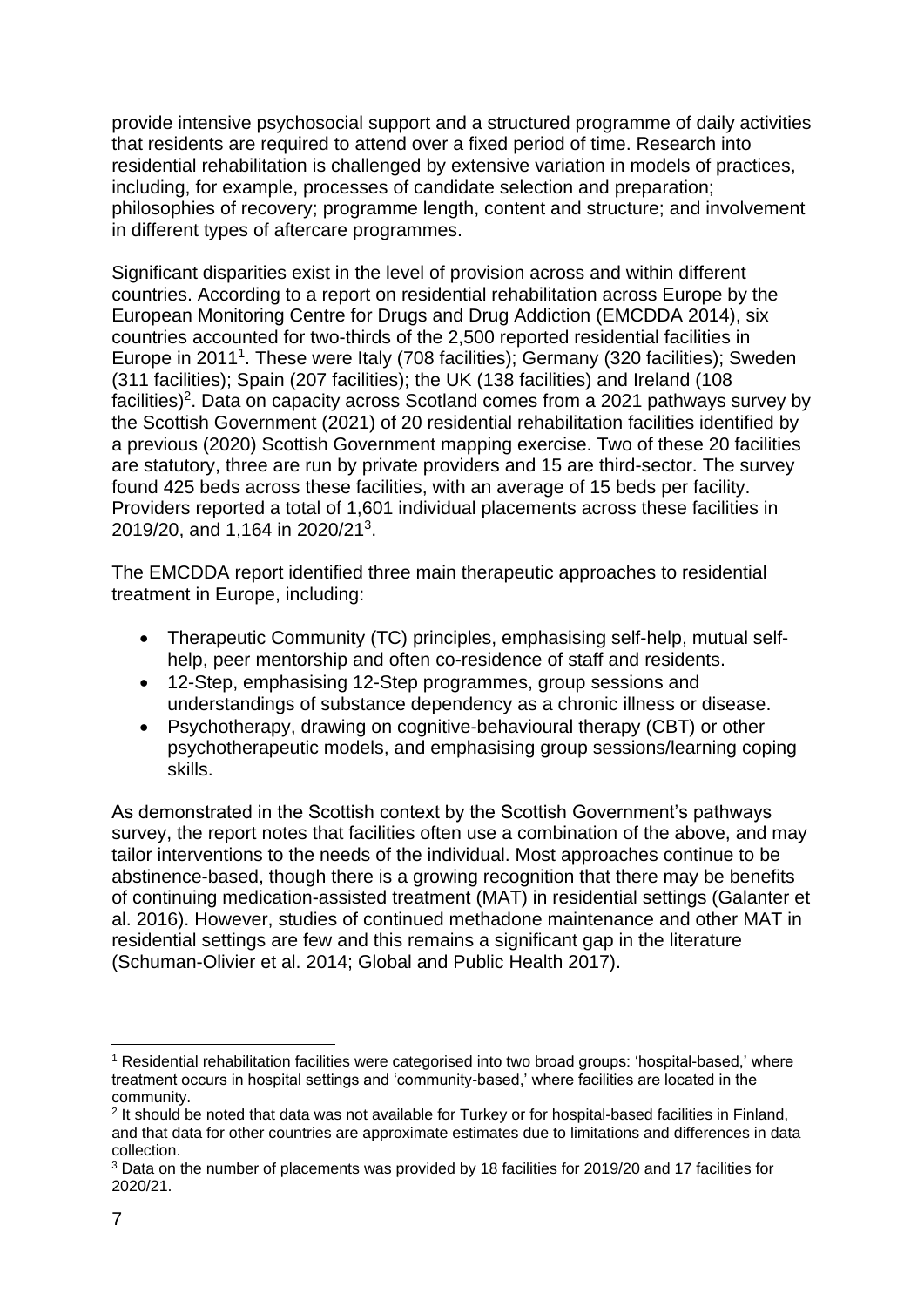# **4. Effectiveness of Residential Rehabilitation**

# **4.1 Measuring outcomes**

Measuring outcomes has formed the focus of much of the literature on residential rehabilitation. However, it must be noted that measuring the effectiveness of residential rehabilitation in producing specific outcomes is complicated by a number of factors (Godfrey et al. 2004). First, as noted, there are substantial variations in residential rehabilitation provision, including a variety of models, treatment philosophies, programme lengths, and quality. Second, definitions of 'positive outcomes' are similarly diverse, and outcome measurement tools are many and heterogeneous. Positive outcomes in relation to treatment are often primarily defined in terms of individual and public health benefit, in relation to abstinence, reduced drug use, reduced criminal behaviour and improved physical/mental health, but rarely centre on the individual's personal goals. A recent systematic review found that Quality of Life (QOL) indicators have been inconsistently applied in studies of residential rehabilitation, and that QOL is often taken as subjective (Fischer et al. 2019). The review also found that out of 12 different instruments used to assess QOL, only two enabled individuals to identify QOL dimensions important to themselves. Third, with placement in residential rehabilitation typically forming one of multiple episodes of treatment for each individual, it is challenging to delineate which of these multiple treatments has produced specific outcomes. It should also be noted that clinical trials and other study formats investigating substance use issues often exclude certain demographics of people, such as people with severe and complex substance use or comorbid mental health issues, which is likely to affect research findings and their translation into practice (Day et al. 2005).

## **4.2 Overview of existing evidence of effectiveness of residential rehabilitation**

Despite these challenges in measuring efficacy, a relatively robust body of evidence – including systematic reviews, evidence reviews, observational studies, treatment outcome studies and randomised control trials – suggests that residential rehabilitation can be effective in improving a variety of health-related and wider social outcomes. Four systematic reviews relating to residential rehabilitation treatment outcomes were identified as part of this literature review. All four found moderate quality evidence that residential rehabilitation improves outcomes across various domains, including substance use, mental health, social outcomes (including criminal justice involvement) and mortality (Drake et al. 2008; Cleary et al. 2009; De Andrade et al. 2019; AshaRani 2020). An evidence review by the Helena Kennedy Centre for International Justice (HKCIJ 2017) comparing international residential rehabilitation models similarly found that residential treatment broadly increases abstinence success, reduces criminal activity and improves wellbeing. This section explores this evidence base for various outcomes, including substance use, mental health, social (including criminal justice) outcomes, and mortality.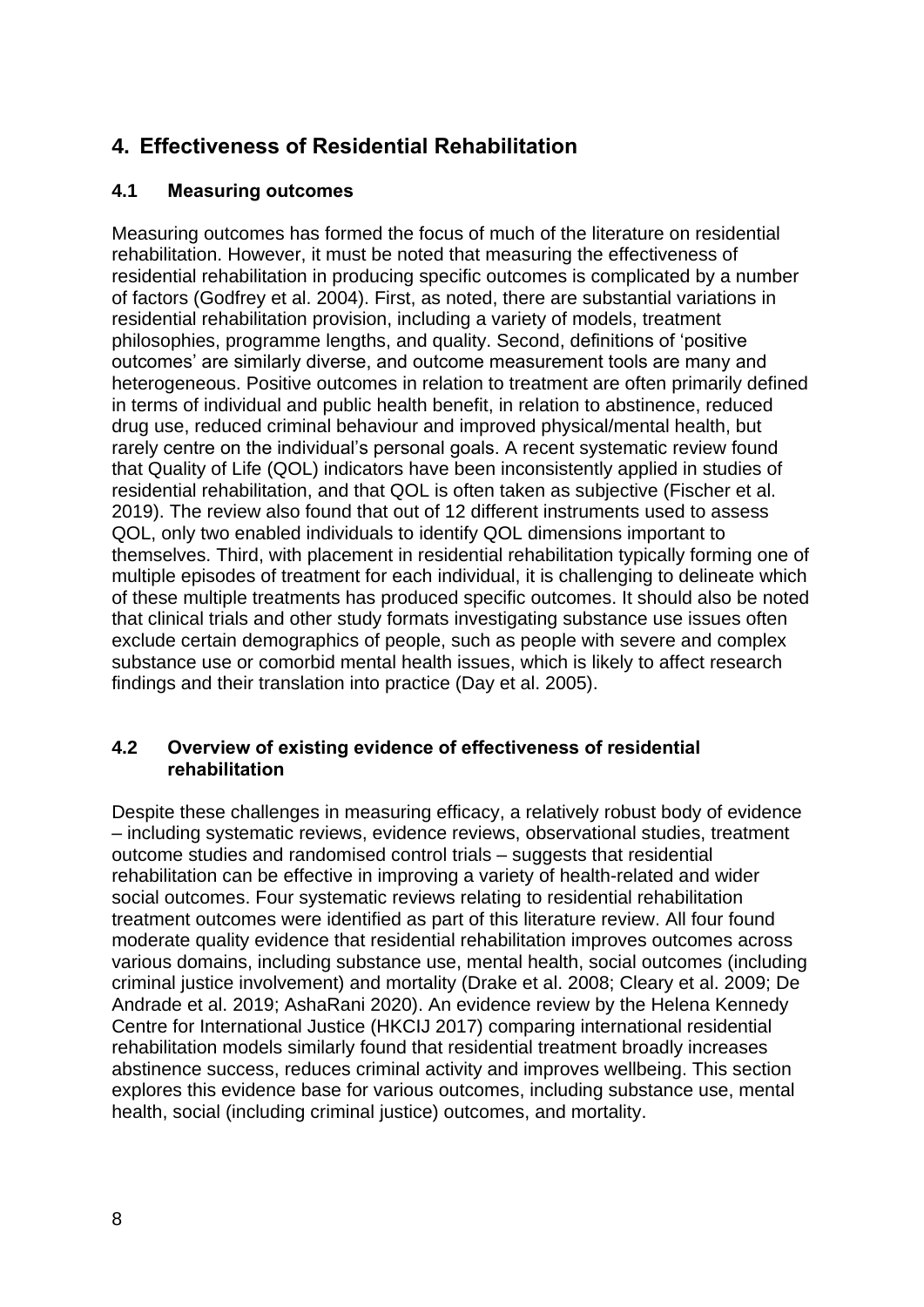#### 4.2.1 Substance use outcomes

Substance use outcomes have, understandably, formed the predominant focus of the body of research that has explored the effectiveness of residential rehabilitation. Broadly, there is relatively robust evidence that residential rehabilitation is associated with improved substance use outcomes. Previous systematic reviews have identified a range of studies within the UK and international literature which have reported substance use outcomes following residential rehabilitation. De Andrade et al. (2019) found seventeen studies published between 2013 and 2018 which had reported substance use outcomes. Three of these studies explored substance use outcomes for programmes which also deal with mental illness (Bergman et al. 2014; Schoenthaler et al. 2017; McGuire et al. 2018). The study by Bergman et al. (2014) of a cohort of young adults with substance use and mental health comorbidity found significant improvement in substance use for both groups, with no statistically significant differences between the two groups. At 3-month follow-up (81% retention), the percentage of days abstinent was 94% and 92% respectively, and 78% and 86% at 12-months (71% retention). Schoenthaler et al. (2017) found abstinence rates at 6 and 12-months of 68% and 65%, respectively, among their cohort of adults with comorbidity. McGuire et al. (2018) found 100% abstinence on discharge among their cohort of veterans. Another of these 17 studies reported high abstinence rates at 12-months (80%) following residence in a New Zealand therapeutic community, but much lower follow-up rate of 47% (King et al, 2016). These findings were weakened by the fact that 82% of those followed-up at 12 months had completed the full treatment (45% of the total sample). Šefránek and Miovský's (2017; 2018) cohort studies of therapeutic communities in the Czech Republic found abstinence rates of 88% at 12-month follow-up, with a 78% participant retention rate. A US study of a youth residential treatment centre found abstinence rates to be far lower at six months, with 43%, 42% and 41% for opioid dependence, non-opioid use, and opioid dependence, respectively (Schuman-Olivier et al. 2014). These rates were 29%, 32% and 22% on 12-month follow-up (71% retention).

This systematic review (de Andrade et al. 2019) also highlighted two high quality randomised control trials (RCT) which found improvements in both treatment (residential rehabilitation plus adjunctive therapy) and control groups (standard residential rehabilitation), although these improvements were not sustained over follow-up (Daughters et al. 2018; Davis et al. 2018). Compared to baseline, two cohort studies in South Africa (Myers et al. 2018) and New Zealand (Patterson et al. 2018) found statistically significant improvements in abstinence at the end of treatment and three-month follow-up and at discharge, respectively. A Brazilian study judged to be of weak quality (do Carmo et al. 2018), tested urine samples of the 69 study participants twice weekly at discharge, with 43 out of 1283 positive tests. This study reported relapse rates which were much higher than studies using self-reporting, with 49% relapsing at least once during their placement.

AshaRani's (2020) systematic review explored substance use outcomes for residential rehabilitation in the context of stimulants. Four international studies met the criteria, each of which found it to be effective in reducing methamphetamine use, craving and other related outcomes (McKetin et al. 2012, 2013, 2018; Kamp et al.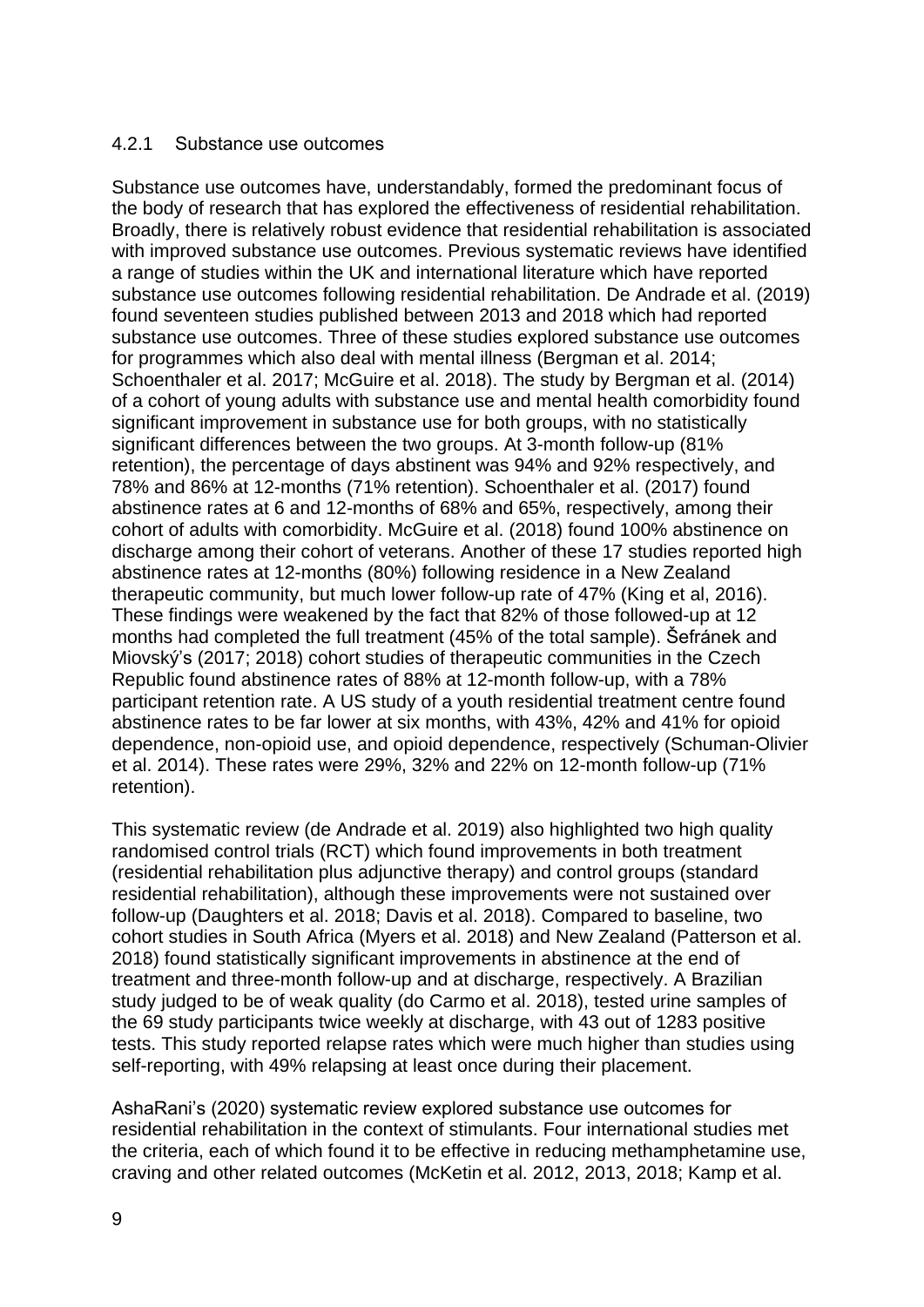2019). In comparison with detoxification, residential rehabilitation demonstrated significantly reduced methamphetamine use, an effect that was time sensitive (McKetin et al. 2012), alongside an improvement in abstinence rates. At three months, 33% were continuously abstinent, dropping to 14% and 6% for one and three years, respectively. Another study demonstrated positive outcomes in relation to methamphetamine use, with a significant reduction in past month methamphetamine use at three and six months compared to baseline (McKetin et al. 2013). A further study by the same authors (2018) demonstrated 23% abstinence following residential rehabilitation.

One of the most significant trials undertaken in the UK, the National Treatment Outcome Research Study (NTORS) (Gossop et al. 2000; Gossop et al. 2003), interviewed 418 people from 54 agencies practicing four treatment modalities at intake to treatment and one year, two years and 4-5 years after leaving treatment. Residential rehabilitation was shown to result in substantial reductions in use of heroin, non-prescribed methadone, powder cocaine, benzodiazepines and amphetamines, with heroin use being halved by patients in both the residential and methadone programme cohorts. Positive outcomes were associated with longer time in treatment and completion rates. Age, sex, having friends or partners who used drugs; psychological/physical health; previous treatment contact; histories of using different substances were all found to have no statistically significant outcome on achieving positive outcomes; however, those who experienced lapses and relapses at follow-up were more likely to have used crack cocaine prior to treatment. Those who were undergoing criminal justice procedures at intake were similarly likely to have poorer outcomes. The NTORS study found that various treatments had less longitudinal impact on alcohol and crack cocaine use, noting that future treatment practice should be better adapted to meet the needs of people who use those specific substances.

#### 4.2.2 Mental health outcomes

Numerous studies have explored both the effectiveness of residential rehabilitation in improving mental health outcomes and the effectiveness of an integrated approach to substance use and mental health treatment. The systematic review conducted by de Andrade et al. (2019) identified 17 international studies which reported on mental health outcomes associated with residential rehabilitation. Outcomes included 'psychological distress, post-traumatic stress disorder (PTSD), depression, anxiety, stress and general mental health' (de Andrade et al. 2019: 232). Four studies, including two of weak and two of moderate quality, found statistically significant improvement in Addiction Severity Index<sup>4</sup> (ASI-X or ASI-MV) composite scores for mental health at follow-ups (Deane et al. 2013; Turner and Dean 2016; Schoenthaler et al. 2017; Patterson et al. 2018). A strong quality study by Teesson et al. (2017) observed 'significant' improvements in mental health outcomes in the month prior to

<sup>1</sup> <sup>4</sup> The Addiction Severity Index (ASI) is a widely used interview tool assessing past-month and lifetime substance use disorders, including both alcohol and drug-related disorders. The tool, which now has a number of variations, is a 200-item structured interview that gathers information about history, frequency and consequences of use as well as associated factors such as medical status, employment, family/social status and psychiatric status. The ASI provides two types of scores: severity and subjective ratings of the individual's need for treatment, and composite scores of problem severity during the prior 30 days.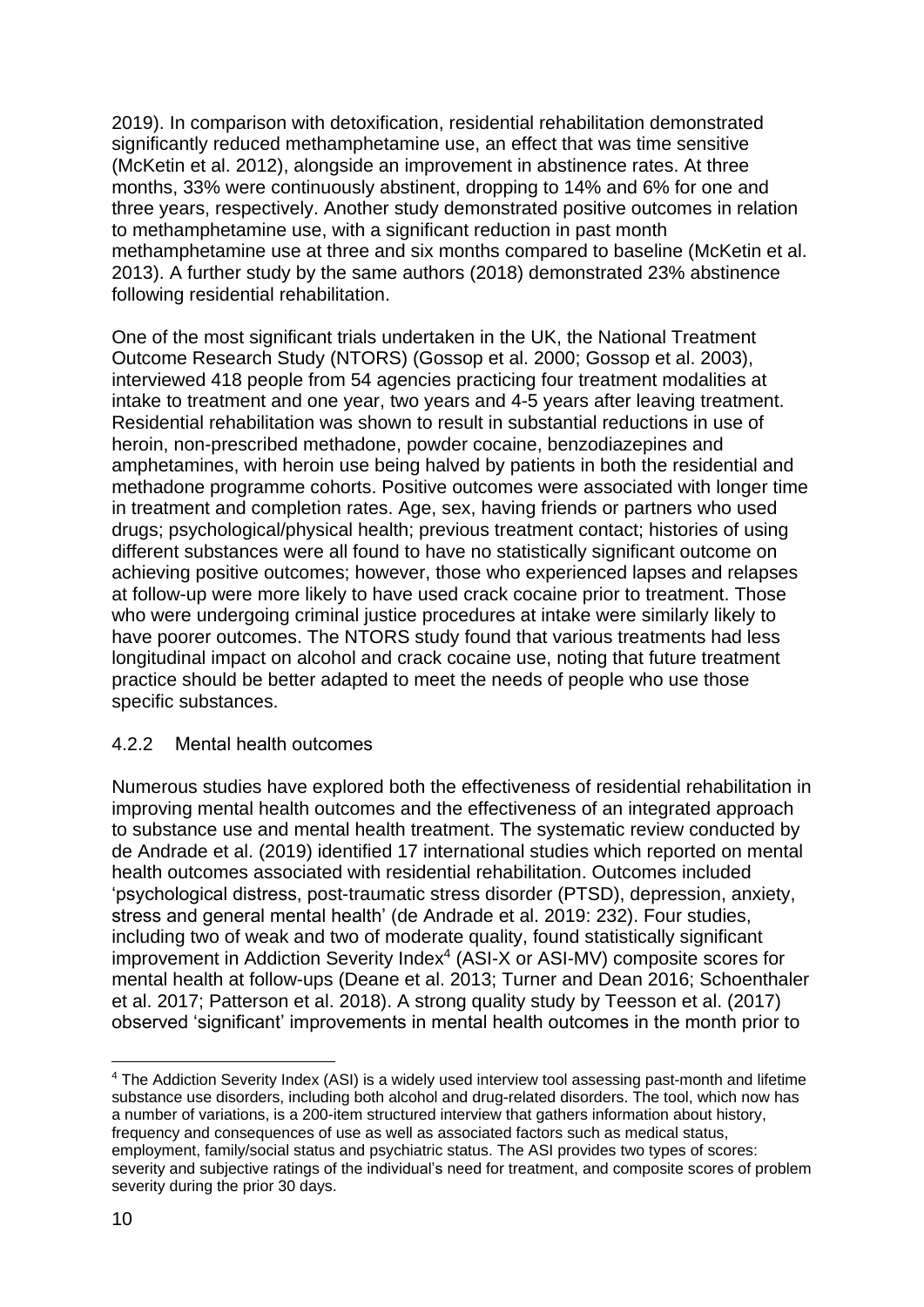follow-ups over 11 years. For those who completed the programme, reductions in depression, anxiety and stress at discharge were similarly found in another strong quality Australian study, based in a therapeutic community with a median stay of 16 weeks. A cohort analytic study by Roos et al. (2018), moreover found that two or more sessions of mindfulness-based relapse prevention within residential settings lead to substantial improvements across a range of mental health outcomes.

De Andrade et al. (2019) also sourced five studies (among the seventeen in total) that examined the effects of integrated treatment for mental health and substance use. The first (Bergman et al. 2014) found that improvements in psychiatric symptoms for people with co-occurring mental and substance use disorder were largely maintained at follow-up, with high retention across follow-ups at three months (81%), six months (73%) and twelve months (71%). The second reported reduced rates of co-occurring mood disorders and substance dependence for individuals with problematic alcohol use at three follow-ups (Schoenthaler et al. 2017). The third study (McGuire et al. 2018) examined comorbid Post-Traumatic Stress Disorder (PTSD) and substance dependency in male veterans receiving integrated residential treatment, and reported substantial improvements in PTSD symptoms and resilience for all 29 participants. Two further studies (Morse and MacMaster 2015; Rome et al. 2017) found statistically significant improvements in ASI and ASI-X composite scores for mental health at follow-ups.

A literature review by Brunette et al. (2004) identified ten controlled studies that suggested a range of outcomes are improved when services integrate treatment for substance use and mental health. The authors note that some of the studies were methodologically limited by attrition; poor engagement; different wait times for the programmes; small sample sizes; high rates of drop-outs and limited individual demographics. There was nonetheless moderate evidence for the effectiveness of integrated services, and particularly their efficacy in addressing comorbid mental health and substance use disorder diagnoses. Planned length of residential stays in these studies ranged from one month to several years, and adopted different treatment models, including therapeutic communities, 12-Step programmes and cognitive behavioural therapy (CBT) models. A study examining a short-term residential programme (Aguilera et al. 1999 in Brunette et al. 2004) reported that the integrated approach was associated with higher completion rates compared with residential rehabilitation for substance use, though not different substance use outcomes. A second study (Anderson 1999 in Brunette et al. 2004) found that integrated dual-disorder programmes predicted higher treatment retention, and that people attending the programme were more likely to enter community programmes and housing upon discharge, and avoid using substances. Burnam et al. (1995 in Brunette 2004), reported improvement in measures of psychiatric symptoms and substance use among people attending an integrated residential programme, though results were not significantly different for individuals attending an integrated outpatient programme or non-integrated outpatient programme.

Lastly, a study evaluating substance use and mental health outcomes for women engaged in sex work found that more provision for mental health during residential treatment was associated with the cessation of sex work at follow-up. The cessation of sex work in turn was associated with lower substance use, higher abstinence and fewer mental health symptoms at 12-month follow-up (Burnette et al. 2009).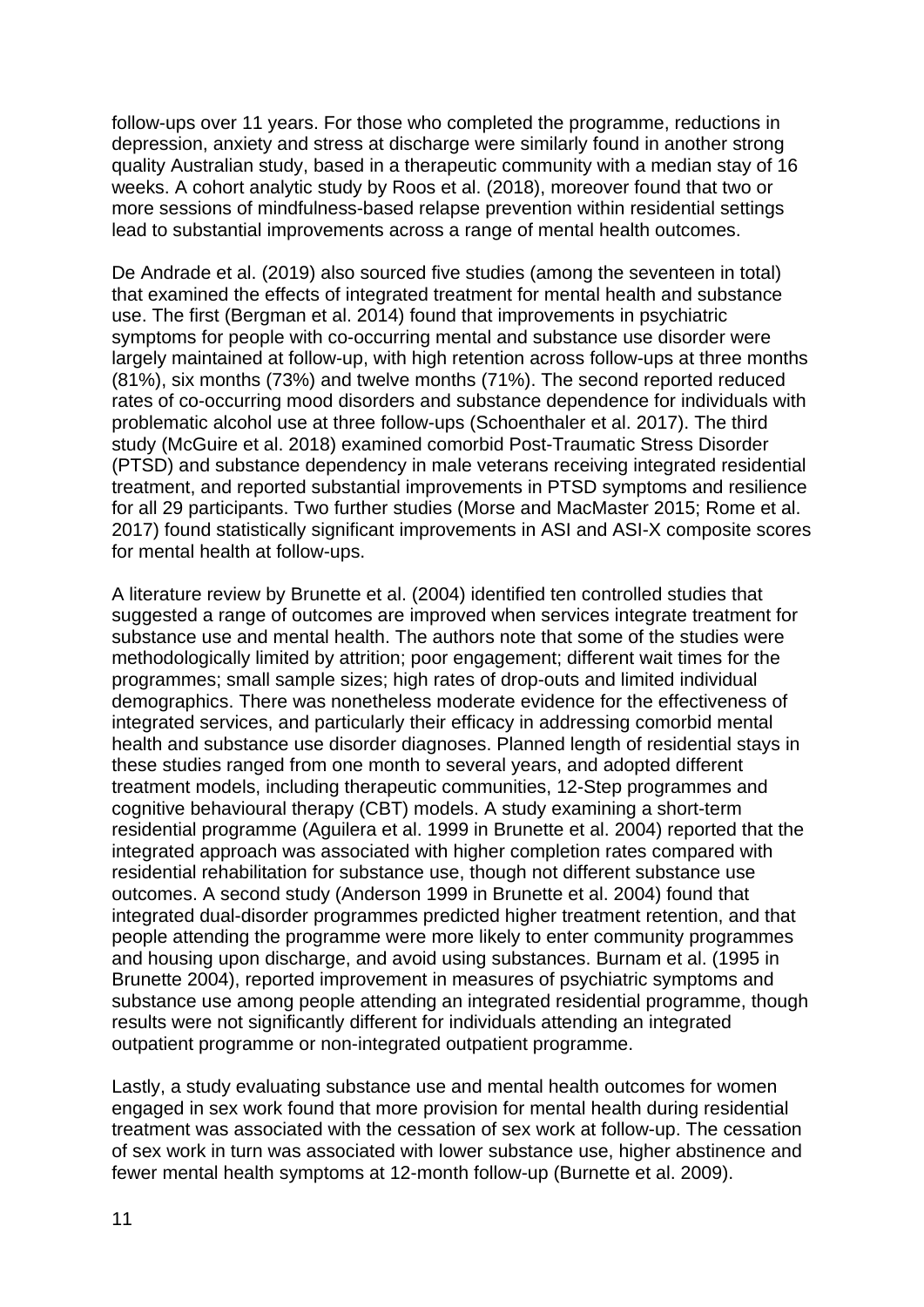#### 4.2.3 Social outcomes

Fewer studies have explored social outcomes from residential rehabilitation. Within those that have, primary focus has been placed on offending, social engagement, and employment. Results of these studies broadly suggest that residential rehabilitation is associated with substantial social improvements. The 2019 systematic review by de Andrade et al. identified 11 studies which have explored social outcomes, all of which reported positive outcomes following residential rehabilitation. A study of Iranian males (Babaie and Razeghi 2013) found that a minimum stay of six months in a therapeutic community was associated with improved quality of life in comparison to standard residential treatment and pharmacotherapy. This study was weakened, however, by high attrition rates in the therapeutic community and pharmacotherapy groups. A New Zealand study (King et al. 2016) found that a far shorter programme (18 weeks, with 12-week average length of stay) was associated with significant improvements in a range of social indicators at three-month follow-up. An Australian study (Harley et al. 2018) on a therapeutic community with a similar length of stay (16 weeks average) found significant improvements in financial satisfaction at discharge. A Brazilian study of residential rehabilitation for crack cocaine dependency (do Carmo et al. 2018) found that 97% of individuals were unemployed on admission, while 80% of those completing the programme were employed on discharge.

A number of studies have also reported statistically significant improvements in Addiction Severity Index (including ASI-X and ASI-MV) composite ratings for social and family relationships (Deanne et al, 2013; Morse and MacMaster, 2015; Turner & Deane, 2016; Rome et al, 2017; Schoenthaler et al, 2017; Patterson et al, 2018). Recent studies specific to Scotland and residential rehabilitation outcomes are relatively few, however an Edinburgh-based study, using a European version of the ASI-X, found significantly improved scores for those who participated in the 12-week abstinence-based residential treatment programme (Rome et al. 2017). Highest composite scores were for economic status and satisfaction with work, followed by family relationships, psychiatric status and other relationships. Economic, medical and psychiatric statuses were the slowest to improve. There were also substantially better outcomes for those who completed the programme than those who dropped out, particularly in medical and psychiatric domains.

## 4.2.4 Mortality

A number of studies have examined mortality outcomes in relation to residential rehabilitation, although existing studies are largely dated and limited by methodological issues. It is overall difficult to synthesise results from studies examining mortality rates in relation to residential rehabilitation, given the variation in methodology and research contexts. There is similarly a dearth of research exploring mortality rates in relation to different treatment modalities. While so, some existing studies suggest that residential rehabilitation may have a higher rate of mortality when compared with alternative treatment options, though it must be acknowledged that mortality rates are affected by a number of confounding factors difficult to control for, and which in turn affect the ability to draw definitive conclusions. A high quality Australian study (Lloyd et al. 2017), for example, used retrospective data linkage to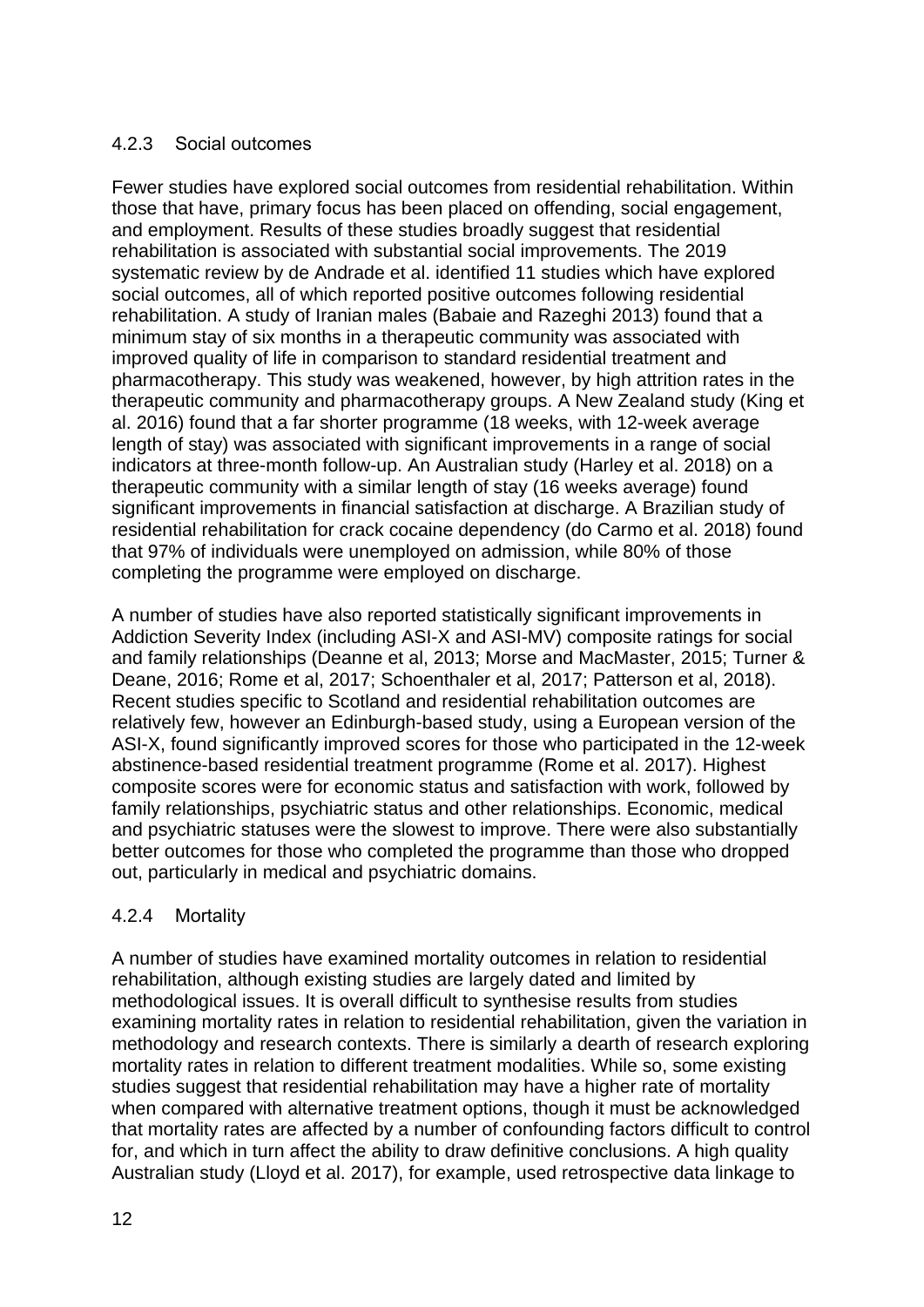compare the effectiveness of different treatment modalities. Individuals who had engaged in residential services as their last treatment had an increased risk of death in the first year post-discharge, with only residential detoxification presenting a higher risk of death of the various treatment modalities included in the study. The authors note that this trend may reflect lack of sufficient aftercare or the comparative complexity of need among people attending residential services. They likewise note the need to explore the role of "individual, treatment and social factors that may contribute to mortality following treatment" (2017: 27). An older study explored mortality rates at one to four years following placement in a therapeutic community (Berg 2003). Nine people died during the observation period, giving a mortality rate of 2.28 deaths per 100 observation years. Mortality did not statistically differ between men and women. These findings are comparative with an older Norwegian study cited in Berg (2003) (Anderson et al. 1996 which conducted a ten-year follow-up of 482 individuals attending residential rehabilitation, with an estimated mortality rate of 1.6% in the study population. Rossow and Kielland (1995), also cited by Berg (2003), similarly found a mortality rate of 1.7% per year in the study population ( $N = 1491$ ), with participants having undergone a psychiatrically oriented drug treatment in a hospital setting.

Other studies have explored factors associated with higher mortality risk following residential placements. A US-based study of 207 veterans attending a 60-day intensive residential rehabilitation programme examined factors which were specifically associated with reduced mortality and lower rates of relapse (Decker et al. 2017). Mortality rates were higher among those who had not completed treatment, those with a nicotine dependence, and those who underwent longer medical rehospitalisation. Comorbid psychiatric disorders were associated with higher risk of mortality in univariate analysis, although not when other variables were considered. Treatment completion and longer psychiatric hospitalisation were associated with reduced mortality. Treatment completion was not found to vary by type of preferred substance, with the majority of study participants engaging in polydrug and alcohol use. The authors theorised that psychiatric hospitalisation reduced mortality, in that participants were able to receive intensive medical attention, although this was noted as an area requiring further research.

A recent Australian study (Bista et al. 2021) similarly sought to explore mortality patterns among a sample of 3,256 young people engaged with a modified therapeutic community. Mortality patterns were assessed in relation to demographic, treatment and pre-treatment substance use, and mental health characteristics. Three treatment groups were included, including those who stayed up to three months in treatment; those who exited treatment after a month or less; and those who were referred but did not attend, or else who attended for less than three days. During follow-up, 64 people died, giving a crude mortality rate of 2.15 deaths per 1000 person-years. Crude mortality rates did not differ significantly between men and women, although standardised mortality ratios were nearly five times higher among women than men. The authors note this is likely due to both lower mortality rates among the female general population, and that a larger proportion of women in the study reported pre-treatment polydrug use, greater substance dependence, suicidal or self-harm attempts and clinically significant distress levels. Mortality rates did not differ significantly between treatment groups, but were closely associated with worse mental health scores on the Global Severity Index T-Score. The authors suggest that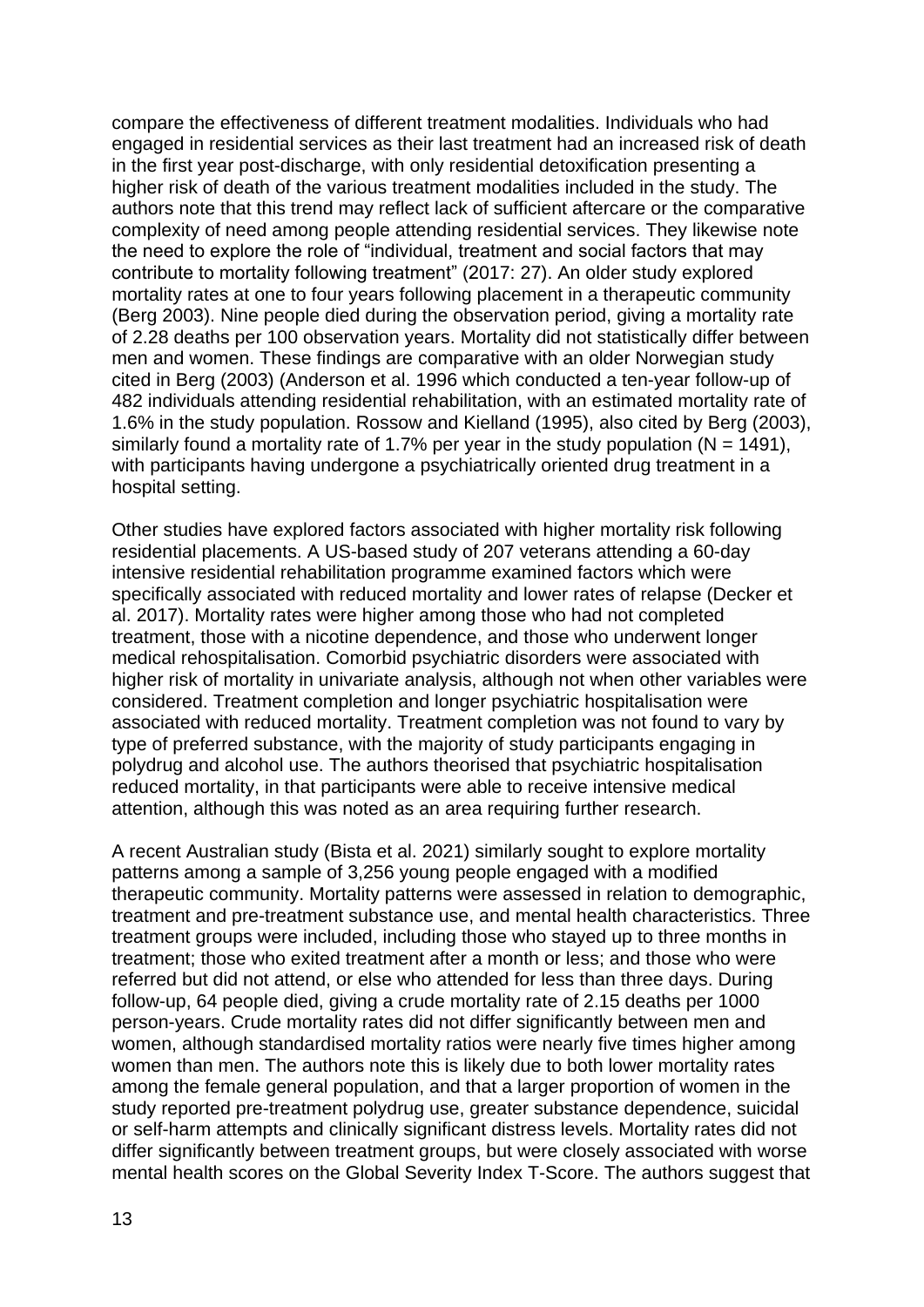aftercare should be offered to more than just those who completed the treatment, and should incorporate targeted interventions to address mental health comorbidities.

Mortality rates were found to differ between men and women by Anderson and Berg (2009), who explored the relationship between length of stay, employment of coping strategies, social integration, sex and type of facility. Six years after treatment entry, four men and three women had died (11.7% of the cohort), all of whom had a low rating on Antonovsky's Sense of Coherence Test (SOC), used to measure coping skills. Women were also 43% less likely to drop out of treatment than men. Results suggest that sex, 'normal' SOC ratings and high degree of social integration at treatment entry were predictive factors of survival.

## **4.3 Selected factors associated with improved outcomes**

A substantial portion of the literature explores specific factors associated with improved outcomes across a range of substance use, social, psychological, behavioural and economic domains. This section explores these studies<sup>5</sup>. There is again a lack of evidence that relates directly to Scotland, although considerable work has been undertaken internationally. Evidence here broadly relates to treatment characteristics (including specific aspects of particular models), characteristics of the person accessing residential rehabilitation (including age, substance use history and motivation) and outcomes from the dynamics between these two (including retention and completion).

## 4.3.1 Specific Aspects of Treatment Programme

As noted, residential rehabilitation encompasses a diverse range of treatment models, programmes and philosophies, and no one model is robustly evidenced to produce routinely better outcomes. A number of studies, however, do highlight certain aspects of treatment as being effective in, for example, reducing problematic substance use, reducing contact with criminal justice services, improving mental health and wellbeing, as well as a range of other quality of life domains. Robust evidence suggests that programmes which integrate treatment for mental health comorbidities are often better placed to improve outcomes relating to mental health, social functioning and substance use (Brunette et al. 2004; de Andrade 2019). The National Treatment Outcomes Study (NTORS) (Gossop et al. 2002) found that emphasis on cognitive, avoidance and distraction coping strategies during treatment reduced rates of relapse in the cohort. As discussed above, evidence also exists to suggest that 12-Step programmes can effectively prevent instances of relapse when embedded within residential treatment or used concurrently with treatment (Kelly et al. 2013).

Treatment duration has also been found to be associated with substance use outcomes. Across the literature, the effect of programmes having longer durations (lasting three months or more) is noted by several studies as producing positive

<sup>1</sup> <sup>5</sup> As stated, not all of the studies were clinical trials and this review includes past evidence and literature reviews. Therefore in some instances the above predictors of positive outcomes have not been controlled for other potential predictive factors.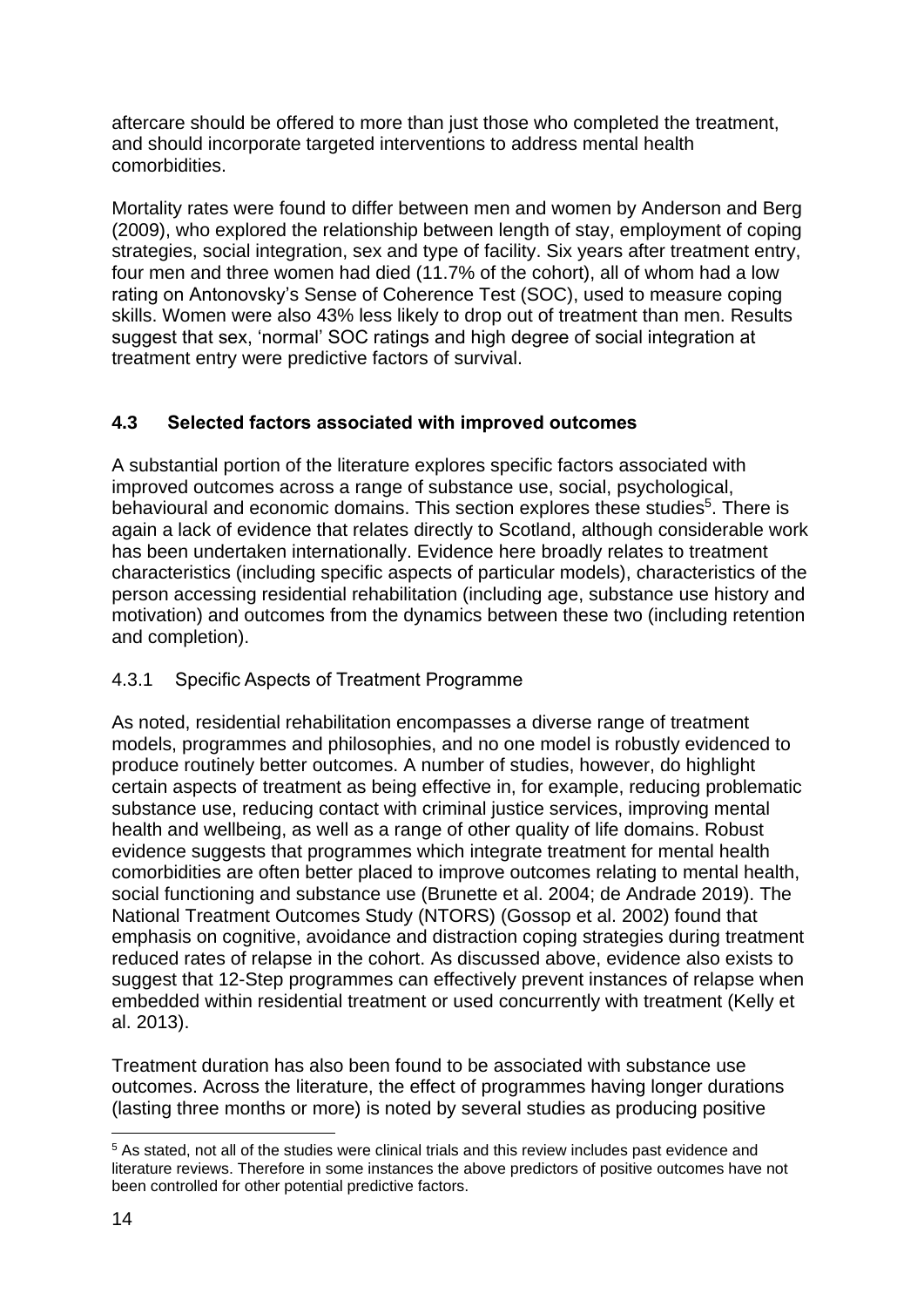outcomes and reducing time between relapse (Eastwood et al. 2018; Gossop et al. 2000; HKCIJ 2017). A literature review undertaken by the EMCDDA (2014) alternatively suggests that optimum length of time in treatment is between 12 to 24 months.

A recent qualitative study, centring on semi-structured interviews with six key stakeholders living and working in San Patrignano in Italy, explored the mechanisms by which the programme offered by this rehab facility leads to positive outcomes in its residents (Devlin & Wight, 2020) $6$ . This study highlighted a range of intertwining mechanisms and contextual factors operating at the individual and organisational levels. Organisational factors included a visionary, entrepreneurial leader; the commitment and dedication of staff, shaped largely by the predominance of people with lived experience in the workforce; the social enterprise model which the rehab followed; and the implementation of evolutionary adaptive learning.

#### 4.3.2 Treatment retention and completion

The association between retention/completion and outcomes has also been explored within the literature. A substantial evidence base indicates that positive outcomes are predicted by higher rates of treatment retention and treatment completion (Gossop et al. 2002; Vandersplasschen et al. 2013; Willey et al. 2016; Rome et al. 2017; Eastwood et al. 2018). Contrasting these, however, a retrospective cohort study by Keen et al. (2001) found no association between positive substance use outcomes and retention or length of stay, with being abstinent at entry the only factor significantly associated with positive outcomes in relation to substance use at followup. Across these studies, it has frequently been noted that aiming to ensure the retention of individuals in residential rehabilitation, and the development of swift pathways back into residential rehabilitation or other appropriate services for those who do not complete a placement, is necessary to avoid negative outcomes occurring.

Previous research has also explored factors contributing to the greater likelihood of retention and programme completion. During the NTORS study, Gossop et al. (2002) found an association between higher retention rates and older adults with short histories of substance use. Retention was also found by Johns et al. (2009) to be predicted by social variables, with higher rates of retention among those who were single and those who had higher levels of social support and functioning. Several studies have furthermore examined how therapeutic relationships predict retention rates (Barber et al. 2001; De Weert-Van Oene et al. 2001; Fenton et al. 2001; Meier et al. 2006; Nordheim et al. 2018). Meier et al.'s (2006) study of 187 residents across three residential rehabilitation facilities in the UK found that weaker counsellor rated therapeutic relationships resulted in much earlier drop-outs than stronger ones, even when controlling for variables. The study measured both client and counsellor ratings on the Working Alliance Inventory (WAI-S) during weeks 1-3, alongside a range of other measures such as demographics, substance use, coping skills and treatment expectations. 100 of 187 individuals (53.5%) completed treatment, which lasted 90

<sup>1</sup>  $6$  San Patrignano has been referred to as a 'third generation (European) therapeutic community' (Broekaert et al. 2006), and has a model which is based on social enterprise. This study has relevance to the Scottish context in that the San Patrignano model is that on which Scotland's River Garden, run by Independence from Drugs and Alcohol Scotland (IFDAS), is based.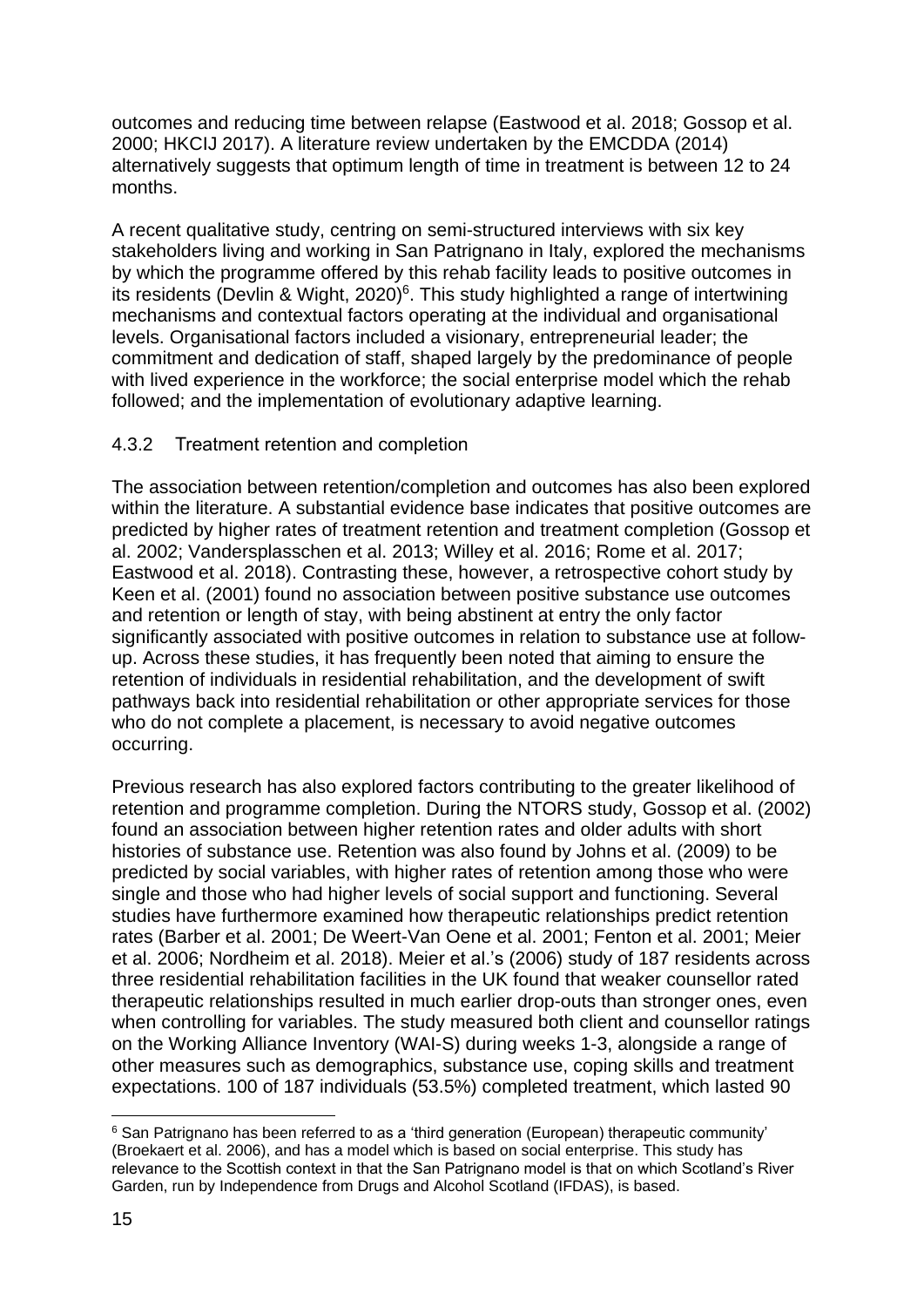days, while the other 87 dropped out prematurely. Of those who dropped out, 28.7% left by the end of the second week, 55.2% by the end of the first month and 80.5% by the end of the second month (day 60). The ratings of the therapeutic relationship by people attending the service were not related to drop-out, which stands in direct contrast to other studies of therapeutic relationships (see Barber et al. 2001 and De Weert-Van Oene et al. 2001). Meier et al. (2006) propose that therapists may have a better sense of problems with treatment goals, whereas the person attending the service may attribute problems to factors other than the individual therapist. Therapists may also, they suggest, lose motivation or confidence in the relationship if they perceive a weaker bond, which may result in lessened quality of their work. The findings of Meier et al. (2006) also echo those of Gossop et al. (2002) in that higher retention and treatment completion were predicted by older age. However it was also found that confidence in treatment, more negative experiences of past treatment, and better education increased retention. People also stayed in treatment longer when treated by counsellors with more experience of drug counselling. In contrast, crack use prior to treatment, more secure attachment styles and more developed coping strategies predicted shorter retention. Regarding the latter two, it was suggested that individuals with better 'psychological resources' might feel ready to leave treatment before its formal completion (Meier et al. 2006: 61).

#### 4.3.3 Characteristics of Person seeking Residential Rehabilitation

There is a dearth of literature relating to the appropriate identification and assessment of candidates for residential rehabilitation. However, some evidence – often conflicting – exists concerning the association between a range of characteristics of the individual seeking rehabilitation and treatment outcomes. An observational cohort study by Eastwood et al. (2018), for example, found that successful completion of treatment and lower likelihood of returning to residential rehabilitation were predicted by a variety of individual demographic factors, such as older age, being in paid employment, and participation in community-based treatment prior to and following residential treatment. Older adults, specifically those with less forensic and psychiatric histories, were similarly found to have better outcomes in an evidence review conducted by the HKCIJ (2017). The review likewise cited several studies which found that stable housing and paid employment lowered the likelihood of relapsing following placements.

Conversely, as discussed previously, Keen et al. (2001) found no association between the characteristics of the person observed at entry and positive outcomes, including age, sex, route of drug administration, polydrug use, length of time addiction or age of first addiction. The only individual characteristic associated with success was being abstinent on entry as opposed to requiring detoxification. The National Treatment Outcomes Study (NTORS) (Gossop et al. 2002) similarly found no statistically significant differences in age, sex, having drug-using friends, partners who used drugs, psychological health and physical health scores, or previous treatment contact between those who maintained abstinence and those who returned to using substances at follow-up.

As noted previously, there is little evidence on the association between substance use histories/profiles and outcomes. Gossop et al. (2002) found that neither duration of heroin use nor severity of heroin dependence were significant predictors of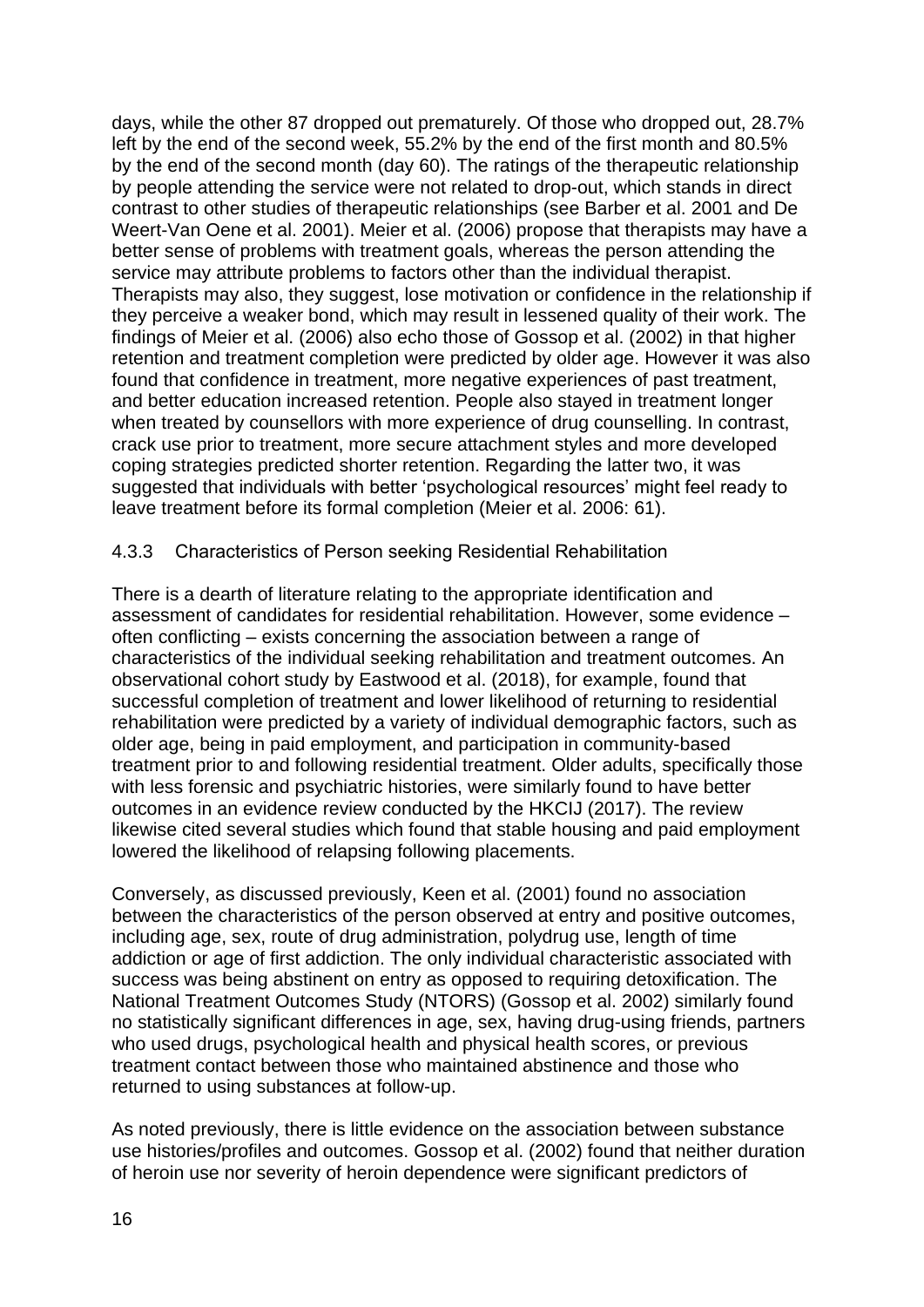relapse post-treatment, although people who relapsed reported more frequent use of heroin in the 90 days prior to treatment. There was also little difference between those who 'lapsed,' relapsed and maintained abstinence in rates of pre-treatment use of non-prescribed methadone, benzodiazepines, cocaine powder and amphetamines. Those who maintained abstinence were less likely, however, to have been users of crack cocaine at intake. Meier et al. (2006) similarly observed that crack cocaine use was associated with poorer outcomes, although a comparison of outcomes by histories/profiles of substance use was not a primary aim of the study. Meier et al. (2006) controlled for heroin and crack cocaine use, but not other substances, including alcohol.

An Australian study, using the Implicit Association Test, found that identification with heroin and/or alcohol predicted continued drug and alcohol use among people attending or having attended residential rehabilitation (Wolff et al. 2014). Without relying on self-reported measures of identification with substances, it was also found that identification with heroin and alcohol predicted treatment retention rates. Millar et al. (2014) alternatively suggest that people who use opioids are 'more amenable' to residential rehabilitation than those treated with other modalities. The study measured self-reported levels of drug use, offending, social measures and health, finding that people seeking residential rehabilitation for opioid use were better motivated than those seeking other treatment options.

Studies of how motivation affects the outcomes of residential rehabilitation are limited and often conflicting. Gossop et al. (2006) conducted a longitudinal prospective cohort study of 1075 individuals across 54 treatment agencies in England. No statistically significant association was found between readiness to change measures and use of opioids and stimulants at follow-up. The authors conclude that motivation and stated intentions do not translate directly into outcomes and are not sufficient mechanisms for treatment success. Motivation has been found in other studies to relate to engagement and satisfaction, although these in turn are not always directly associated with post-treatment outcomes (Gossop et al. 2003; Callaghan et al. 2005). Alternatively, as outlined above, Millar et al. (2014) argue that motivation may lead to better outcomes for people who have attended residential rehabilitation in comparison with other treatment modalities.

Although not specifically focused on outcomes, Piontek et al. (2017) explored how time in residential rehabilitation affected the 'treatment readiness' of the individual and, in turn, motivation. The study, based in Germany, also assessed whether treatment readiness differed by sociodemographic and substance use profiles. Average motivation was not found to significantly change for all individuals over the course of treatment, although rates of change did differ on an individual level. Treatment readiness was furthermore predicted by higher level of education, being employed, earlier substance use treatments and levels of craving. Alcohol use frequency and use of illicit drugs did not show statistically significant effects on treatment readiness.

Individual level factors identified by the aforementioned recent qualitative study of San Patrignano (Devlin & Wright, 2020) included commitment and motivation to recovery; removal from the formal social environment; being treated with respect; continual socialisation and communal living; the availability of peer mentors with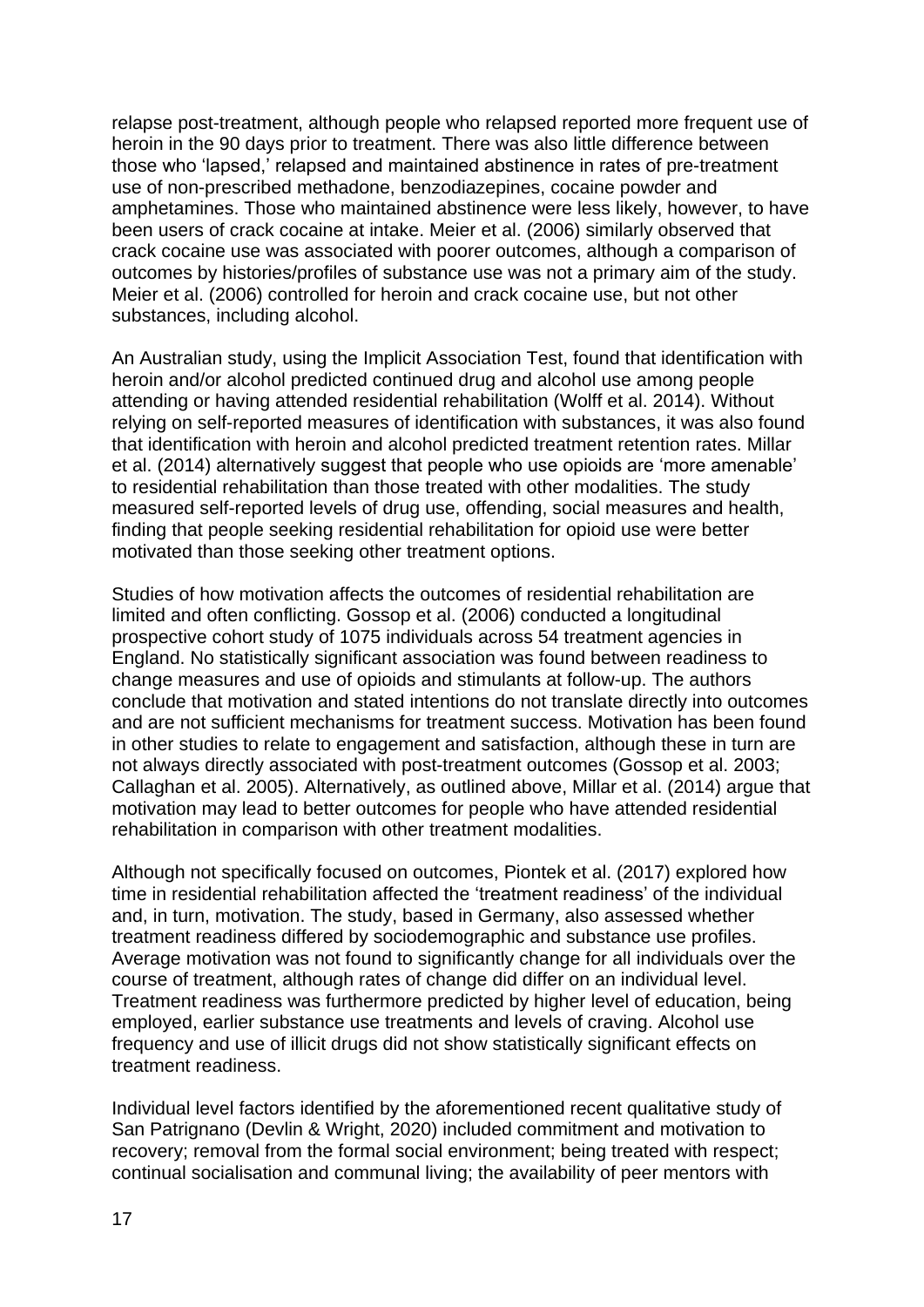lived experience; highly structured day programmes with rules and routines; and the undertaking of meaningful work in the sector of social enterprise.

Shifts in social identity and participation in social networks have also been found to be important determinants of outcomes following residential rehabilitation. Beckwith et al.'s (2019) analysis, using the Social Identity Mapping in Addiction Recovery (SIM-AR) method, of 155 Therapeutic Community (TC) residents in Victoria, Australia found that substance use severity at follow-up was associated with changes in social identity and network composition. Better substance use outcomes were related to a decreased substance-using identity and an increase in recovery identity, as well as to a decrease in proportion of high-risk groups and an increase in proportion of low-risk groups in one's network. These factors intertwined; a shift towards a stronger recovery identity was positively associated with changes in the proportion of low risk groups in one's network. Similarly, Haslam et al. (2019) investigated the contribution that different types of social relationships in the period prior to residential treatment made to engagement with the treatment community and the subsequent recovery potential. Exploring the relationship between individual and group relationships and outcomes associated with quality of life, they found that group membership prior to treatment was associated with TC identification and quality of life. Further, early identification with TC group membership formed a particularly important platform for improvement in quality of life, functioning as a positive form of influence.

#### 4.3.4 Aftercare

Aftercare is a well-documented and specific form of continuing care, and continues following the individual's placement in residential rehabilitation. There is a strong evidence base around the importance of ongoing support and aftercare as predictors of success following residential rehabilitation, alongside those studies demonstrating the importance of employment and stability in the individual's housing situation as outlined above. Gossop et al. (2003) placed specific focus on the impact of aftercare and continuity of care following residential treatment. Their study explored the influence of the mutual aid fellowship group of Alcoholics Anonymous (AA) prior to, during and following residential rehabilitation in an National Health Service (NHS) inpatient unit for alcohol problems in London. They found significant associations (15%) between frequency of attendance at AA meetings and reduction in alcohol consumption following residential treatment. They found that AA attendance was not significantly associated with quality of life or a reduction in psychiatric symptoms at 6 months follow-up, suggesting that both mutual aid and continuing care in the community following residential rehabilitation are of importance. A two- to three-year follow-up of residents who had completed a residential rehabilitation placement for opiate dependency in Ireland found that abstinence was significantly associated with both programme completion and aftercare (Smyth et al. 2005).

A study in the US by Jason et al. (2015) examined the role of aftercare for a sample of individuals who had (mainly) attended residential rehabilitation facilities. Their study drew on a cohort of 270 people who had been attending either a TC, a usual care setting or a recovery home termed an 'Oxford House'. This latter referred to a residential rehabilitation setting that did not include the formal therapeutic change interventions common to TCs, or on-site access to medical staff or other health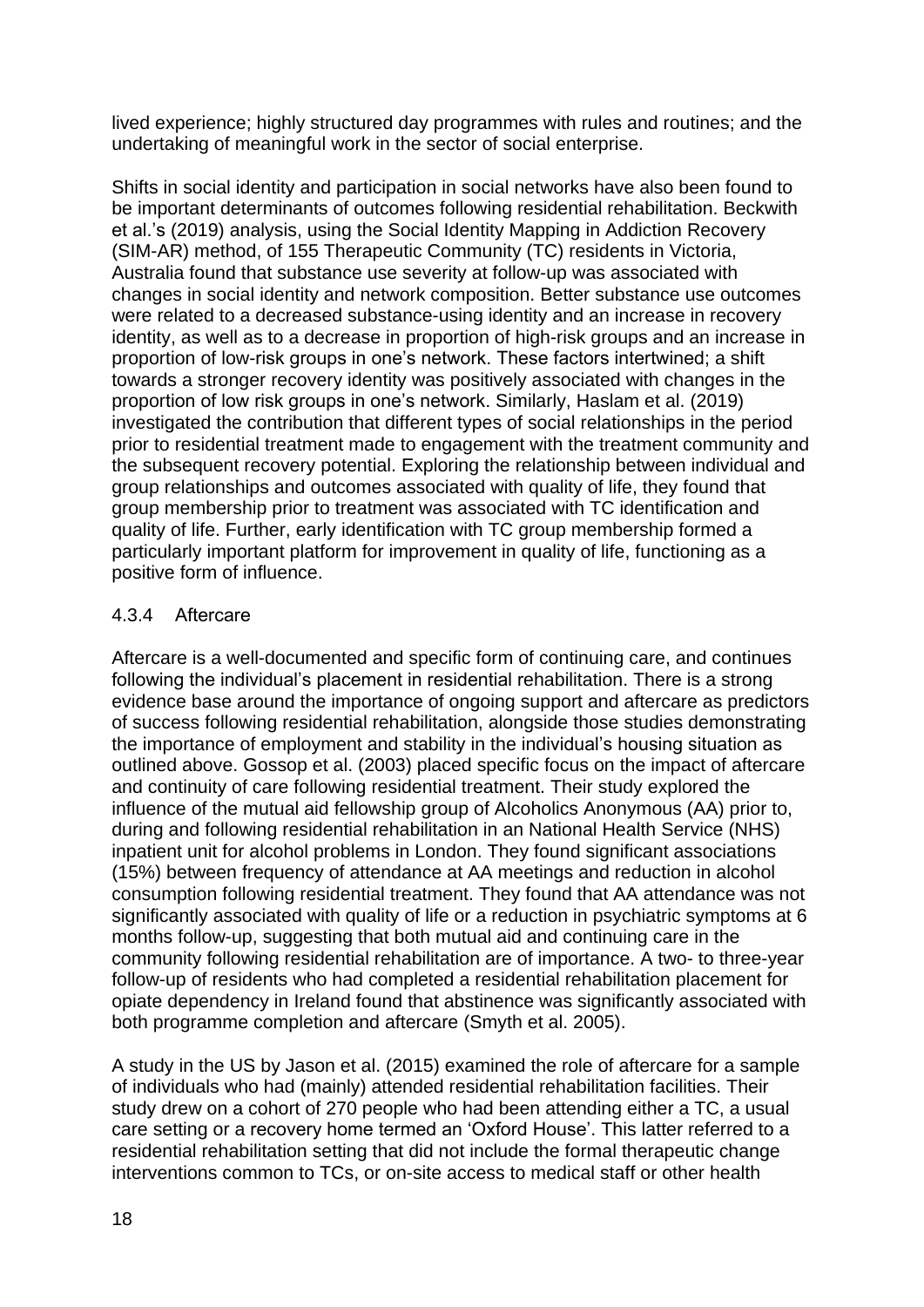professionals. Those who were assigned to the Oxford House following completion of a TC placement demonstrated a range of positive outcomes in relation to those who had gone back to their usual home settings (whether staying with friends of family members, their own house or apartment, homeless shelters or other settings), emphasising the importance of continuity of care and of a protective and stable home environment that can encourage and nurture recovery pathways.

A review of evidence for the EMCDDA undertaken by Vanderplasschen et al. (2014) found that participation in aftercare, post-treatment employment, and old age were the strongest predictors of abstinence following residential rehabilitation placements in a therapeutic community setting. These findings were somewhat contrasted by Vanderplasschen et al. (2010) in their analysis of data collected through the Drug Outcome Research in Scotland (DORIS) study. Comparing outcomes across a 33 month period for 653 individuals, it was found that participation in aftercare did not substantially improve outcomes at 16-month follow-up, following residential treatment (although did improve outcomes following prison-based and community treatment). Aftercare participation was clearly associated with abstinence after eight months, with rates dropping at 16 months, before stabilising again at 33 months. Aftercare was not, however, established as an independent predictor of abstinence. Aftercare participants did score significantly better on various other outcome measures, such as incarceration, drug possession and contacts with non-drug using friends. The study concluded that while aftercare was still an important outcome predictor, treatment modality was a much stronger predictor, with residential rehabilitation in particular associated with substantially improved drug outcomes in comparison with other modalities. The authors highlight that, because programme participation was a stronger predictor of outcomes, and strongest for those in residential rehabilitation, most positive effects may occur during residential treatment and leave little room for further improvement following discharge.

While little data is available, the outcomes from aftercare have in some cases been found to be shaped by their fit with the residential rehabilitation programme which the individual has attended. A study by Best et al. (2020), for example, found that mutual aid engagement had a differential effect on treatment outcomes by the type of residential treatment service attended. Their quantitative study found that, while those who attended two types of residential rehabilitation service typically engaged in mutual aid groups, mutual aid groups were not associated with improved outcomes for those attending TCs. Prior to engagement with aftercare, TCs generally produced better outcomes than other forms of residential treatment, however, post-treatment participation in mutual aid groups produced comparable outcomes between people attending TC and non-TC facilities. Those who had attended TCs therefore received no added value in reducing or abstaining from substances through mutual aid. Best et al. (2020) suggest that the above results can be attributed to philosophical inconsistencies between effective therapeutic community engagement and engagement in 12-Step mutual aid groups in particular. It is also interesting to note that TC residents were more likely to engage with SMART Recovery, a non-spiritual and non-disease based model whose underlying rationale and philosophy may be more compatible with that of a TC. The authors suggest that these findings can also be interpreted from a social identity theory perspective (e.g. Jetten et al. 2015); an approach based on the idea that identity is in part conferred by the groups we belong to and that we positively value. Thus, for the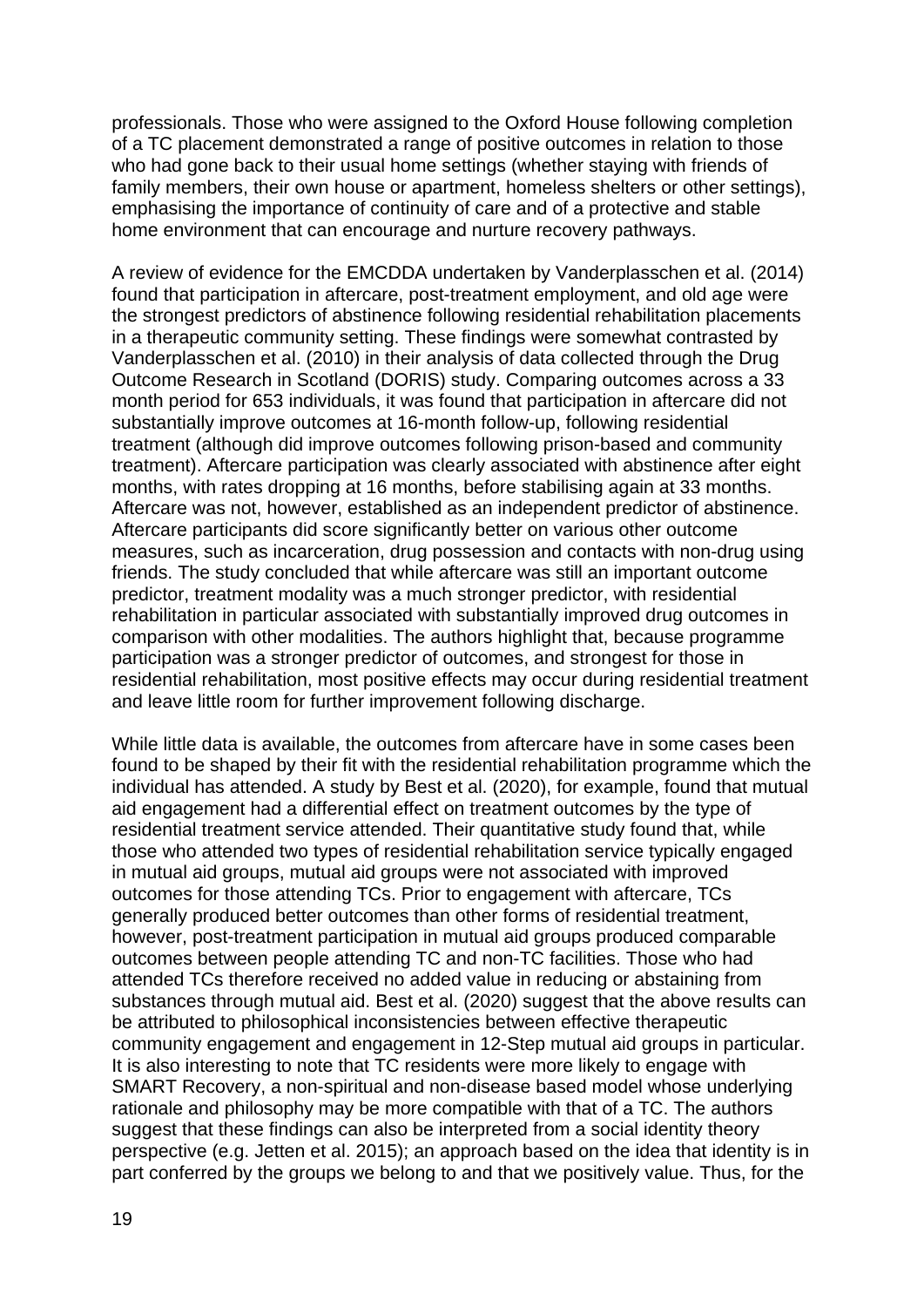graduate from a TC, their social identity may be that they are 'recovered' and that their dominant social identity is around active re-engagement in the community and the shedding of the substance use identity. However, this is incompatible with embracing a 12-Step philosophy that requires a recognition of 'powerlessness' over substance use and the retention of the 'addict' identity as key to the ongoing recovery process.

## **4.4 Outcomes of different residential rehabilitation programme models**

This section explores the evidence in relation to two different treatment philosophies dominant within the literature; therapeutic communities and 12-Step Programmes, recognising that psychotherapeutic models (including CBT, motivational interviewing and individual and/or group therapy) are often employed across both approaches. While having presented the data in this way, it is acknowledged that these often form 'ideal types'; the aforementioned Scottish Government pathways survey of residential rehabilitation providers (Scottish Government 2021) found that a number of facilities in Scotland offer a programme which incorporates components drawn from these various approaches.

## 4.4.1 Therapeutic Communities

Therapeutic Communities (TCs) are a form of residential treatment that place emphasis on 'the community,' social relationships and structured activities as forces for psychological and social change (EMCDDA 2014). They largely employ a hierarchical model of care, in that different treatment stages entail different levels of personal and social responsibility, and peer influence is harnessed to both promote behaviour change and demonstrate the TC value system. There are numerous variants of the TC model, which began as longer-term residential treatment programmes and from the 1990s were increasingly modified towards short-term placements.

A body of research examines the effectiveness of TCs in producing positive outcomes; their effectiveness in comparison with other treatment modalities; their structure and everyday operation, and the qualitative experiences of those attending TCs (Agosti and Levin 2007; Albertella and Norberg 2012; Fernández-Calderón et al. 2015; Clarke and Waring 2018; Kaye 2020; González-Saiz and Vergara-Moragues 2021). The evidence base for the efficacy of TCs in comparison with other treatment modalities, including other forms of residential treatment, remains mixed, although there is robust evidence to suggest that they are effective in reducing substance use and criminal activity. The report by the EMCDDA (2014) included a literature review of 28 peer reviewed articles that reported on 16 RCTs and quasi-experiments (all in North America) and a further 21 articles reporting 14 Europe-based observational studies. The report finds moderate quality evidence for the effectiveness of TCs in achieving stated goals, such as reducing substance use, increasing employment and improving mental health in the US context. They note that as European studies are largely observational they are limited in the strength of their conclusions, but that TCs had generally positive outcomes in social and health domains. Retention rates varied across all contexts.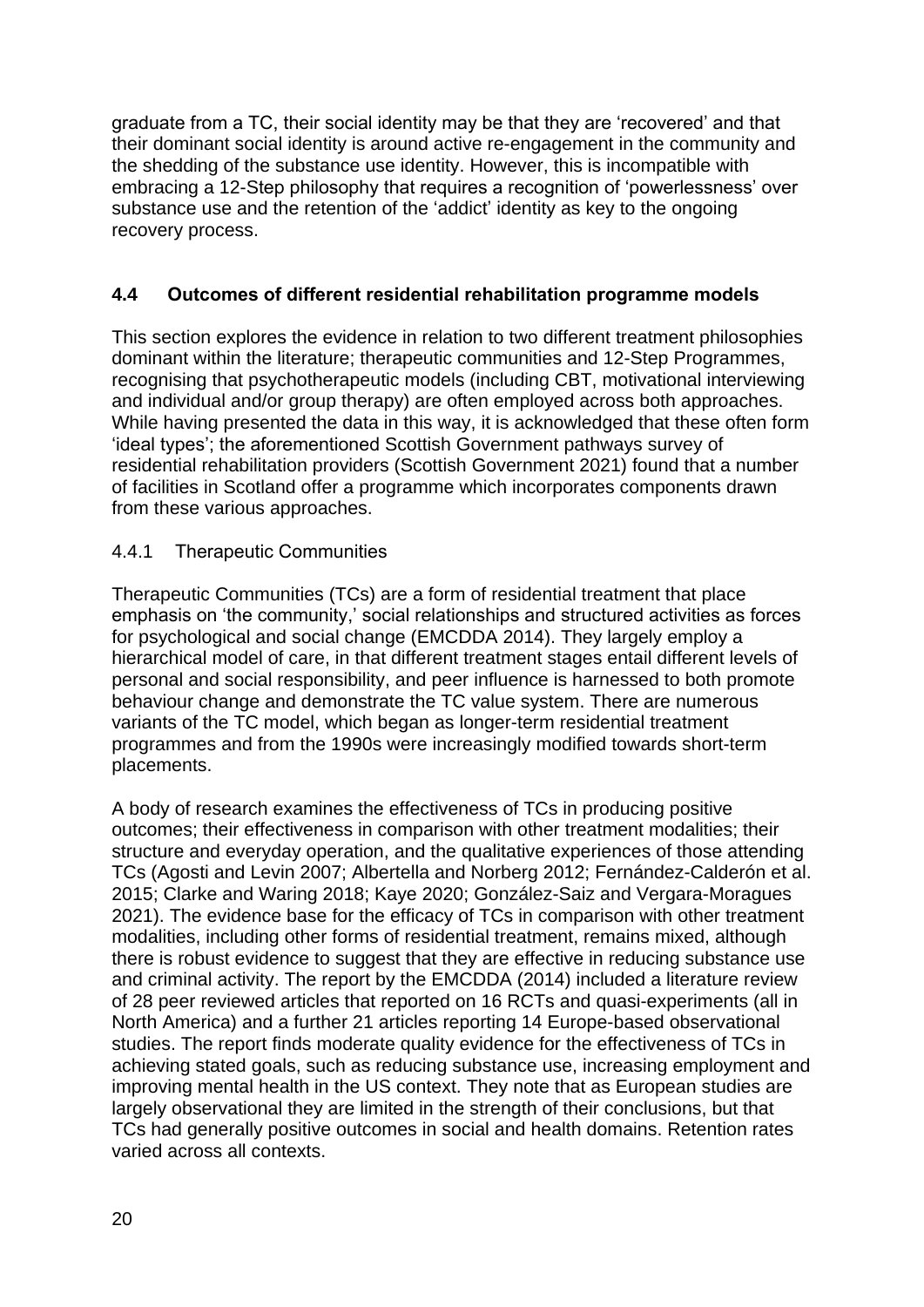A systematic review by Smith et al. (2006) similarly found that the evidence on TCs was limited by methodological weaknesses and potential biases, but that there was at least some evidence of benefits of TCs. One RCT found that abstinence rates were significantly higher in a TC setting compared with other forms of residential rehabilitation, while others found that, when compared against other treatment programmes in prisons, the TC group had lower rates of re-incarceration and less alcohol and drugs offences 12 months after release. Lower rates of re-incarceration were echoed in the EMCDDA (2014) report, which also found reductions in reoffending and time to reincarceration for TC groups compared against control groups. Another systematic review (Malivert et al. 2012) based on 12 studies of TCs, reported highly variable completion rates for TC programmes (9–56%), and concluded that their effectiveness remains highly contentious, with concerns about completion rates and long-term outcomes outlined in a Cochrane Review by Smith et al. (2006).

Limited works have explored the impact of demographics and individuals' characteristics on TC treatment outcomes. An observational study based in Spain performed a latent class analysis on 4,102 TC attendees' substance use diagnosis, in order to determine the impact of SUD profiles on social, medical and psychiatric outcomes (Fernández-Calderón et al. 2015). The study found that profiles involving heroin, cocaine and benzodiazepines were associated with poorer social and medical function and impulse control disorders, while alcohol and cannabis/cocaine use were associated with cognitive dysfunction and psychotic illness, respectively.

There are similarly a number of studies that have explored TC outcomes in young people, finding positive treatment effects on substance use; health; psychological functioning in the year following treatment (Godley et al. 2001; Dasinger et al. 2004; Morral et al. 2004; Agosti and Levin 2007; Albertella and Norberg 2012). Others have found that positive effects tend to wane after 12 months (Jainchill et al. 2005; Edelen et al. 2007).

Several studies have explored the effectiveness of TCs within prison settings (Lipton et al. 2002; Vandevelde et al. 2004; Stevens 2012). Mitchell et al. (2007) conducted a meta-analysis of 30 prison-based Addictions TCs and found that the mean recidivism rate for the group was 43%, in comparison with an estimated 50% rate for the control group. Lipton et al. (2002) similarly conducted a meta-analysis of 42 studies that considered the effectiveness of TCs and milieu therapy (MT) in reducing recidivism. Both TCs and MT significantly reduced rates of recidivism, with a holistic approach; emphasis on personal and community identity; and longer lengths of stay contributing to positive outcomes. The authors suggest that prison-based interventions followed by community treatment are important aspects in incremental learning and recovery journeys. Ethnographic work by Stevens (2012) on prisonbased TCs suggests that processes of identity reconstruction and narrative reframing of the self are connected to lower rates of recidivism in serial offenders. Stevens notes that by committing to 'radically different' cultures, TCs enable the production and reinforcement of individual change and pro-social behaviour.

Other qualitative works have drawn attention to numerous facets of the experience of those attending TCs, in addition to certain practices which impact recovery-oriented outcomes (Chenhall 2008; Gosling 2018). For example, ethnographic works have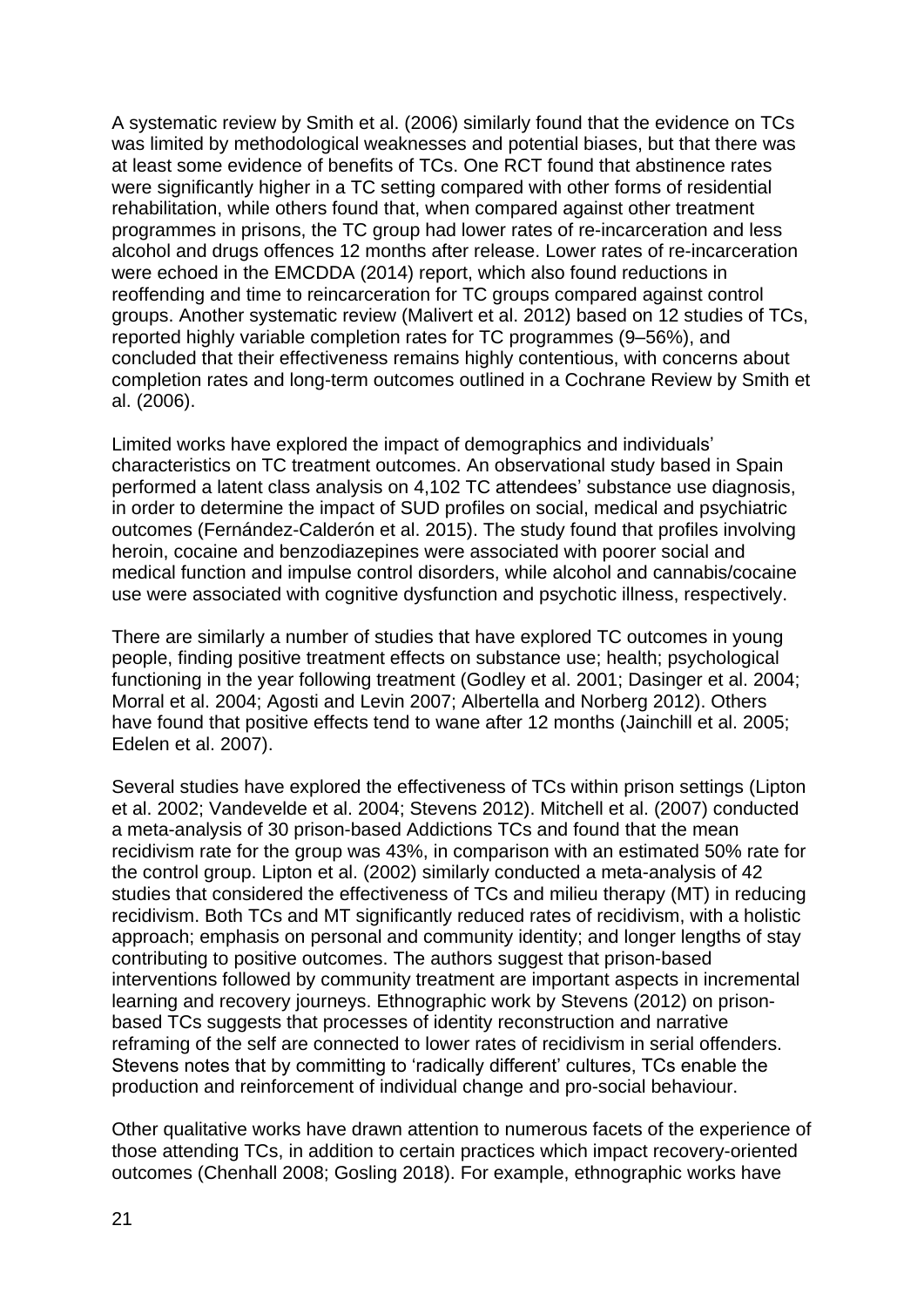explored the benefits of a TC in England in developing recovery capital, suggesting that recovery capital in turns offers a practical framework for exploring mechanisms of change (Gosling 2018).

While there is a lack of literature that compares TCs across international contexts, a comparative study by Goethals et al. (2011) explored differences between TCs in Europe and the US. They found that TCs in Europe scored significantly higher on the Survey of Essential Elements Questionnaire (SEEQ) – designed to explore whether residential programmes were faithful to the essential elements of a traditional TC model, as outlined by De Leon (2000) – compared with those in the United States, However, these contrasted existing literature in that they suggested relative congruence between European and US approaches to TCs; a departure from their relative difference previously.

As with much of the literature relating to residential forms of treatment, a substantial portion of the evidence-base concerning TCs is outcomes-focused. Clarke (2017) notes that there is a general lack of research that focuses on gendered experiences of TCs the power dynamics that structure social relationships, including their impact on outcomes.

In summary, TCs are underpinned by a relatively robust body of evidence, some of which suggests that TCs can be more effective in producing positive outcomes than other residential treatment modalities. TCs have been found to be particularly effective when examined in relation to young people and people in prison, although retention and completion rates are subject to high variation across all demographics.

#### 4.4.2 12-Step programmes

Although there exists some variation in the international definition and application of 12-Step programmes, they broadly consist of a highly structured, step-based process, often based on a 'spiritual' understanding of recovery (Galanter 2007). In this sense, 12-Step programmes are often considered 'spiritual fellowships,' premised on a definition of spirituality as that which "gives people meaning and purpose in life" (Puchalski et al. 2014 in Galanter 2007). In comparison with residential TCs, there are generally fewer studies that consider the efficacy of 12- Step programmes in a residential treatment setting. Most research concerns the efficacy of 12-Step on leaving residential rehabilitation, or as an intervention undertaken concurrently with residential treatment (Lopez Gaston et al. 2010).

A systematic review and meta-analysis of spiritual and religious (S/R) treatment interventions reported that 12-Step-oriented interventions produced substantially better results than other interventions and in comparison with no-treatment groups (Hang-Hai et al. 2019). The study specifically analysed 12-Step treatments in the context of formal recovery programmes and not in community settings, and as such excludes Alcoholics Anonymous and Narcotics Anonymous. Comparison interventions included those commonly utilised in substance use treatments, such as CBT and Motivational Enhancement Therapy, among others. Sixteen of the 20 studies identified were 12-Step oriented, and four specifically tested the efficacy of 12-Step interventions. The systematic review concludes that 12-Step oriented programmes are more efficacious than comparison interventions for substance use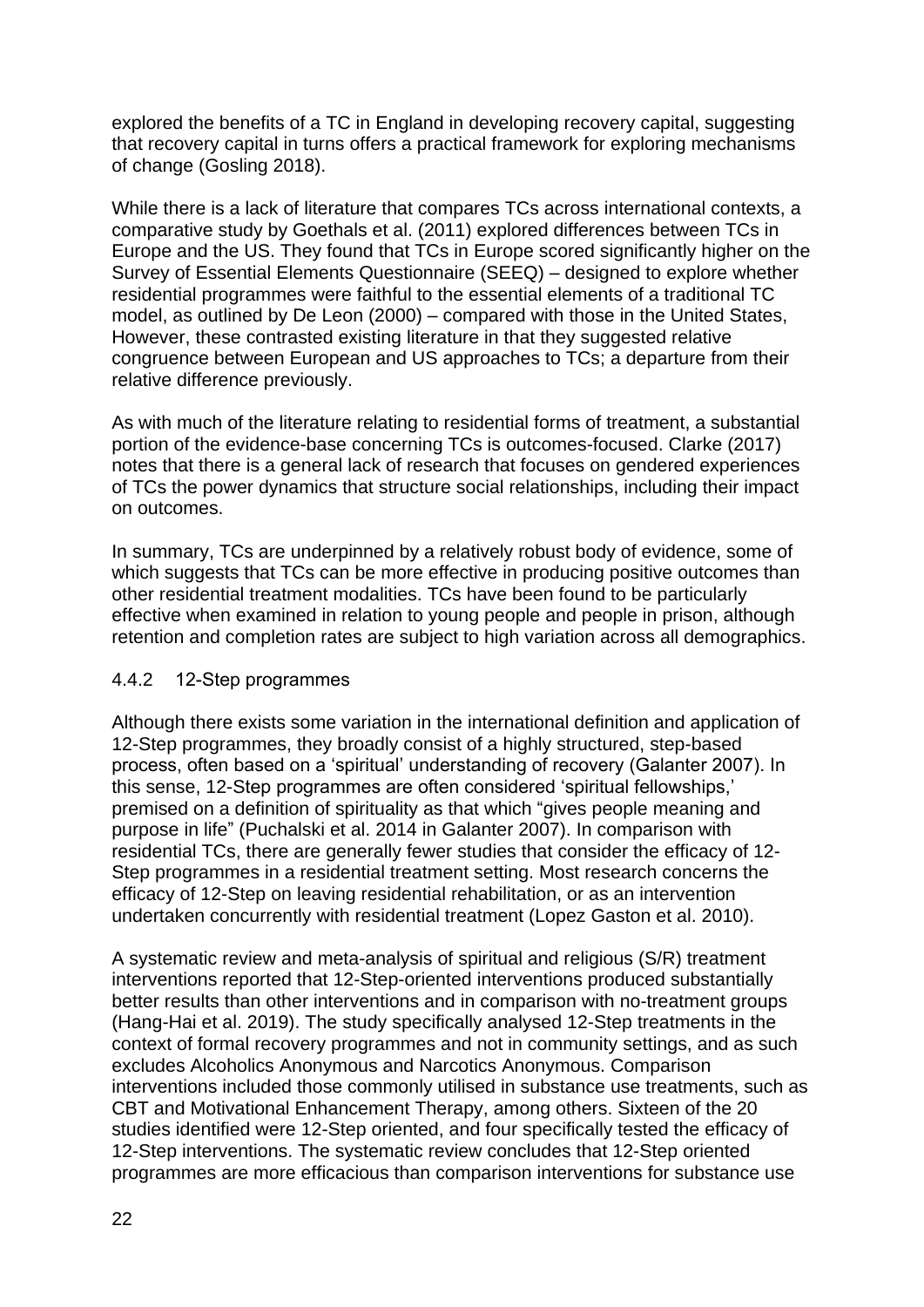outcomes. However, it was also noted that the overall quality of the studies sourced was poor, and limited by attrition bias. Similarly, the systematic review by de Andrade (2019) that sought to establish the overarching effectiveness of residential rehabilitation, noted that outcomes were notably better for those who engaged with 12-step support on leaving residential rehabilitation.

Greater attendance of, and active involvement in, 12-Step groups during residential treatment was found by Kelly et al. (2013) to be associated with significantly greater percentages of days abstinent (PDA). The study involved assessment of 303 adults enrolled in residential rehabilitation and a 12-Step programme at intake, three, six and twelve months. Positive outcomes were more strongly associated with active involvement than with attendance alone. A randomised control trial undertaken in California likewise suggests that 12-Step programmes employed in residential rehabilitation settings are effective in both reducing substance use and reducing the adverse effects of substance use (Banerjee et al. 2009). Another US-based study (Decker et al. 2017) found that completion of a 12-Step residential programme was a significant predictor of reduced relapse rates and reduced mortality.

Lopez Gaston *et al.* (2010) examined engagement and barriers to engaging with 12- Step models of treatment for patients of an inpatient detoxification unit in England. They note that affiliation levels were low and that perceived religious components acted as a barrier to engagement, as did "prior negative experiences in 12-step meetings, failure to identify with group members, and difficulties simultaneously participating in both 12-step meetings and structured treatment" (Lopez Gaston et al. 2010: 313).

#### **4.5 Effectiveness of residential rehabilitation in comparison with nonresidential treatment interventions**

Relatively little research explores the effectiveness of residential rehabilitation in improving outcomes in comparison with other forms of treatment, such as outpatient/community-based treatment and Medication Assisted Treatment (MAT). The majority of the small existing evidence base suggests that residential rehabilitation produces more positive outcomes in relation to substance use than other treatment modalities, although conflicting evidence exists in some cases. Assessing the comparative effectiveness of residential rehabilitation is again made difficult by the aforementioned factors.

The Drug Treatment Outcomes in Scotland (DORIS) (McKeganey et al. 2009) found that people who had attended residential rehabilitation were more likely to sustain a 90-day period of abstinence than those receiving MAT or other treatment options. There were no significant differences in the severity of dependence among those receiving residential rehabilitation and MAT. It is, however, noted that results may have been affected by other factors not controlled for, such as individuals' motivation.

The Australian Treatment Outcomes Study (ATOS), which included 615 participants, found that residential rehabilitation was 16 times more effective in achieving abstinence at the three-year follow-up when compared with MAT and inpatient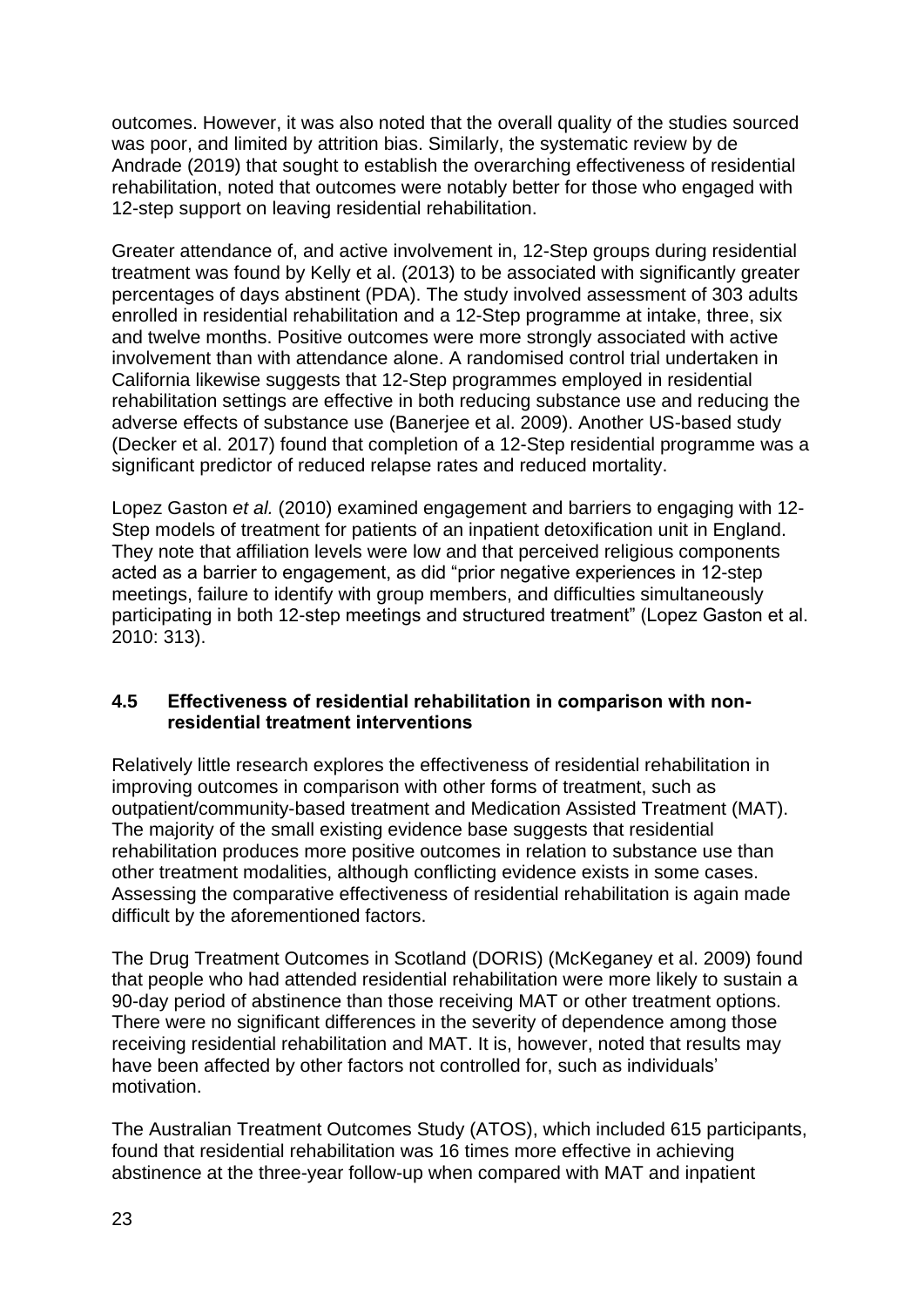withdrawal management (Teesson et al. 2008). At the 11-year follow-up, research participants who had undergone residential rehabilitation were also more likely to have remained abstinent. The Methamphetamines Treatment Evaluation Study (MATES), which included 360 participants, evidenced that residential rehabilitation successfully produced large reductions in the frequency of methamphetamine use at three-months relative to inpatient withdrawal and a non-treatment control group, although rates of reduction slowed over time (McKetin et al. 2012).

Similarly, a prospective, multi-site treatment and outcome study with 796 people from 21 alcohol and drug services in Victoria, Australia (Manning et al. 2017) explored substance use outcomes among people who had accessed a range of treatment interventions, including individual and group counselling, inpatient or home-based withdrawal, pharmacotherapy treatment or residential rehabilitation. With 52.0% of the overall sample having achieved abstinence or reduction in drug use at 12 months, having residential rehabilitation as the primary treatment intervention was a significant predictor of abstinence from all drugs of concern, although this was limited to those with a primary alcohol problem (Manning et al, 2017).

A randomised study of 227 people allocated to three different treatments for substance dependency in Iran found that therapeutic communities produced better mental health and quality of life outcomes than MAT and other forms of residential rehabilitation (Babaei and Razeghi 2013). Therapeutic communities are defined in the study as interventions that emphasise long-term care, and which centre education, personal growth, and self-efficacy, although no definition is provided for residential rehabilitation, so it is unclear how these differed. The study is also limited by the small sample size and the uneven distribution of participants across treatment modalities. A large South African study found similar findings; those at discharge from residential rehabilitation were significantly more likely to be abstinent in comparison with those attending outpatient treatment services (Myers et al, 2018).

Contrasting these findings, a US-based study that considered the impact of drug treatment on recidivism among drug-involved offenders found no significant differences between those receiving residential and non-residential treatment (Krebs et al. 2009). Those receiving residential treatment did, however, take longer to recidivate than those who received no treatment. The study employed a propensity model analysis of administrative data of 129,577 people, observing explanatory factors such as demographics and history of involvement with criminal justice in order to account for baseline differences. The authors note that the study is limited by the lack of data on individual histories of substance use and an inability to strictly define what constituted treatment.

## **4.6 Cost effectiveness of Residential Rehabilitation**

There is a dearth of research exploring the cost-effectiveness of residential rehabilitation. Again, it is acknowledged within the literature that comparative analysis of the cost-effectiveness of different treatment modalities is challenged by the difficulty in terms of ascribing short, medium and, particularly, longer-term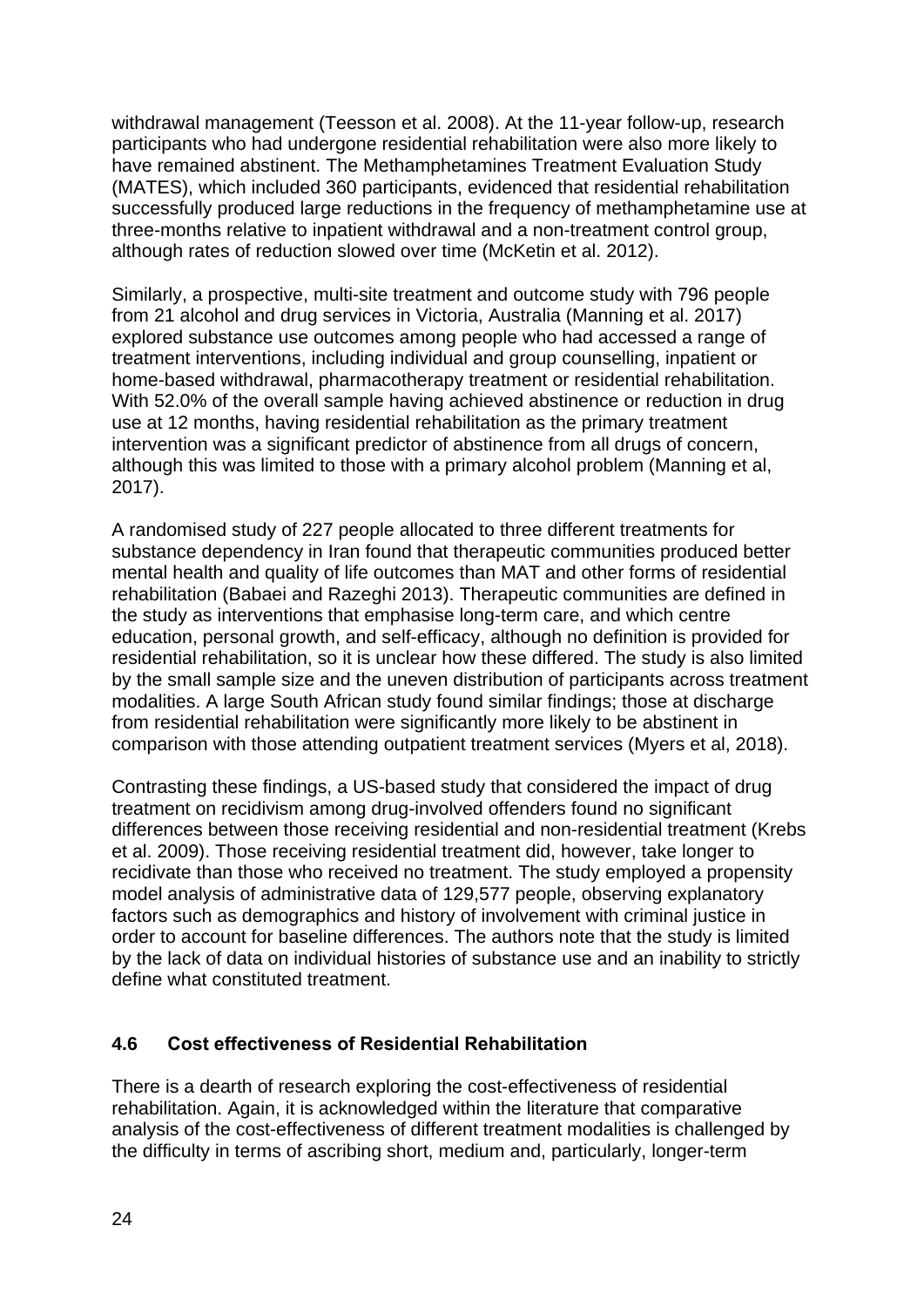outcomes to a single episode of treatment given that people likely draw on multiple treatment episodes (Godfrey et al. 2004).

One study of the cost-effectiveness of drug treatment services in the UK demonstrated that residential rehabilitation and other treatment modalities (specialist inpatient treatment, community treatment and MAT) were associated with substantial economic benefits over the two year period post-follow up (Godfrey et al. 2004). These researchers measured both healthcare and other expenditure, such as criminal justice, on a cohort of 549 individuals both two-years prior to their index treatment, and two-years post-treatment. The study found a ratio of potential consequences to net treatment investment ratio of 18:1 across all treatment modalities, although it was not possible to break down this analysis by treatment type given the aforementioned complexity of relating outcomes to any single episode of treatment. The researchers suggest that these estimates were conservative, in that many potential benefits were not estimated.

A US study by Mojtabai and Graff Zivin (2003) explored the cost effectiveness of four treatment modalities for substance use disorders using propensity score analysis. The study found that all four modalities – inpatient programmes, residential rehabilitation programmes, outpatient detox and methadone programmes, and outpatient drug-free programmes – were cost-effective in comparison with other, non-substance related health interventions. Of the four modalities, this study found that the outpatient drug-free treatment programmes were the most cost effective, even for those who were more likely to choose (or be referred to) treatment in other modalities. However, this study was limited in that it did not consider wider costs mitigated by treatment, such as reductions in criminal activity, and cautioned that the data on which it drew was now relatively outdated (with the rate and length of residential treatment having reduced in the period since). These authors noted that their study contrasted with previous analysis by Hubbard et al. (1989) which found that residential treatment provided the greatest cost-effectiveness in comparison with MAT and outpatient drug-free programmes when taking wider costs and benefits (including employment, criminal activity and mental health) into consideration.

# **5. Workforce**

While literature exists on the wider workforce within alcohol and drug treatment sector, there is scant research explicitly focusing on issues in relation to the workforce within residential rehabilitation, both in Scotland and internationally. A recent Scottish Government report (2021) of a survey of 20 residential rehabilitation providers explored the composition of the workforce across the sector in Scotland. This report found that the majority of the workforce is made up of paid members of staff (85%), with the number of paid workers ranging from 4 to 130 across these facilities. Fifteen percent of the staff were voluntary, with numbers ranging from 1 to 20 across these facilities. Just over a third of staff (35%) were reported to have lived experience of recovery from problematic alcohol and/or drug use (although several providers reported not knowing this information).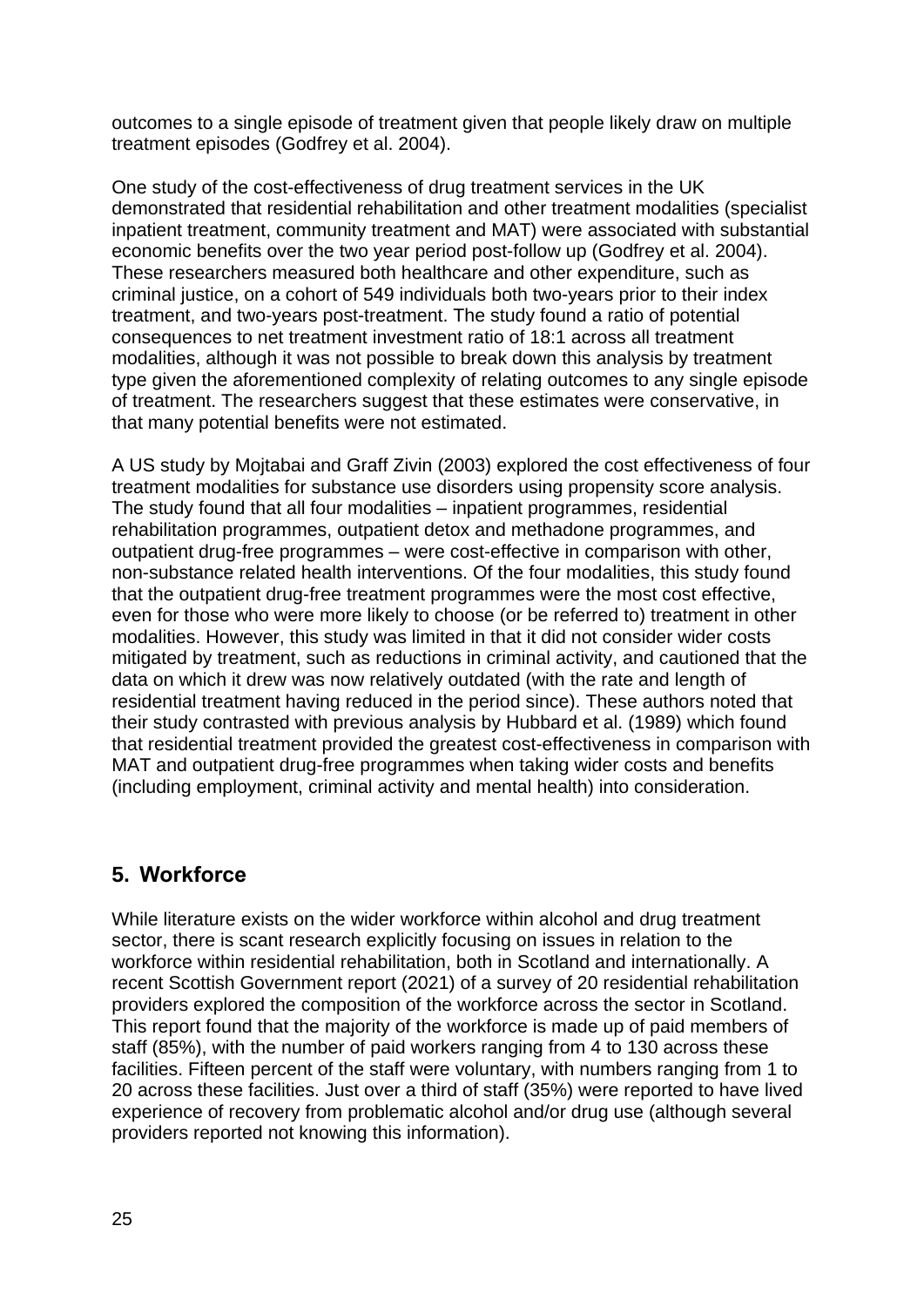

The report highlighted that the Scottish workforce was made up of a number of roles, displayed in figure 1 below.

 $1$  'Other Staff' included executives, management staff, cleaners and chefs.

 $2$  Data on occupational role was missing for 38 working time equivalent (WTE) paid staff



Facilities which did not employ in-house medical and/or nursing staff primarily cited financial reasons, while others highlighted that they were a social model rather than a medical model. Twelve facilities reported external partnerships with external services, including Social Care, General Practitioner surgeries, NHS Occupational Therapists, consultant psychiatrists, medicine wholesalers, medical practices, pharmacies, NHS detox providers, sexual health nurses and opticians. Nine (45%) worked with other external partners, including Local Authorities (for accommodation); third-sector partners focusing on employability, training and education; Housing Agencies and other charities for housing; advocacy services, food distribution charities; and Jobcentres.

All 20 facilities reported that their staff received a range of training. Every facility reported health and safety training, while others reported drug and alcohol awareness training (n=18, 90%), emergency first aid (n=17, 85%), trauma awareness training (n=15, 75%) and Naloxone training (n=14, 70%). Mental health first-aid training was undertaken by around half (n=9, 45%) while other training included a range of courses on personal development, including those relating to employability skills.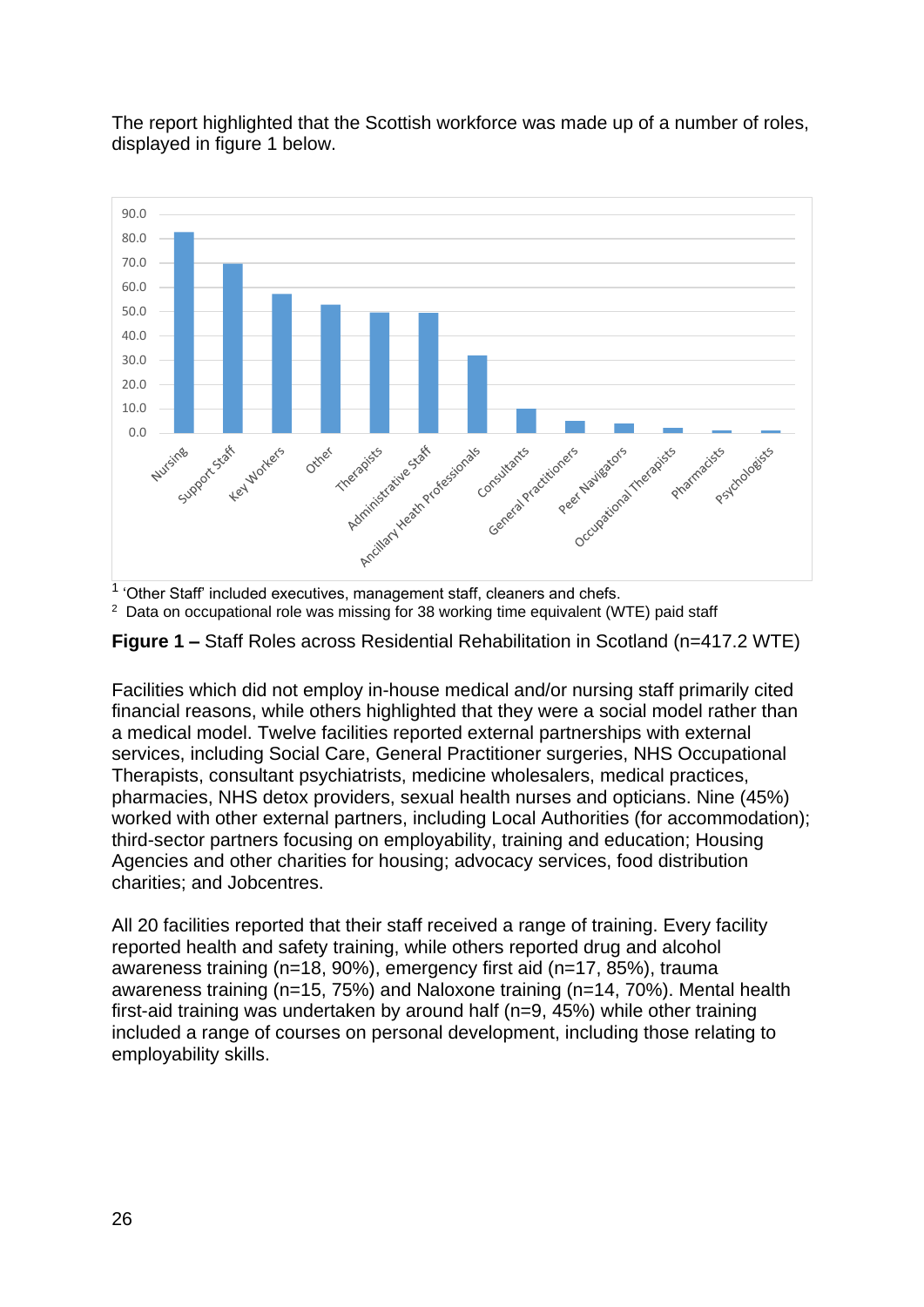# **6. Conclusions and Recommendations for Future Research**

# **6.1 Overview**

There is a wide-ranging and highly varied body of literature relating to residential rehabilitation and although some evidence is mixed and of weak quality, some robust evidence does exist to suggest that residential rehabilitation is an effective form of substance use treatment. Residential rehabilitation has been evidenced to produce positive outcomes relating to substance use, mental and physical health, social life and criminal activity. There is similarly some evidence that residential rehabilitation comprises a cost effective form of treatment when considering long-term outcomes, and that residential rehabilitation can be more effective than other treatment modalities.

While there is a substantial body of literature internationally, there is a dearth of evidence that pertains directly to residential rehabilitation across Scotland. The following section offers suggestions for potential research themes, based on areas which are currently under-explored in literature.

# **6.2 Areas for Future Investigation in Scotland**

From this review of the existing literature on residential rehabilitation, it is possible to make a number of recommendations as to areas for future research. The review identified several areas that would benefit from further exploration in the Scottish context, and which would further develop the evidence base in an international context.

## 6.2.1 Defining and measuring outcomes

- Exploration of what constitutes a positive outcome from residential rehabilitation, the efficacy of existing measurement tools, and how best to measure outcomes across a broad range of domains (e.g. abstinence/ stabilisation of use; wider impact on relationships, employment status, housing situation, general emotional and functional wellbeing, etc).
- Such research may make use of data linkage between health, welfare and justice administrative data to better understand outcomes of residential rehabilitation.
- Such research would also benefit from addressing methodological issues of research on residential rehabilitation, such as heterogeneity of models and practices.

## 6.2.2 Mechanisms of Effect

- Mechanisms through which residential rehabilitation generates outcomes and the ways in which these differ from other treatment modalities.
- How mechanisms through which residential rehabilitation produces outcomes differ across different population groups (including by substance use severity, socioeconomic position, gender etc).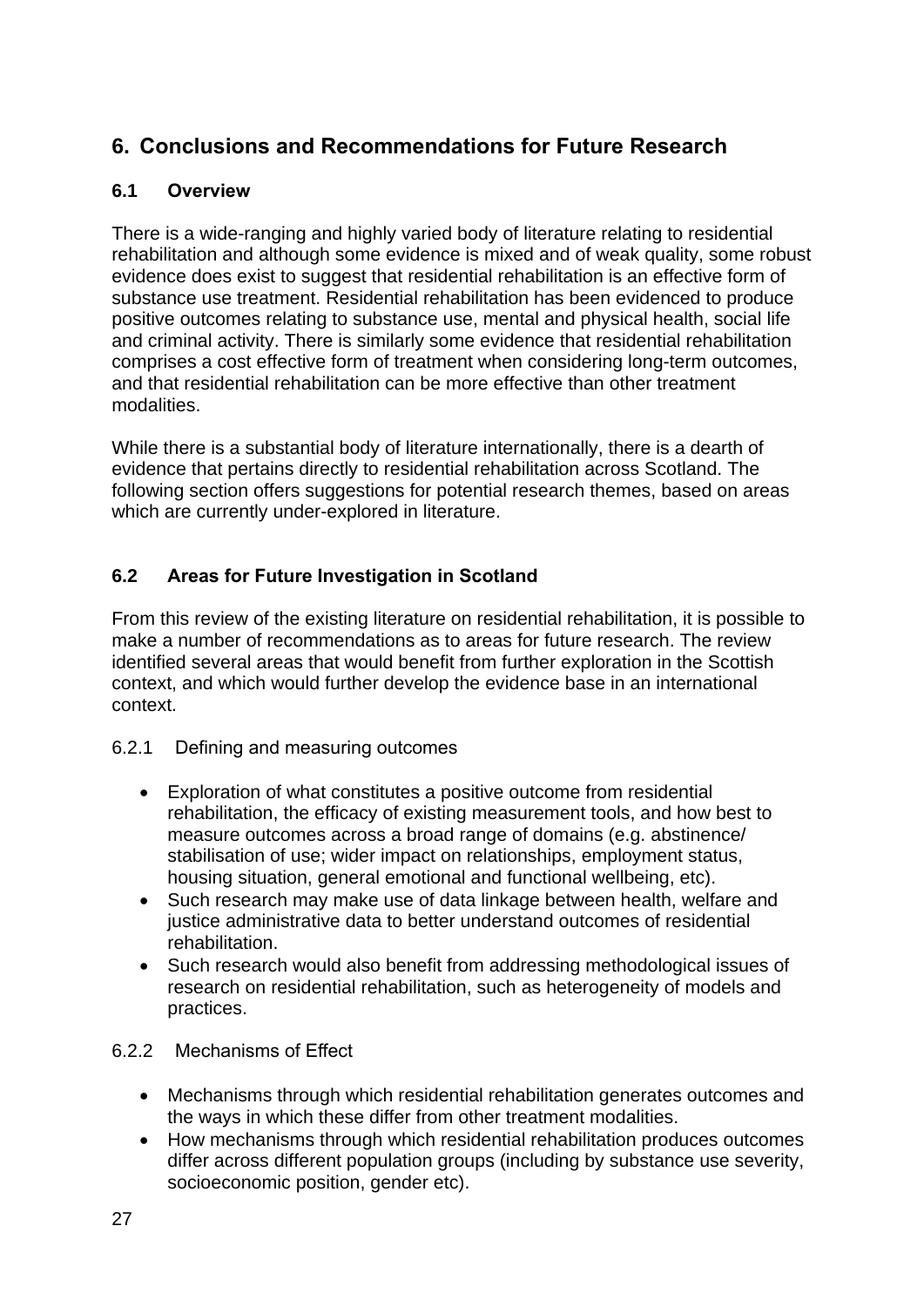- 6.2.3 Individual characteristics and demographics
	- Impact of characteristics/demographics like gender, age, socioeconomic, exposure to adverse childhood experiences (ACE)/trauma, substance use histories, psychiatric histories on experiences of residential rehabilitation and outcomes.
	- The role of a whole families approach across the system.
	- Comparative complexity of needs of those seeking residential treatment as opposed to non-residential, community-based treatment.
- 6.2.4 Differences between residential rehabilitation programmes
	- Comparisons of different programme models within residential rehabilitation and of residential treatment with non-residential treatment, including analysis of outcomes for different population groups.
	- Potential benefits and disadvantages for service users receiving opioid substitution therapy (OST) and residential treatment simultaneously.
	- Efficacy of programmes for different demographics.
	- Approaches to service provision sensitive to race, gender, class, disability.
	- Exploration of the mechanisms through which different models of residential rehabilitation produce outcomes for different population groups.
- 6.2.5 Addressing Trauma/Mental Health
	- Ability of different residential rehabilitation programmes to address PTSD, trauma and mental health comorbidities.
	- Service understandings of 'trauma informed care' and its application in practice.
- 6.2.6 Attitudes towards residential rehabilitation
	- Attitudes towards residential rehabilitation among practitioners, people who use drugs, families, Alcohol and Drug Partnerships (ADPs) and other key stakeholders, and the consequences of these attitudes on funding, referrals and placements.
	- The motivations for seeking residential rehabilitation among people who use drugs.
	- The role of stigma in acting as a barrier to accessing residential rehabilitation.

6.2.7 Pre-residential rehabilitation (Identification, Selection, Referrals, Assessment, Preparation)

- Processes of candidate identification, selection, referral and assessment for residential rehabilitation.
- Identification, selection and referral of people with multiple or complex needs, including complex mental health comorbidities and/or complex substance use (e.g. polydrug use, benzodiazepine use).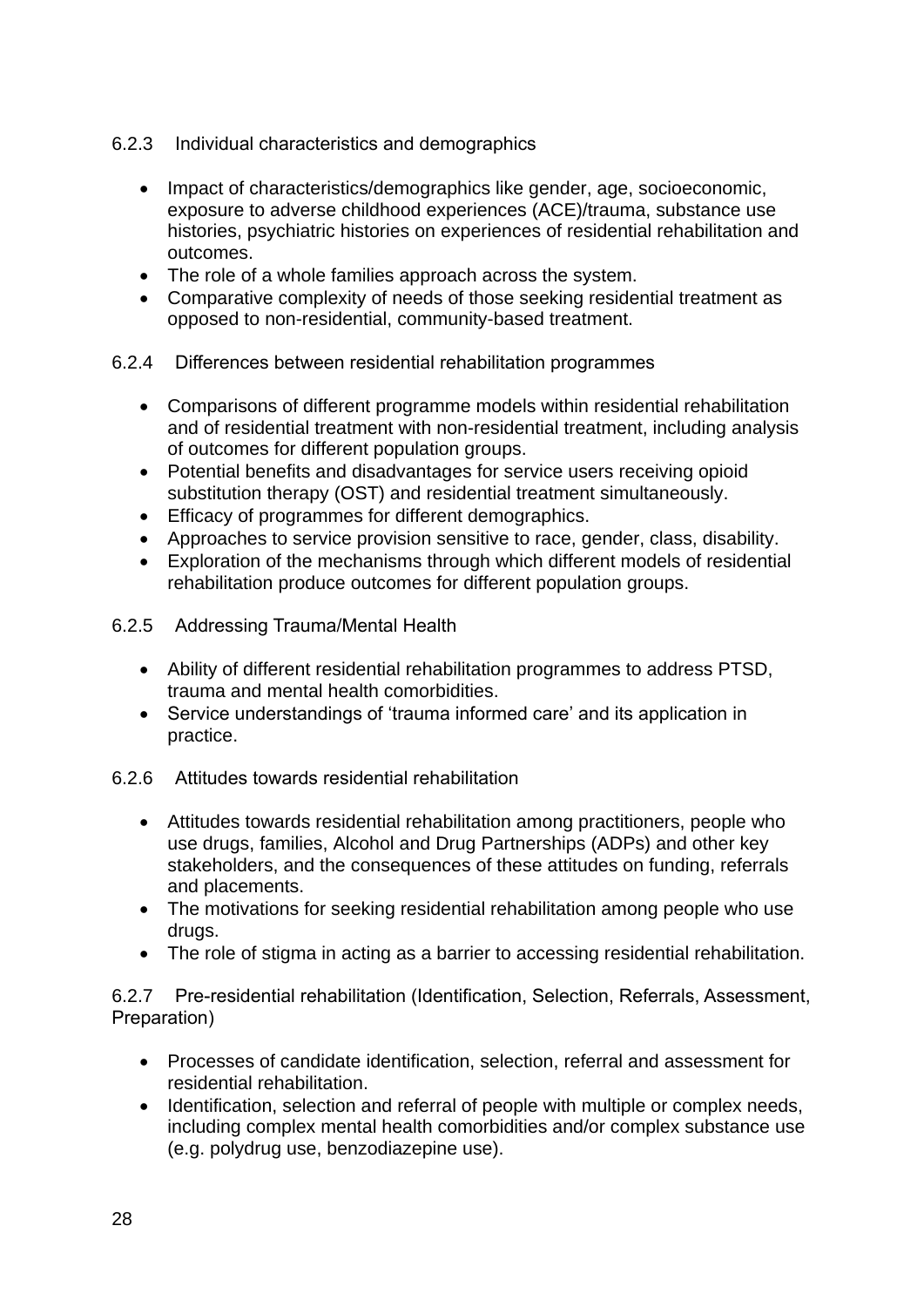- Factors determining the likelihood of referral, including stage in recovery journey, drug use profile, possession of 'cultural capital', unconscious bias and stigma.
- Practices of determining who is most likely to benefit from residential rehabilitation and association of both identification process and individuals' characteristics with outcomes.
- Practices of informing and managing client expectations and association of preparatory work with outcomes.

#### 6.2.8 Funding pathways

- Awareness of funding pathways among people who use drugs, their families, potential referrers and other key stakeholders.
- Factors determining likelihood of accessing statutory funding for residential rehabilitation.
- Association between different funding pathways and outcomes for different demographics of people.
- 6.2.9 Detoxification
	- Impact of different detoxification experiences consequent outcomes from residential rehabilitation.
- 6.2.10 People's experiences of residential rehabilitation
	- People's experiences of the therapeutic relationship and facilitators/barriers to its development.
	- Impact of interpersonal dynamics, social hierarchies and social relationships during the programme on outcomes.
	- Impact of multiple journeys on outcomes.

6.2.11 Period following residential rehabilitation (departure, aftercare, continuity in care planning)

- Exploration of the potential risks presented by planned or unplanned departure from residential rehabilitation and how best to mitigate risks.
- Outcomes and risks of harm associated with early departure.
- Factors associated with sustained abstinence or returns to substance use on leaving residential rehabilitation.
- Factors predicting attendance at aftercare services.
- Comparisons of the efficacy of different aftercare interventions, such as 12- Step, mutual aid and structured therapy.
- Ideal timeframes for employment/volunteering for the individual.
- Best practice for housing/aftercare planning.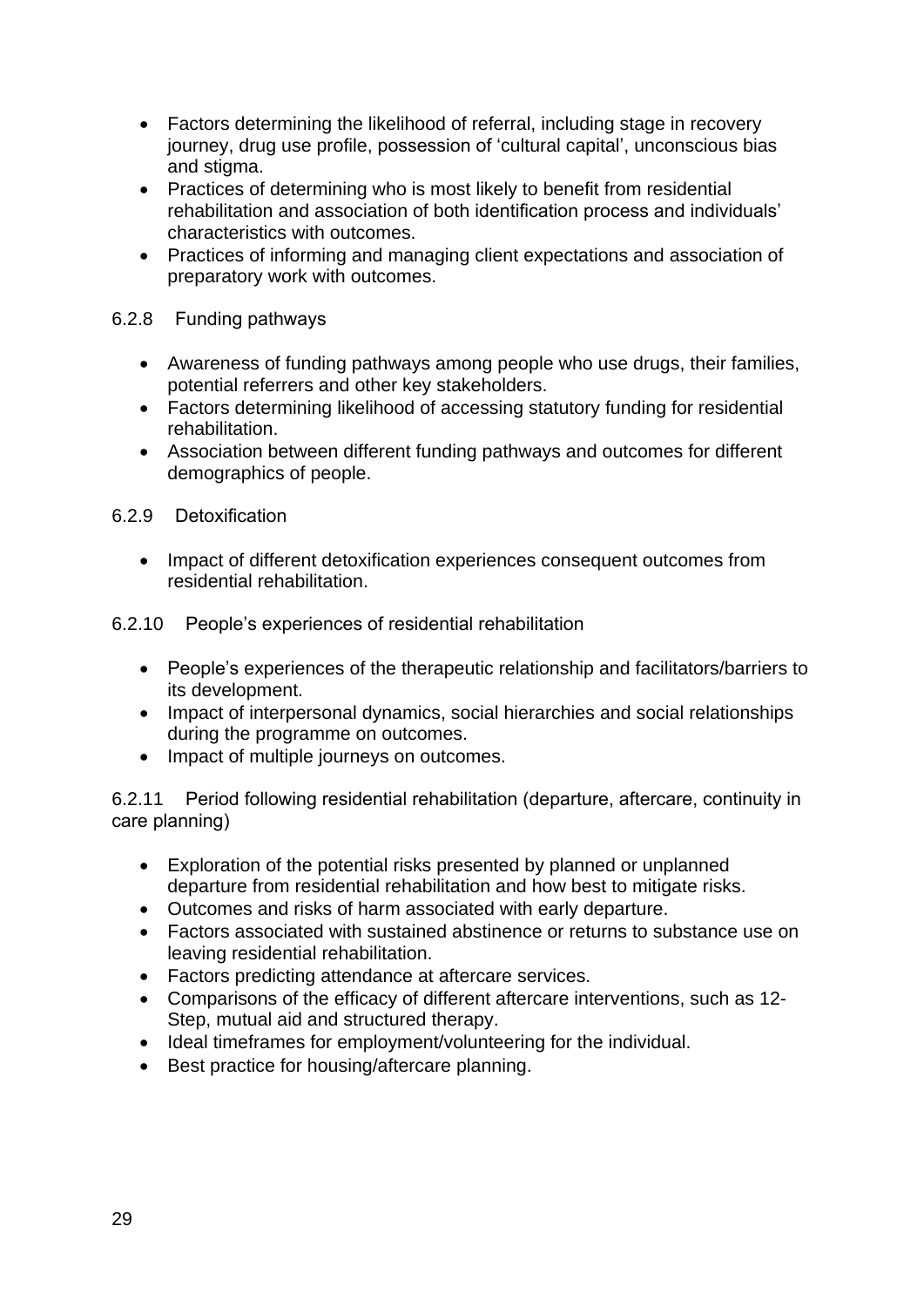#### 6.2.12 Workforce

- Relationship between workplace satisfaction and treatment provision/therapeutic alliance.
- Needs of workforce in terms of retention, training, capacity.
- Association of increased presence of peer workers with outcomes.

#### 6.2.13 Mortality

- Mortality rates during and in the short, medium and longer-term following residential rehabilitation, including comparative analysis with other treatment modalities.
- 6.2.14 Wider Societal Context
	- Impact of wider social, historical and cultural context on experiences of residential rehabilitation and programme provision.
	- Effect of pre- and post-treatment housing, employment, social relationships on experiences of residential rehabilitation.
	- Impact of Scotland's specific context of drug use, particularly patterns of poly and complex drug use, on the suitability of residential rehabilitation as a treatment intervention.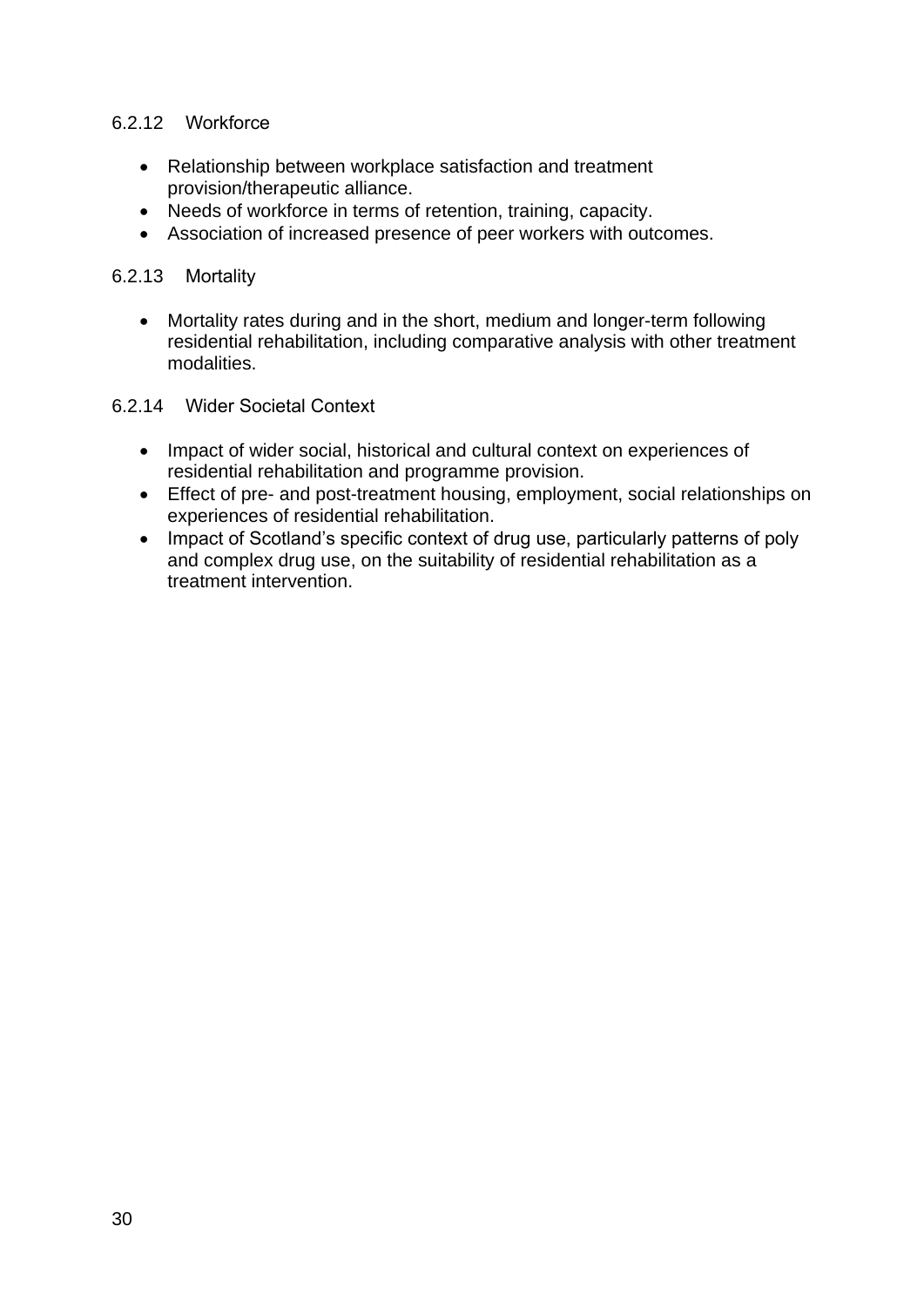# **7. References**

Agosti, V., Levin, F.R. 2007. One-year posttreatment outcome of cannabisdependent adolescents. *Addictive Disorders and Their Treatment*, Vol. 6 (2), pp. 61– 66.

Aguilera R, Anderson A, Gabrie, E, Merlo M, Parades T, Pastrana, R. 1999. A clinical impact evaluation of integrated anddisease specific substance abuse program models in Honduras. *Int J Psychosoc Rehab,* Vol. 3: 97 – 167.

Albertella, L., Norberg, M.M. 2012. Mental health symptoms and their relationship to cannabis use in adolescents attending residential treatment. *Journal of Psychoactive Drugs*, Vol. 44 (5), pp. 381–389.

Anderson A. 1999. Comparative impact evaluation of twotherapeutic programs for mentally ill chemical abusers. *Int. J Psychosoc Rehab,* Vol. 4: 11 – 26.

Anderson, S., Berg, J. 2009. The use of a Sense of Coherence Test to Predict Drop-Out and Mortality After Residential Treatment of Substance Abuse. *Addiction Research & Theory*, Vol. 9 (3), pp. 239-251. [https://doi.org/10.3109/16066350109141752.](https://doi.org/10.3109/16066350109141752)

AshaRani, P.V., Hombali, A., Seow, E., Ong, W.J., Tan, J.H., Subramaniam, M. 2020. Non-pharmacological interventions for methamphetamine use disorder: a systematic review. *Drug and Alcohol Dependence,* Vol. 212, pp. 108060. [https://doi.org/10.1016/j.drugalcdep.2020.108060.](https://doi.org/10.1016/j.drugalcdep.2020.108060)

Babaie, E., Razeghi, N. 2013. Comparing the Effects of Methadone Maintenance Treatment, Therapeutic Community, and Residential Rehabilitation on Quality of Life and Mental Health of Drug Addicts. *Addict Health*, Vol. 5 (1-2): 16-20.

Banerjee, K., Howard, M., Mansheim, K., Beatte, M. 2009. Comparison of Health Realization and 12-Step Treatment in Women's Residential Substance Abuse Treatment Programs. *The American Journal of Drug and Alcohol Abuse*, Vol. 33 (2), pp. 207-215. [https://doi.org/10.1080/00952990601174758.](https://doi.org/10.1080/00952990601174758)

Barber, J.P., Luborsky, L., Gallop, R., Crits-Christoph, P., Frank, A., Weiss, R.D., 2001. Therapeutic alliance as a predictor of outcome and retention in the National Institute on Drug Abuse Collaborative Cocaine Treatment Study. *Journal of Consulting and Clinical Psychology,* Vol. 69, pp. 119–124.

Beckwith, M., Best, D., Savic, M., Haslam, C., Bathish, R., Dingle, G., Mackenzie, J., Staiger, P.K., Lubman, I. 2019. Social Identity Mapping in Addiction Recovery (SIM-AR): extension and application of a visual method. *Addiction Research & Theory,*  Vol. 27 (6), pp. 462-471. <https://doi.org/10.1080/16066359.2018.1544623>

Berg, J. 2003. Mortality and return to work of drug abusers from Therapeutic Community treatment 3 years after entry. *Journal of Clinical Psychiatry*, Vol. 5, pp. 164-167.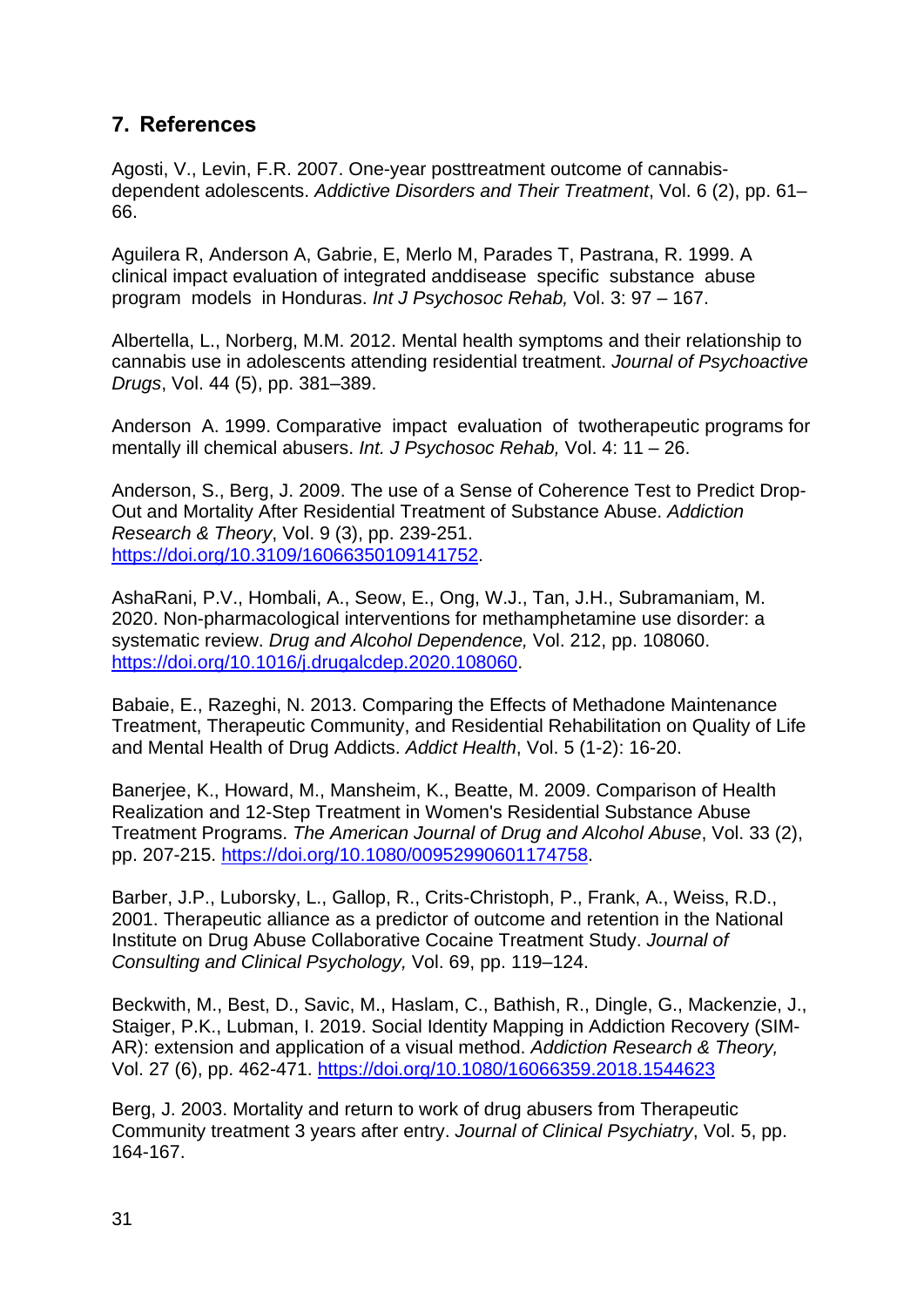Bergman, B. G., Greene, C., Slaymaker, V., Hoeppner, B. B., Kelly, J. F. 2014. Young adults with co-occurring disorders: substance use disorder treatment response and outcomes. *Journal of Substance Abuse Treatment*, Vol. 46 (4), pp. 420-8. [https://doi.org/10.1016/j.jsat.2013.11.005.](https://doi.org/10.1016/j.jsat.2013.11.005)

Best, D., Rome, R., Hanning, K.A., White, W., Gossop, M., Taylor, A., Perkins, A. 2010. *Research for Recovery: A Review of the Drugs Evidence Base.* Edinburgh: Scottish Government.

Best, D., Manning, V., Allsop, S., Lubman, D. I. 2020. Does the effectiveness of mutual aid depend on compatibility with treatment philosophies offered at residential rehabilitation services? Addictive Behaviours, Vol. 103, pp. 106221. [https://doi.org/10.1016/j.addbeh.2019.106221.](https://doi.org/10.1016/j.addbeh.2019.106221)

Bista, S., Nathan, S., Rawstorne, P., Palmer, K., Ferry, M., Williams, M., Hayen, A. 2021. Mortality among young people seeking residential treatment for problematic drug and alcohol use: A data linkage study. *Drug and Alcohol Dependence*, Vol. 228, pp. 109030.

Brunette, M.F., Mueser, K.T., Drake, R.E. 2004. A review of research on residential programs for people with severe mental illness and co-occurring substance use disorders. *Drug and Alcohol Review*, Vol. 23, pp. 471-481.

Burnette, M., Schneider, R., Timko, C., Ilgen, M.A. 2009. Impact of Substance-Use Disorder Treatment on Women Involved in Prostitution: Substance Use, Mental Health, and Prostitution One Year After Treatment. *Journal of Studies on Alcohol and Drugs*, Vol. 70 (1), pp. 32-40.

Callaghan, R. C., Hathaway, A., Cunningham, J. A., Vettese, L.C., Wyatt, S., Taylor, L. 2005. Does stage-of-change predict dropout in a culturally diverse sample of adolescents admitted to inpatient substance-abuse treatment? A test of the Transtheoretical Model. *Addictive Behaviour*, Vol. 30, pp. 1834–47.

Chenhall, R. 2008. What's in a rehab? Ethnographic evaluation research in Indigenous Australian residential alcohol and drug rehabilitation centres. *Anthropology & Medicine*, Vol.15 (2), pp. 105-116. [https://doi.org/10.1080/13648470802122024.](https://doi.org/10.1080/13648470802122024)

Clarke, J.M. (2017), "The case for "fluid" hierarchies in therapeutic communities", Therapeutic Communities: *The International Journal of Therapeutic Communities*, Vol. 38 No. 4: 207-216.

Clarke, JM & Waring, J 2018, 'The transformative role of interaction rituals within therapeutic communities', *Sociology of Health and Illness*, vol. 40, no. 8, pp. 1277- 1293.

Cleary, M., Hunt, G.E., Matheson, S., Walter, G. 2009. Psychosocial treatments for people with co-occurring severe mental illness and substance misuse: systematic review. *Journal of Advanced Nursing*, Vol. 65 (2), pp. 238-258. [https://doi.org/10.1111/j.1365-2648.2008.04879.x.](https://doi.org/10.1111/j.1365-2648.2008.04879.x)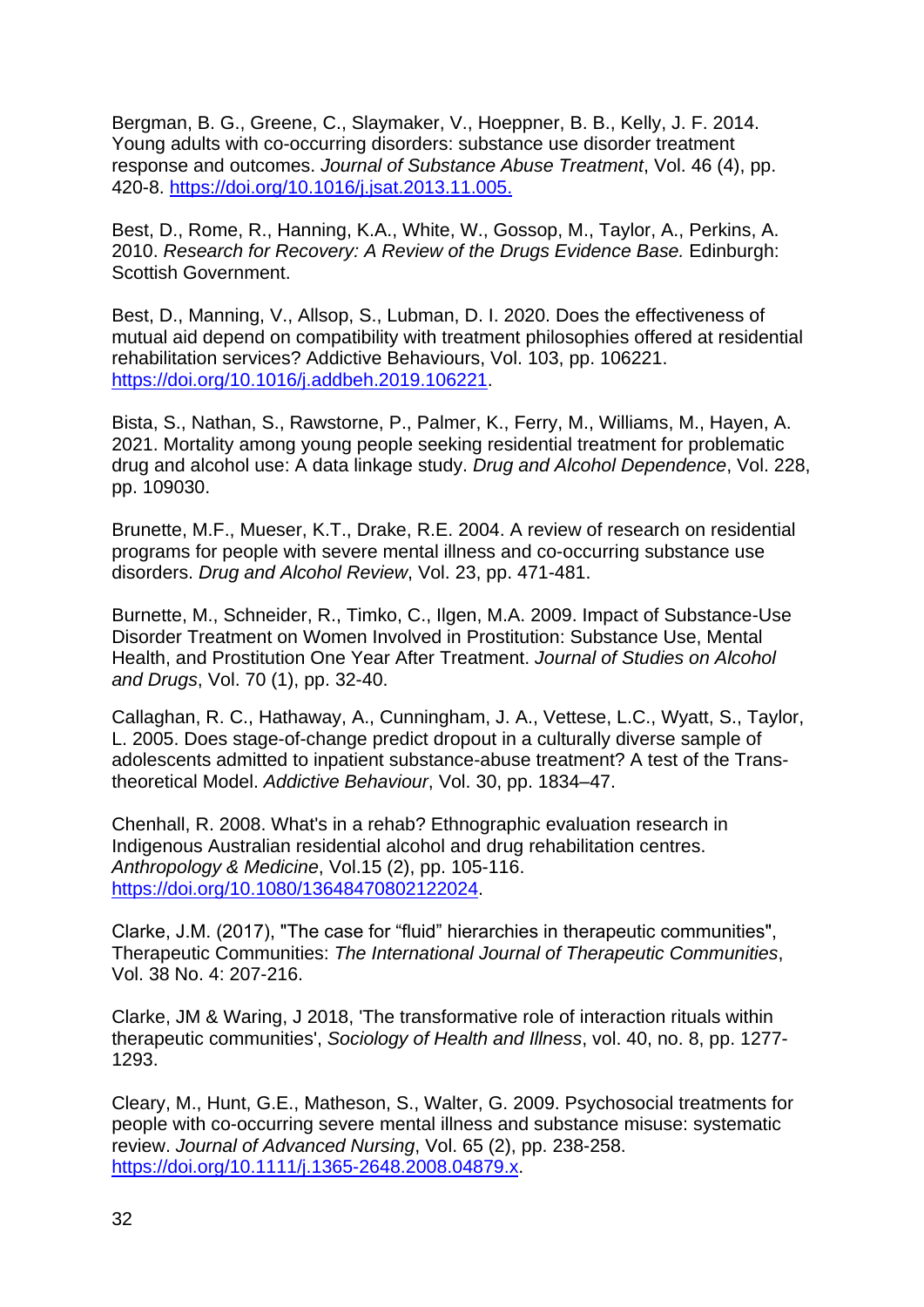Dasinger, L.K., Shane, P.A., and Martinovich, Z. 2004. Assessing the effectiveness of community-based substance abuse treatment for adolescents. *Journal of Psychoactive Drugs*, Vol. 36 (1), 27–33.

Daughters, S. B., Magidson, J. F., Anand, D., Seitz-Brown, C. J., Chen, Y., Baker, S. 2018. The effects of a behavioral activation treatment for substance use on posttreatment abstinence: a randomized controlled trial. *Addiction,* Vol. 113 (3), pp. 535- 544.

Davis, J. P., Berry, D., Dumas, T. M., Ritter, E., Smith, D. C., Menard, C., Roberts, B. W. 2018. Substance use outcomes for mindfulness based relapse prevention are partially mediated by reductions in stress: results from a randomized trial. *Journal of Substance Abuse Treatment,* Vol. 91, pp. 37-48.

Day, E., Ison, J., Strang, J. 2005. Inpatient versus other settings for detoxification for opioid dependence. *Cochrane Database of Systematic Reviews*. Issue 2. Art: No: CD004580.

de Andrade, D., Elphinston, R., Quinn, C., Allan, J., Hides, L. 2019. The effectiveness of residential treatment services for individuals with substance use disorders: A systematic review. *Drug and Alcohol Dependence*, Vol. 201, pp. 227- 235.

De Leon G. 2000, *The Therapeutic Community: Theory, Model, and Method*. New York, NY: Springer Publishing Company.

Deane, F. P., Kelly, P. J., Crowe, T. P., Coulson, J. C., Lyons, G. C. B. 2013. Clinical and Reliable Change in an Australian Residential Substance Use Programme using the Addiction Severity Index. *Journal of Addictive Diseases,* Vol. 32 (2), pp. 194-205.

Decker, K. P., Peglow, S. L., Samples, C. R., Cunningham, T. D. 2017. Long-Term Outcomes After Residential Substance Use Treatment: Relapse, Morbidity, and Mortality. *Military Medicine,* Vol. 182 (1-2), pp. e1589-e1595.

De Leon, G., Unterrainer, H.F. 2020. The therapeutic community: A unique social psychological approach to the treatment of addictions and related disorders. *Frontiers in Psychiatry*, Vol. 11 (786): 1-6. [https://doi.org/10.3389/fpsyt.2020.00786.](https://doi.org/10.3389/fpsyt.2020.00786)

De Weert-Van Oene, G.H., Schippers, G.M., De Jong, C.A. and Schrijvers, G.J. 2001. Retention in substance dependence treatment: the relevance of in-treatment factors. *Journal of Substance Abuse Treatment*, Vol. 20, pp. 253-64.

Devlin, A. M., & Wight, D. (2020). Mechanisms and context in the San Patrignano drug recovery community, Italy: A qualitative study to inform transfer to Scotland. *Drugs Education, Prevention and Policy*, *28*(1), 85–96.

do Carmo, D.A., Palma, S.M.M., Ribeiro, A., Trevizol, A.P., Brietzke, E., Abdalla, R.R., Alonso, A.L.S., da Silva, C.J., Cordeiro, Q., Laranjeira, R., Ribeiro, M. 2018.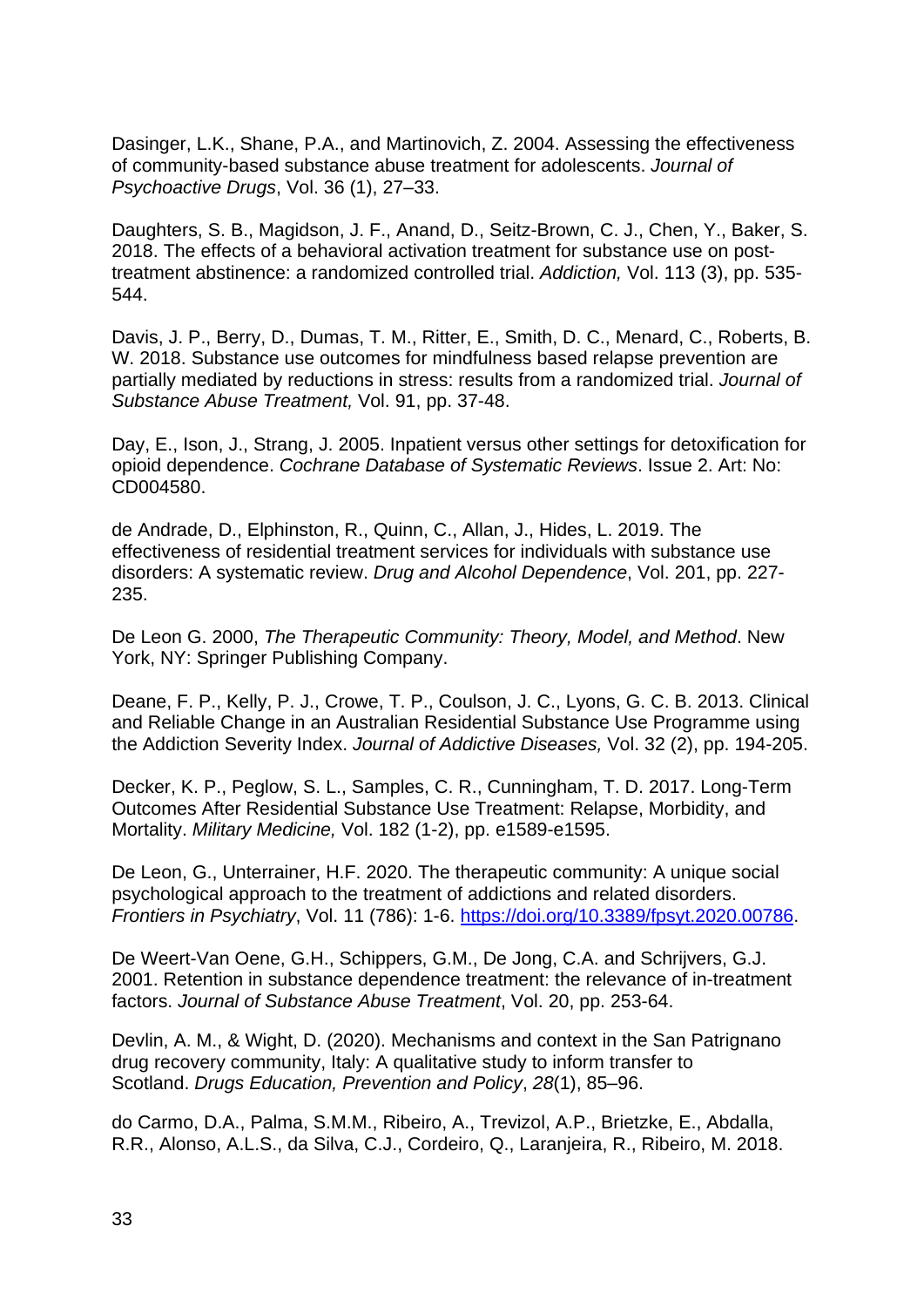Preliminary results from Brazil's first recovery housing program. *Trends in Psychiatry and Psychotherapy*, Vol. 40, pp. 285-291.

Drake, R.E., O'Neal, E.L., Wallach, M.A. 2008. A systematic review of psychosocial research on psychosocial interventions for people with co-occurring severe mental and substance use disorders. *Journal of Substance Abuse Treatment*, Vol. 34 (1), pp. 123-38. [https://doi.org/10.1016/j.jsat.2007.01.011.](https://doi.org/10.1016/j.jsat.2007.01.011)

Eastwood, B. Peacock, A., Millar, T., Jones, A., Knight, J., Horgan, P., Lowden, T., Willey, P., Marsden, J. 2018. Effectiveness of inpatient withdrawal and residential rehabilitation interventions for alcohol use disorder: A national observational, cohort study in England. *Journal of Substance Abuse Treatment*, Vol. 88, pp. 1-8. [https://doi.org/10.1016/j.jsat.2018.02.001.](https://doi.org/10.1016/j.jsat.2018.02.001)

Edelen MO, Tucker JS, Wenzel, SL, et al. 2007 Treatment process in the therapeutic community: associations with retention and outcomes among adolescent residential clients. *J Subst Abuse Treat*, 32: 415-421.

European Monitoring Centre for Drugs and Drug Addiction. 2014. Residential treatment for drug use in Europe. EMCDDA Papers, Publications Office of the European Union, Luxembourg. Available at: [https://www.emcdda.europa.eu/system/files/publications/813/TDAU14005ENN\\_4756](https://www.emcdda.europa.eu/system/files/publications/813/TDAU14005ENN_475698.pdf) [98.pdf](https://www.emcdda.europa.eu/system/files/publications/813/TDAU14005ENN_475698.pdf)

Fenton, L. R., Cecero, J. J., Nich, C., Frankforter, T. L. and Carroll, K. M. 2001. Perspective is everything: the predictive validity of six working alliance instruments. *Journal Psychotherapeutic Practice Research*, Vol. 10, pp. 262-8.

Fernández-Calderón, D., Fernández, F., Ruiz-Curado, S., Verdejo-Garcia, A. 2015. Profiles of substance use disorders in patients of therapeutic communities: Link to social, medical and psychiatric characteristics. *Drug and Alcohol Dependence*, Vol. 149 (1), pp. 31-39.<https://doi.org/10.1016/j.drugalcdep.2015.01.013>

Fischer, J., Roche, A., Kostadinov, V. 2019. Operationalising the quality of life construct in studies of alcohol and drug residential rehabilitation programme clients: A systematic review. *Drug and Alcohol Review*, Vol. 38 (6), pp. 674-689. [https://doi.org/10.1111/dar.12981.](https://doi.org/10.1111/dar.12981)

Galanter M, Dermatis H, Bunt G, Williams C, Trujillo M, Steinke P. 2007. Assessment of spirituality and its relevance to addiction treatment. *J Subst Abuse Treat.* 33(3):257-64.

Galanter, M., Seppala, M., Klein, A. 2016. Medication-assisted treatment for opioid dependence in Twelve Step–oriented residential rehabilitation settings. *Substance Abuse*, Vol. 37 (3), pp. 381-383. [https://doi.org/10.1080/08897077.2016.1187241.](https://doi.org/10.1080/08897077.2016.1187241)

Godfrey, L., Stewart, D., Gossop, M. 2004. Economic analysis of costs and consequences of the treatment of drug misuse: 2-year outcome data from the National Treatment Outcome Research Study (NTORS). *Addiction*, Vol. 99 (6), pp. 697-707. [https://doi.org/10.1111/j.1360-0443.2004.00752.x.](https://doi.org/10.1111/j.1360-0443.2004.00752.x)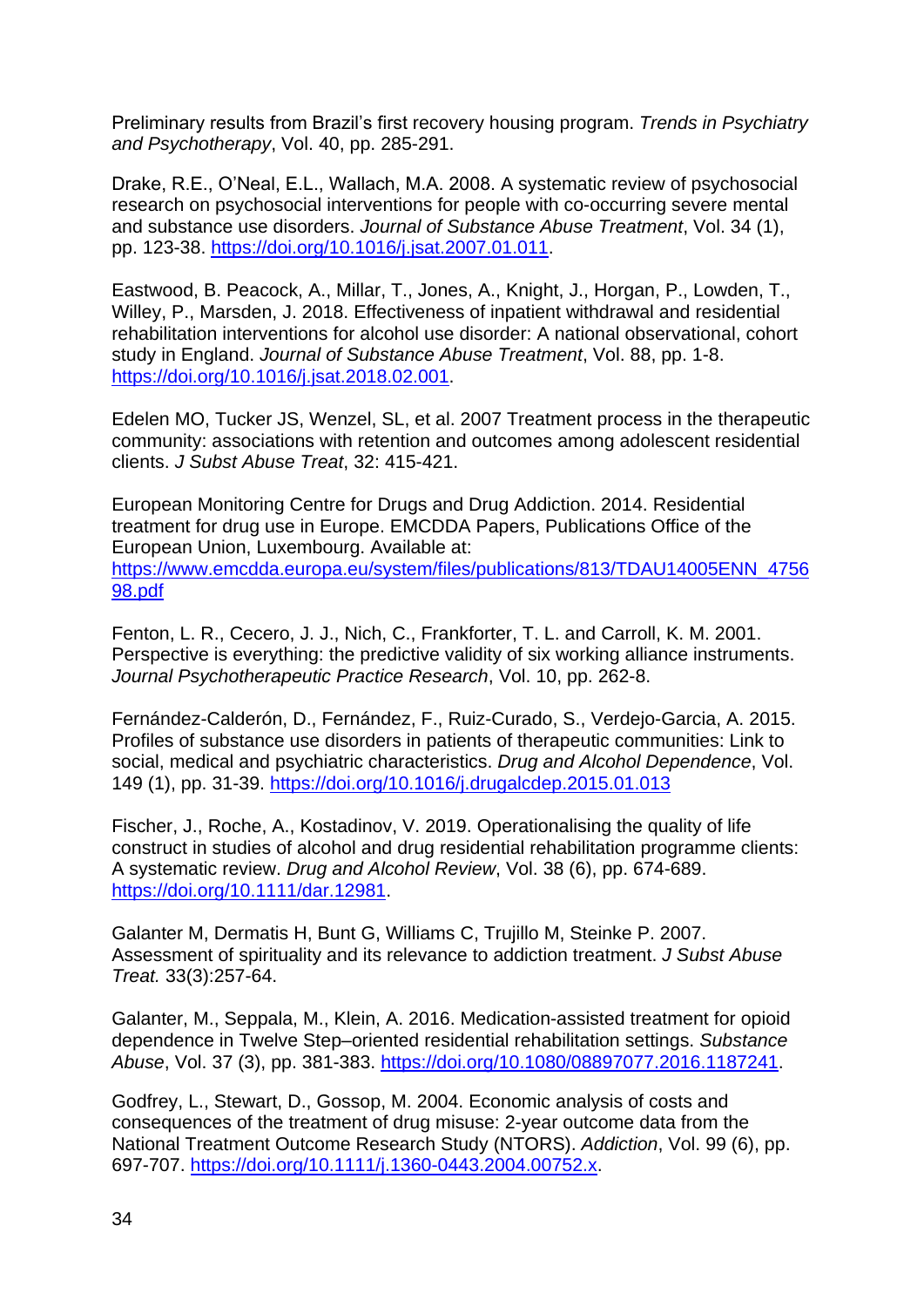Godley, M.D., Godley, S.H., Funk, R.R., Dennis, M.L., Loveland, D. 2001. Discharge status as a performance indicator: can it predict adolescent substance abuse treatment outcome? Journal of Child Adolescent Substance Abuse 11, Vol. (1), 91– 109.

Goethals, I., Soyez, V., Melnick, G., De Leon, G., Broekaert, E. 2011. Essential Elements of Treatment: A Comparative Study Between European and American Therapeutic Communities for Addiction. *Substance Use and Misuse*, Vol. 46 (8), pp. 1023-1031. [https://doi.org/10.3109/10826084.2010.544358.](https://doi.org/10.3109/10826084.2010.544358)

González-Saiz, F., Vergara-Moragues, E. 2021. In-Treatment Changes in Quality of Life-Related Variables in Therapeutic Communities for Cocaine Abusers: Are These Changes Associated with Clinical Outcomes? *Int. J. Environ. Res. Public Health*, Vol. 18 (14), pp. 7442. [https://doi.org/10.3390/ijerph18147442.](https://doi.org/10.3390/ijerph18147442)

Gosling, H. (2018), Recovery capital: a framework for the contemporary Therapeutic Community? *Therapeutic Communities: The International Journal of Therapeutic Communities*, Vol. 39 No. 3, pp. 129-136. [https://doi.org/10.1108/TC-01-2018-0001.](https://doi.org/10.1108/TC-01-2018-0001)

Gossop M, Marsden J, Stewart D. 2000. The UK National Treatment Outcome Research Study and its implications. *Drug Alcohol Rev*iew. Vol. 19: 5–7.

Gossop, M., Marsden, J., Stewart, D., Kidd, T. 2003. The National Treatment Outcome Research Study (NTORS): 4-5 year follow up results. *Addiction*, Vol. 98, pp. 291-303.

Gossop, M., Stewart, D., Browne, N., Marsden, J. 2002. Factors associated with abstinence, lapse or relapse to heroin use after residential treatment: protective effect of coping responses. *Addiction*, Vol. 97 (10). [https://doi.org/10.1046/j.1360-](https://doi.org/10.1046/j.1360-0443.2002.00227.x) [0443.2002.00227.x.](https://doi.org/10.1046/j.1360-0443.2002.00227.x)

Gossop M., Stewart D., Marsden J. 2003. Treatment process components and heroin use outcomes among methadone patients. *Drug and Alcohol Dependence*, Vol. 71, pp. 93–102.

Gossop, M., Stewart, D., Marsden, J. 2006. Readiness for change and drug use outcomes after treatment. Addiction, Vol. 102, pp. 301-308. [https://doi.org/10.1111/j.1360-0443.2006.01681.x.](https://doi.org/10.1111/j.1360-0443.2006.01681.x)

Hang-Hai, A., Franklin, C., Park, S., DiNitto, D.M., Aurelio, N. 2019. The efficacy of spiritual/religious interventions for substance use problems: A systematic review and meta-analysis of randomized controlled trials. *Drug and Alcohol Dependence*, Vol. 202, pp. 134-148.

Harley, M., Pit, S.W., Rees, T. *et al.* 2018. Completion rates and psychosocial intervention effectiveness in an Australian substance use therapeutic community. *Subst Abuse Treat Prev Policy,* 13, 33.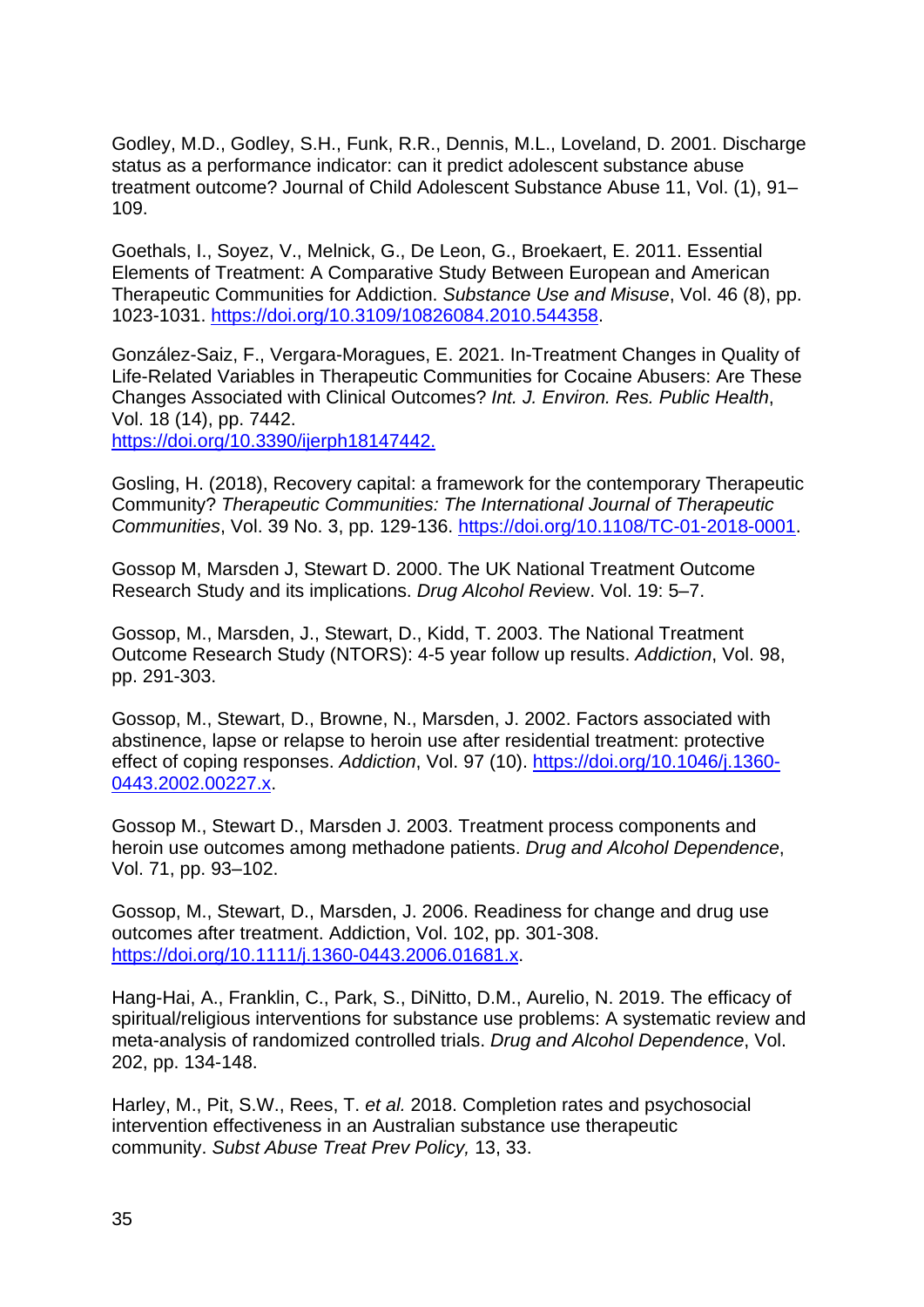Haslam, C., Best, D., Dingle, G.A., Staiger, P.K., Savic, M., Bathish, R., Maackenzie, J., Kelly, A.J., Lubman, D.I. 2019. Social group membership before treatment for substance dependence predicts early identification and engagement with treatment communities. *Addiction Research & Theory,* 27(5), pp. 363-372.

Helena Kennedy Centre for International Justice. 2017. *Residential Treatment Services: Evidence Review*. Sheffield Hallam University. Available at: [Final Full](https://www4.shu.ac.uk/mediacentre/sites/c3ri/files/Final%20Full%20Report.pdf)  [Report.pdf \(shu.ac.uk\).](https://www4.shu.ac.uk/mediacentre/sites/c3ri/files/Final%20Full%20Report.pdf)

Hubbard RL, Marsden ME, Rachal JV, Harwood HJ, Cavanaugh ER, Ginzberg HM. 1989. *Drug Abuse Treatment: A National Study of Effectiveness.* Chapel Hill: University of North Carolina Press.

Jainchill, N., Hawke, J., Messina, M. 2005. Post-treatment outcomes among adjudicated adolescent males and females in modified therapeutic community treatment. *Substance Use & Misuse*, Vol. 40 (7), pp. 975–996.

Jason LA, Olson BD, Harvey R. 2015. Evaluating Alternative Aftercare Models for Ex-Offenders. *Journal of Drug Issues*; 45(1): 53-68.

Jetten, J., Branscombe, N.R., Haslam, S.A., Haslam, C., Cruwys, T., Jones, J.M., Cul, L., Dingle, G., Liu, J., Murphy, S., Thai, A., Walter, Z., Zhang, A. 2015. Having a lot of a good thing: multiple important group memberships as a source of selfesteem. *PLoS ONE*. 10(5): e0124609.

Johns, K., Baker, A., Webster, R. A., Lewin, T. 2009. Factors associated with retention in a long-term residential rehabilitation programme for women with substance use problems. *Mental Health and Substance Use*, Vol. 2 (1), pp. 40-51. [https://doi.org/10.1080/17523280802593285.](https://doi.org/10.1080/17523280802593285)

Kamp, F., Proebstl, L., Hager, L., Shreiber, A., Riebschlager, M., Neumann, S., Straif, M., Schacht-Jablonowsky, M., Manz, K., Soyka, M., Koller, G. 2019. Effectiveness of methamphetamine abuse treatment: Predictors of treatment completion and comparison of two residential treatment programs. *Drug and Alcohol Dependence,* Vol. 201, pp. 8-15.

Kaye, K. 2020. *Enforcing Freedom: Drug Courts, Therapeutic Communities and the Intimacies of the State*. Columbia, Columbia University Press.

Keen, J., Oliver, P., Rowse, R., Mathers, N. 2001. Residential rehabilitation for drug users: a review of 13 months' intake to a therapeutic community. *Family Practice*, Vol. 18 (5), pp. 545-548. [https://doi.org/10.1093/fampra/18.5.545.](https://doi.org/10.1093/fampra/18.5.545)

Kelly JF, Stout RL, Slaymaker V. Emerging adults' treatment outcomes in relation to 12-step mutual-help attendance and active involvement. *Drug Alcohol Depend*. 2013 Apr 1;129(1-2):151-7.

Kelly, JF, Humphreys, K, Yeterian, J (2013) Mutual-help groups. In Herie, M, Skinner, WJW (Eds). *Fundamentals of Addiction: A Practical Guide for Counsellors*. Toronto, ON Centre on Addiction and Mental Health, 321–48.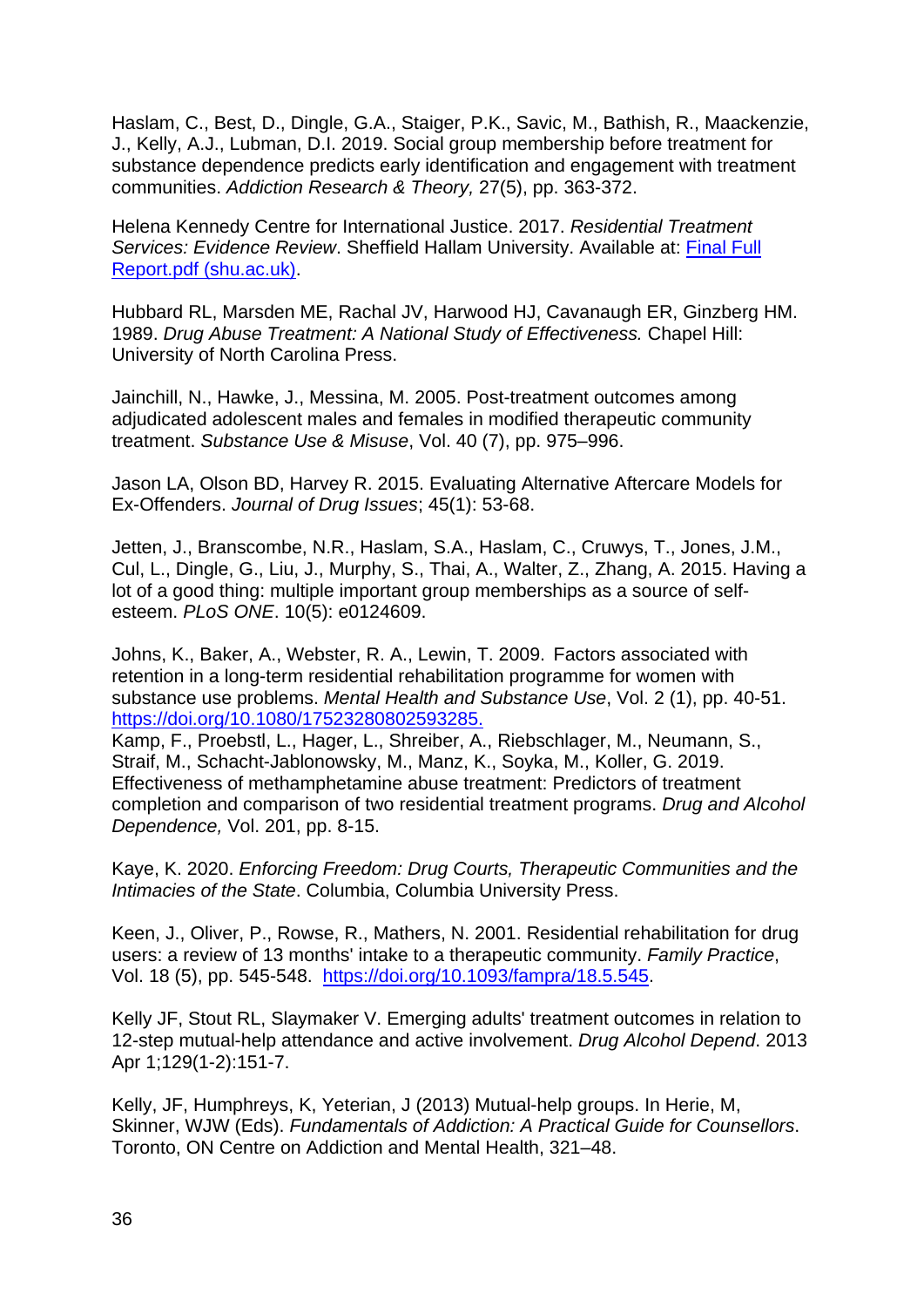King, J., Dow, J., Stevenson, B. 2016. Measuring outcomes for TC clients: Higher Ground Drug Rehabilitation Trust. *Therapeutic Communities,* Vol. 37 (3), pp. 121- 130. <https://doi.org/10.1108/TC-01-2016-0003>

Kopak, A.M., Dean, L., Proctor, S., Miller, L., Hoffmann, N.G. 2014. Effectiveness of the rehabilitation for addicted prisoners trust (RAPt) programme. *Journal of Substance Use*, Vol. 20 (4), pp. 254-261. [https://doi.org/10.3109/14659891.2014.904938.](https://doi.org/10.3109/14659891.2014.904938)

Krebs, C.P., Strom, K., Koetse, W.H., Lattimore, P.K. The Impact of Residential and Nonresidential Drug Treatment on Recidivism Among Drug-Involved Probationers. *Crime & Delinquency*, Vol. 55 (3), pp. 442-471. [https://doi.org/10.1177/0011128707307174.](https://doi.org/10.1177/0011128707307174)

Lipton, D.S., Pearson, F.S., Cleland, C.M. and Yee, D. 2002. The effects of therapeutic communities and milieu therapy on recidivism. In: McGuire J (ed.) *Offender Rehabilitation and Treatment: Effective Programmes and Policies to Reduce Re-offending*. Etobicoke, Canada: John Wiley, pp. 39–77.

Lloyd, B., Zahnow, R., Barratt, M. J., Best, D., Lubman, D. I., Ferris, J. 2017. Exploring mortality among drug treatment clients: The relationship between treatment type and mortality. *Journal of Substance Abuse Treatment*, Vol. 82, pp. 22-28. [https://doi.org/10.1016/j.jsat.2017.09.001.](https://doi.org/10.1016/j.jsat.2017.09.001)

Lopez Gaston, R., Best, D., Day, E., White, W. 2010. Perceptions of 12-Step Interventions Among UK Substance-Misuse Patients Attending Residential Inpatient Treatment in a UK Treatment Setting. *Journal of Groups in Addiction & Recovery*, Vol. 5 (3-4), pp. 306-323. [https://doi.org/10.1080/1556035X.2010.523371.](https://doi.org/10.1080/1556035X.2010.523371)

Malivert, M., Fatséas M., Denis, C., Langlois, E., Auriacombe, M., 2012. Effectiveness of Therapeutic Communities: A Systematic Review. *European Addiction Research*, Vol. 18, pp. 1-11.

Manning, V., Garfield, J.B.B., Best, D. et al. 2017. Substance use outcomes following treatment: Findings from the Australian Patient Pathways Study. *Australian and New Zealand Journal of Psychiatry*, 51(2). pp. 177-189.

McGuire, A. P., Mota, N. P., Sippel, L. M., Connolly, K. M., Lyons, J. A. 2018. Increased resilience is associated with positive treatment outcomes for Veterans with comorbid PTSD and substance use disorders. *Journal of Dual Diagnosis,* Vol. 14 (3), pp. 181-186.<https://doi.org/10.1080/15504263.2018.1464237>

McKeganey, N., Bloor, M., Robertson, M., Neale, J., MacDougall, J. 2009. Abstinence and drug abuse treatment: Results from the Drug Outcome Research in Scotland study. *Drugs: Education, Prevention and Policy*, Vol. 13 (6), pp. 537-550. [https://doi.org/10.1080/09687630600871987.](https://doi.org/10.1080/09687630600871987)

McKetin, R., Dunlop, A. J., Holland, R. M., Sutherland, R. A., Baker, A. L., Salmon, A. M., Hudson, S. L. 2013. Treatment outcomes for methamphetamine users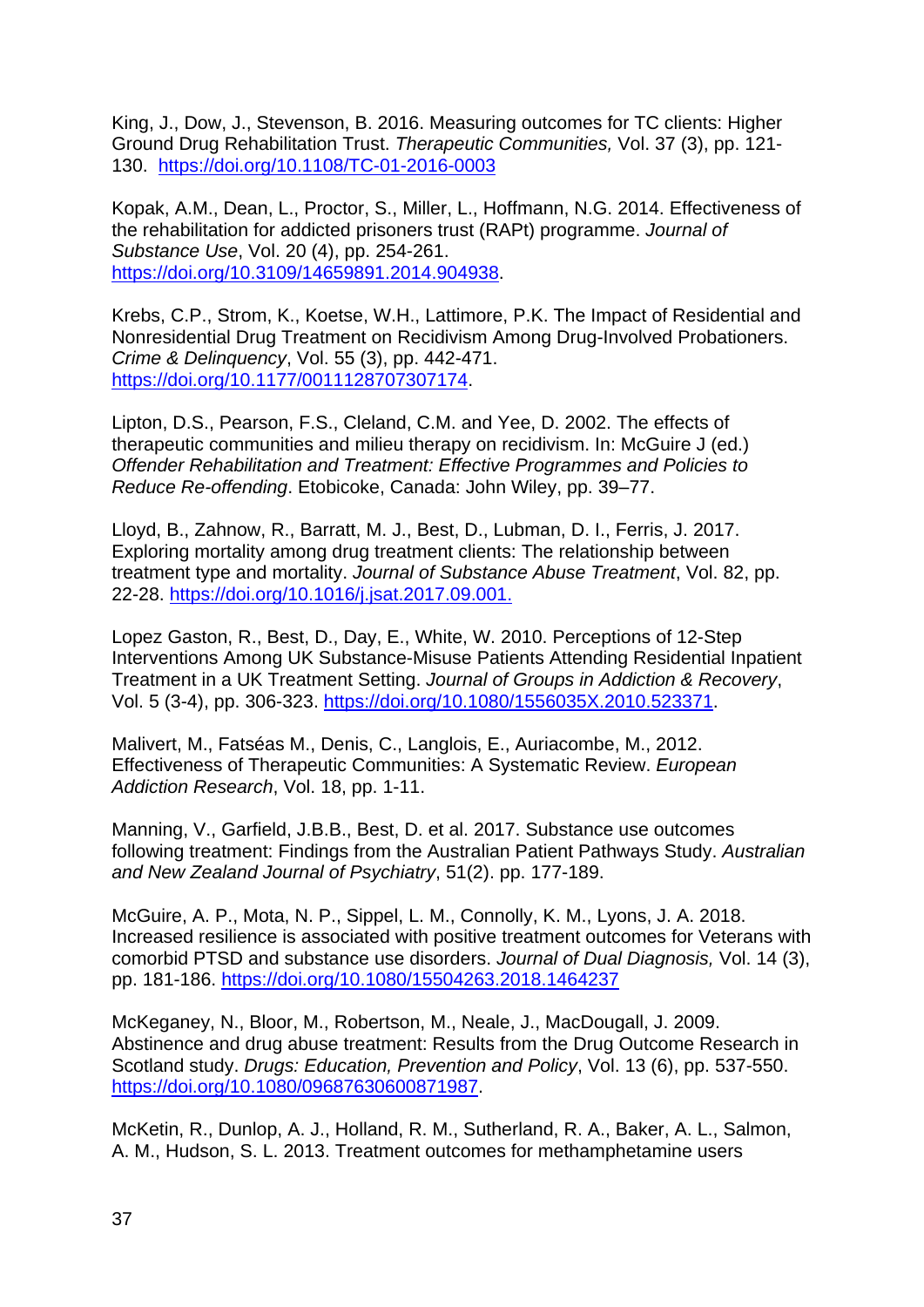receiving outpatient counselling from the Stimulant Treatment Program in Australia. *Drug and Alcohol Review,* Vol. 32, pp. 80-87.

McKetin, R., Kothe, A., Baker, A. L., Lee, N. K., Ross, J., Lubman, D. I. 2018. Predicting abstinence from methamphetamine use after residential rehabilitation: Findings from the Methamphetamine Treatment Evaluation Study. *Drug and Alcohol Review,* Vol. 37, pp. 70-78.

McKetin, R., Najman, J. M., Baker, A. L., Lubman, D. I., Dawe, S., Ali, R., Lee, N. K., Mattick, R. P., Mamun, A. 2012. Evaluating the impact of community-based treatment options on methamphetamine use: Findings from the Methamphetamine Treatment Evaluation Study (MATES). *Addiction*, Vol. 107 (11), pp. 1998–2008.

Meier, P.S., Donmall, M.C., McElduff, P., Barrowclough, C., Heller, R.F. 2006. The role of the early therapeutic alliance in predicting drug treatment dropout. *Drug and Alcohol Dependence*, Vol. 83 (1). pp. 57-64. [http://dx.doi.org/10.1016/j.drugalcdep.2005.10.010.](http://dx.doi.org/10.1016/j.drugalcdep.2005.10.010)

Millar, T., Hayhurst, K., Jones, A., Pierce, M., Davies, L., Weston, S., Dunn, G., Donmall, M. 2013. Factors associated with receipt of residential rehabilitation by opiate users indicate that these clients are more amenable to drug treatment*. Education, Prevention and Policy*, Vol. 14 (2), pp. 165-172. [https://doi.org/10.3109/09687637.2013.810707.](https://doi.org/10.3109/09687637.2013.810707)

Mojtabai R, Zivin JG. 2003. Effectiveness and cost-effectiveness of four treatment modalities for substance disorders: a propensity score analysis. *Health Serv Res*. ;38(1 Pt 1):233-59.

Morral, A.R., McCaffrey, D.F., Ridgeway, G. 2004. Effectiveness of communitybased treatment for substance-abusing adolescents: 12-month outcomes of youths entering phoenix academy or alternative probation dispositions. *Psychology of Addictive Behaviour*, Vol. 18 (3), pp. 257-268.

Morse, M., MacMaster, M. 2015. Characteristics and outcomes of young adult opiate users receiving residential substance abuse treatment. *Journal of Evidence-Informed Social Work*, Vol. 12 (6), pp. 556-566.

Myers, B., Williams, P., Govender, R., Manderscheid, R., Koch, J. R. 2018. Substance abuse treatment engagement, completion and short-term outcomes in the West Cape province, South Africa: findings from the Service Quality Measures Initiatives. *Drug and Alcohol Dependence,* Vol. 185, pp. 278-284.

Nordheim, K., Walderhaug, E. Alstadius, S., Kern-Godal, A. 2018. Young adults' reasons for dropout from residential substance use disorder treatment. *Qualitative Social Work*, Vol. 17 (1), pp. 24-40.

Patterson, T., Macleod, E., Hobbs, L., Egan, R., Cameron, C., Gross, J. 2018. Measuring both primary and secondary outcomes when evaluating treatment effectiveness in alcohol and drug treatment programmes. *Clinical Psychologist,* Vol. 23 (2), pp. 152-164.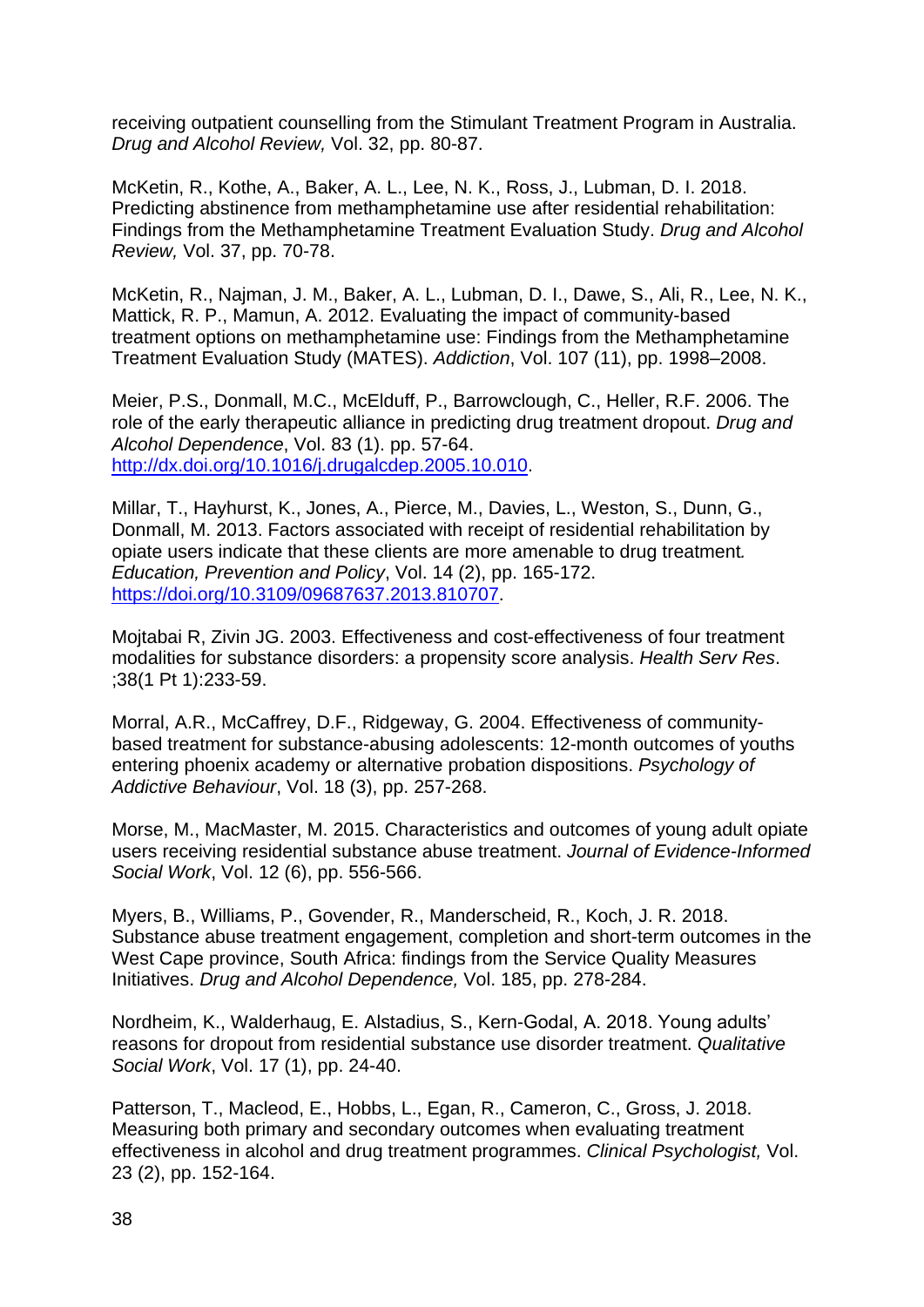Piontek D, Kurktschiev S, Kraus L, Hölscher S, Rist F, Heinz T, Scherbaum N, Bender S, Buchholz A. 2017 . "This Treatment Can Really Help Me"-A Longitudinal Analysis of Treatment Readiness and Its Predictors in Patients Undergoing Alcohol and Drug Rehabilitation Treatment*. Alcohol Clin Exp Res*.;41(6):1174-1181.

Puchalski CM, Blatt B, Kogan M, Butler A: Spirituality and health: The development of a field. *Acad Med* 2014;89:10–16.

Roos, C. R., Kirouac, M., Stein, E., Wilson, A. D., Bowen, S., Witkiewitz, K. 2018. An open trial of rolling admission mindfulness-based relapse prevention (rolling MBRP): feasibility, acceptability, dose-response relations, and mechanisms. *Mindfulness,*  Vol. 10, pp. 1062.

Rome, A., McCartney, D., Best, D., and Rush, R. 2017. Changes in Substance Use and Risk Behaviors One Year After Treatment: Outcomes Associated with a Quasi-Residential Rehabilitation Service for Alcohol and Drug Users in Edinburgh. *Journal of Groups in Addiction & Recovery*, Vol. 12 (2-3), pp. 86-98. [https://doi/org/10.1080/1556035X.2016.1261384.](https://doi/org/10.1080/1556035X.2016.1261384)

Schoenthaler, S. J., Blum, K., Fried, L., Oscar-Berman, M., Giordano, J., Modestino, E. J., Badgaiyan, R. 2017. The effects of residential dual diagnosis treatment on alcohol abuse. *Journal of Systems and Inegrative Neuroscience,* Vol. 3 (4). <https://doi.org/10.15761/JSIN.1000169>

Schuman-Olivier, Z., Green, M. C., Bergman, B. G., Kelly, J. F. 2014. Is residential treatment effective for opioid use disrders? A longitudinal comparison of treatment outcomes among opioid dependent, opioid misuing, and non-opioid using emerging adults with substance use disorder. *Drug and Alcohol Dependence,* Vol. 144, pp. 179-185.

Scottish Government. 2020. Residential Rehabilitation Working Group: recommendations on drug and alcohol residential treatment services. Scottish Government. Available at: Supporting documents - [Residential Rehabilitation](https://www.gov.scot/publications/residential-rehabilitation-working-group-preliminary-recommendations-drug-alcohol-residential-treatment-services/documents/)  [Working Group: drug and alcohol residential treatment services -](https://www.gov.scot/publications/residential-rehabilitation-working-group-preliminary-recommendations-drug-alcohol-residential-treatment-services/documents/) recommendations [gov.scot \(www.gov.scot\).](https://www.gov.scot/publications/residential-rehabilitation-working-group-preliminary-recommendations-drug-alcohol-residential-treatment-services/documents/)

Scottish Government (2020). *Residential Rehabilitation in Scotland: Service Mapping Report 2019/20.* Edinburgh: Scottish Government.

Scottish Government (2021). *Pathways into, through and out of Residential Rehabilitation in Scotland.* Edinburgh: Scottish Government.

Šefránek, M., Miovský, M. 2017. Treatment Outcome Evaluation in Therapeutic Communities in the Czech Republic: Changes in Methamphetamine Use and Related Problems One Year After Discharge. *Journal of Groups in Addiction and Recovery,* Vol. 12 (2-3), pp. 68-85.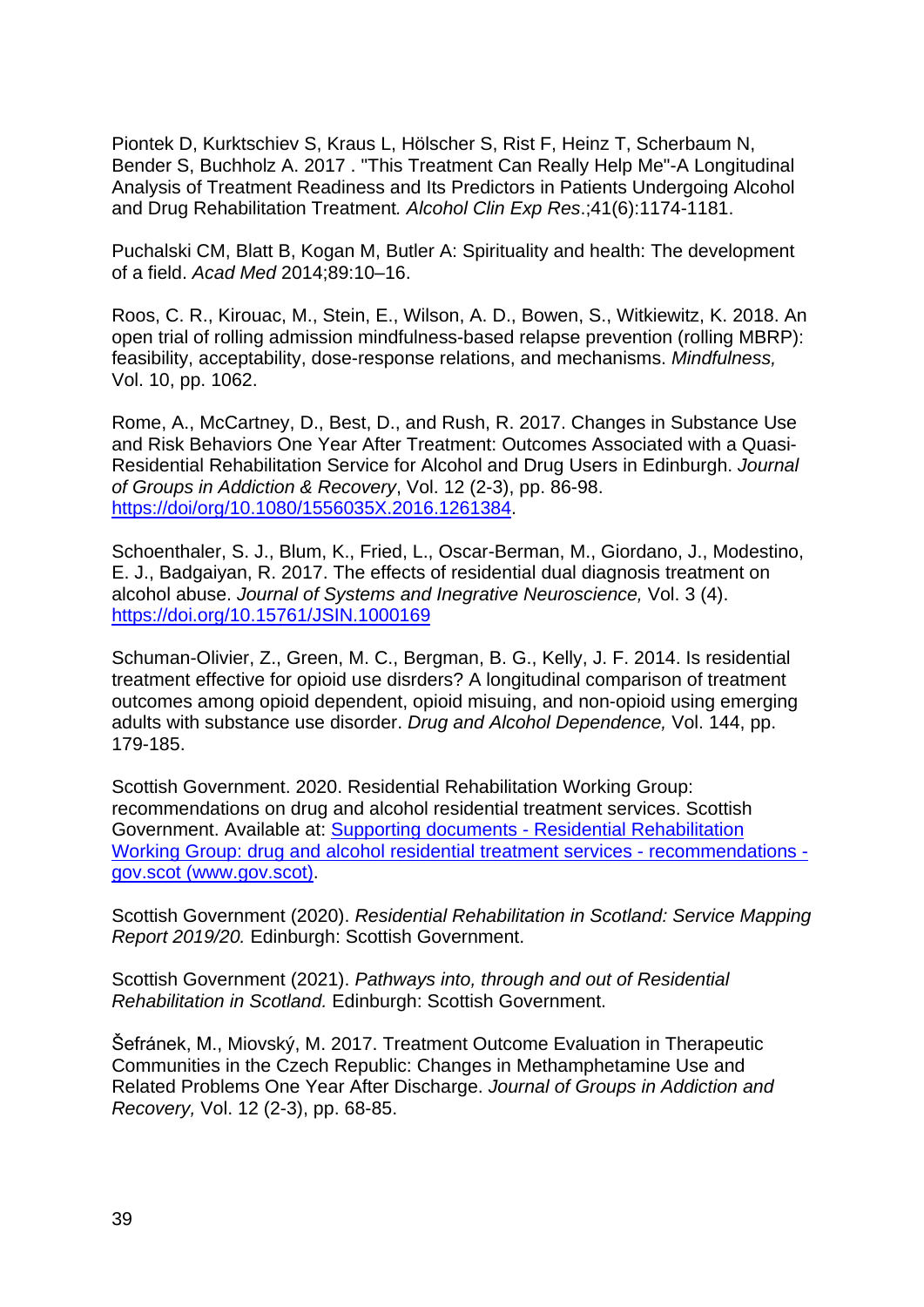Šefránek, M., Miovský, M. 2018. Treatment Outcome Evaluation in Therapeutic Communities in the Czech Republic: Alcohol Consumption and Other Results One Year After Discharge. *Alcoholism Treatment Quarterly*, Vol. 36 (1), pp. 54-71.

Smith, L., Gates, S., Foxcroft, D. 2006. Therapeutic communities for substance related disorder. John Wiley & Sons. [https://doi.org/10.1002/14651858.CD005338.pub2.](https://doi.org/10.1002/14651858.CD005338.pub2)

Smyth, B. P., Barry, J., Lane, A., Cotter, M., O'Neill, M., Quinn, C., & Keenan, E. 2005. In-patient treatment of opiate dependence: medium-term follow-up outcomes. *The British journal of psychiatry: the journal of mental science*, 187: 360– 365.

Stevens, A. 2012. 'I am the person now I was always meant to be': Identity reconstruction and narrative reframing in therapeutic community prisons. *Criminal Justice*, Vol. 12 (5), pp. 527-547. [https://doi.org/10.1177/1748895811432958](https://doi.org/10.1177%2F1748895811432958).

Teesson, M., Mills, K., Ross, J., Darke, S., Williamson, A., & Havard, A. 2008. The impact of treatment on 3 years' outcome for heroin dependence: Findings from the Australian Treatment Outcome Study (ATOS). *Addiction*, Vol. 103 (1), 80–88.

Teesson, M., Marel, C., Darke, S., Ross, J., Slade, T., Burns, L., Mills, K. L. 2017. Trajectories of heroin use: 10-11-year findings from the Australian Treatment Outcome Study. *Addiction,* 112, pp. 1056-1068.

Turner, B., Deane, F. P. 2016. Length of stay as a predictor of reliable change in psychological recovery and well being following residential substance abuse treatment. *Therapeutic Communities,* Vol. 37 (3), pp. 112-120.

Vanderplasschen W, Bloor M, McKeganey N. 2010. Long-Term Outcomes of Aftercare Participation following Various Forms of Drug Abuse Treatment in Scotland. *Journal of Drug Issues*, 40(3):703-728.

Vanderplasschen, W., Vandevelde, S., Broekaert, E. 2014. Therapeutic communities for treating addictions in Europe: Evidence, current practices and future challenges. European Monitoring Centre for Drugs and Drug Addiction (EMCDDA). Available at: [Therapeutic communities for treating addictions in Europe: evidence, current](https://www.emcdda.europa.eu/publications/insights/therapeutic-communities_en#:~:text=Therapeutic%20communities%20for%20treating%20addictions%20in%20Europe%3A%20evidence%2C,relevance%20in%20the%20world%20of%20drug%20treatment%20today.)  [practices and future challenges | www.emcdda.europa.eu.](https://www.emcdda.europa.eu/publications/insights/therapeutic-communities_en#:~:text=Therapeutic%20communities%20for%20treating%20addictions%20in%20Europe%3A%20evidence%2C,relevance%20in%20the%20world%20of%20drug%20treatment%20today.)

Vandevelde, S., Broekaert, E., Yates, R., Kooyman, M. 2004. The development of the therapeutic community in correctional establishments: A comparative retrospective account of the 'democratic' Maxwell Jones TC and the hierarchical concept-based TC in prison. *International Journal of Social Psychiatry*, Vol. 50 (1), pp. 66–79.

Willey, H., Eastwood, B., Gee, I. L., Marsden, J. 2016. Is treatment for alcohol use disorder associated with reductions in criminal offending? A national data linkage cohort study in England. *Drug and Alcohol Dependence*, Vol. 161, pp. 67-76. [https://doi.org/10.1016/j.drugalcdep.2016.01.020.](https://doi.org/10.1016/j.drugalcdep.2016.01.020)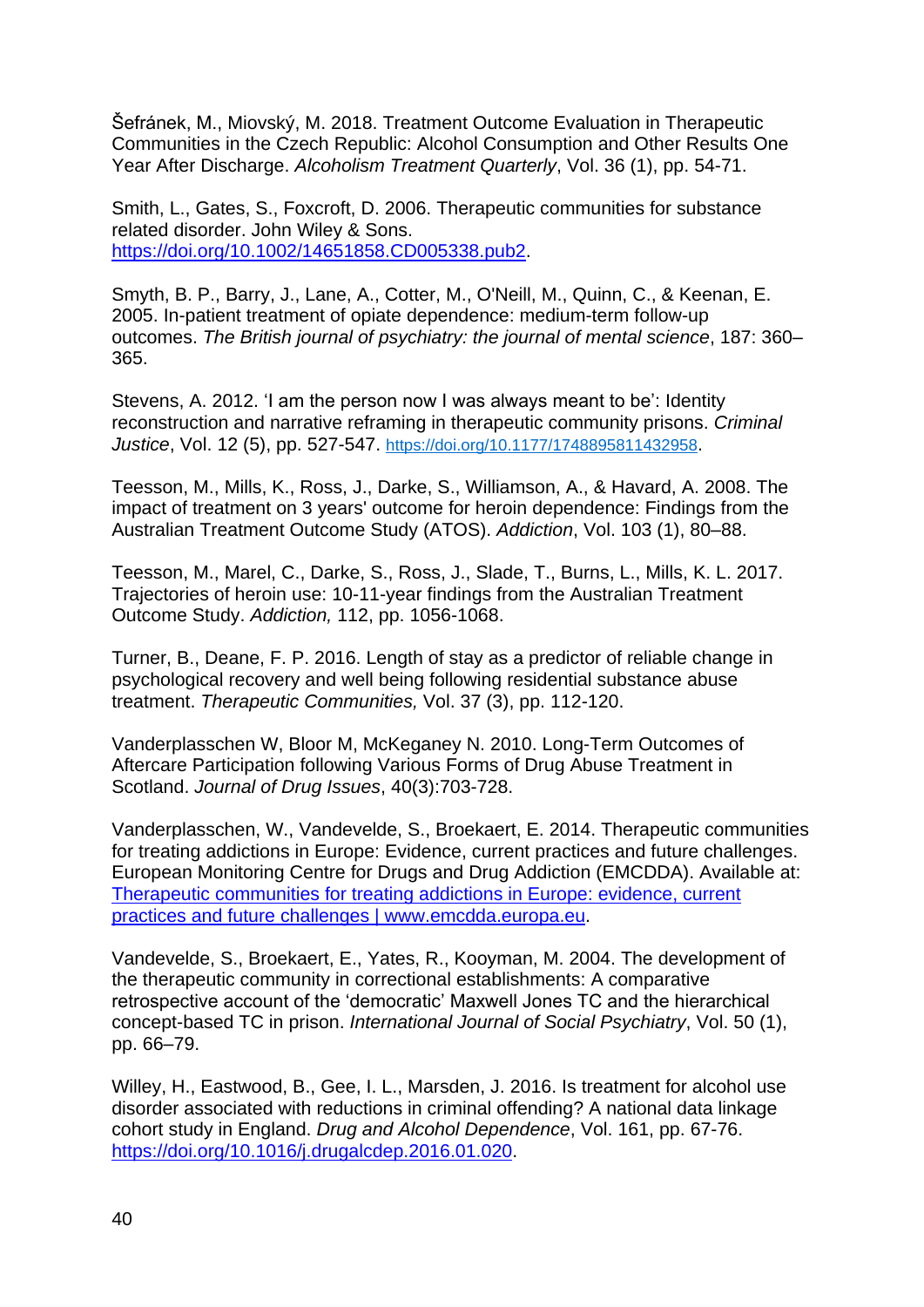Wolff, N., Von Hippel, C., Brener, L., Von Hippel, W. 2014. Implicit Identification With Drug and Alcohol Use Predicts Retention in Residential Rehabilitation Programs. *Psychology of Addictive Behaviours*, Vol. 29 (1), pp. 136-141.